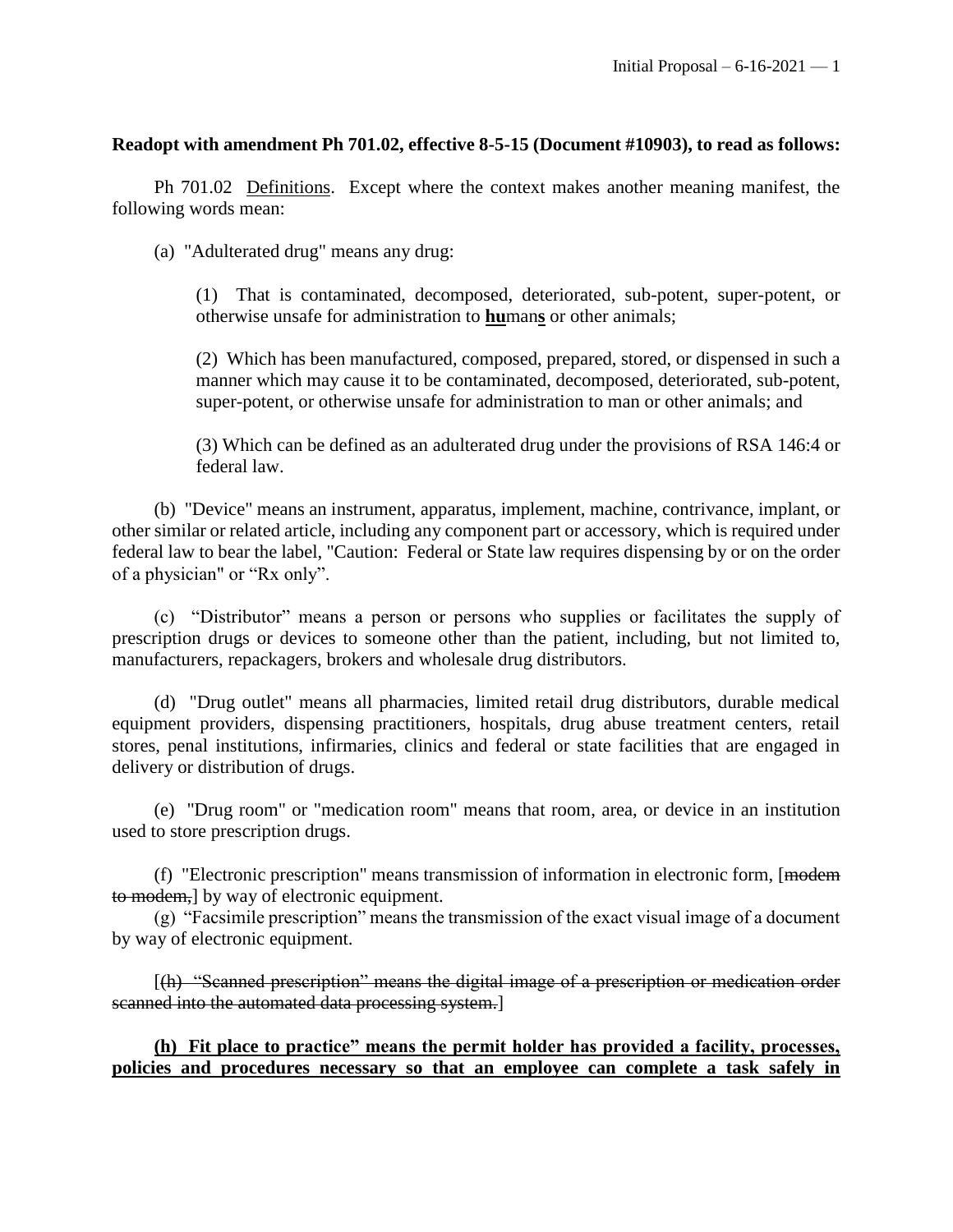# **compliance with the rules and statutes of the board to fulfill their professional and clinical duties.**

- (i) "Institution" means a health care facility which provides inpatient care and includes:
	- (1) Hospitals;
	- (2) Nursing homes;
	- (3) Extended care facilities;
	- (4) Residential care facilities;
	- (5) Infirmaries;
	- (6) Correctional facilities; [and]
	- (7) Clinics**; and**

# **(8) Hospice facilities**.

(j) "Institutional pharmacy" means an area in an institution where drugs are stored, manufactured, compounded, dispensed, or issued to other areas or departments of the institution.

(k) "Misbranded drug" means a drug:

(1) Whose label misrepresents the contents or is misleading;

(2) If dispensed by prescription, a drug whose label does not comply with the provisions of RSA 318 or RSA 318-B; and

(3) Which can be defined as a misbranded drug under the provisions of RSA 146 or federal law.

[(l) "NH Pharmacy Law Book" means a publication of the board which contains RSA 318, RSA 318-B and Ph 100 through Ph 2700 and any future chapters.]

### **(l) "Permit holder" means a person or entity to whom a license or permit has been issued under the provisions of RSA 318 and RSA 318-B for the purpose of operating a pharmacy.**

(m) "Prescriber" means a practitioner, duly authorized by statute, who issues a drug order or prescription.

(n) "Principal" means an officer, director, or primary stockholder of a business entity or corporation.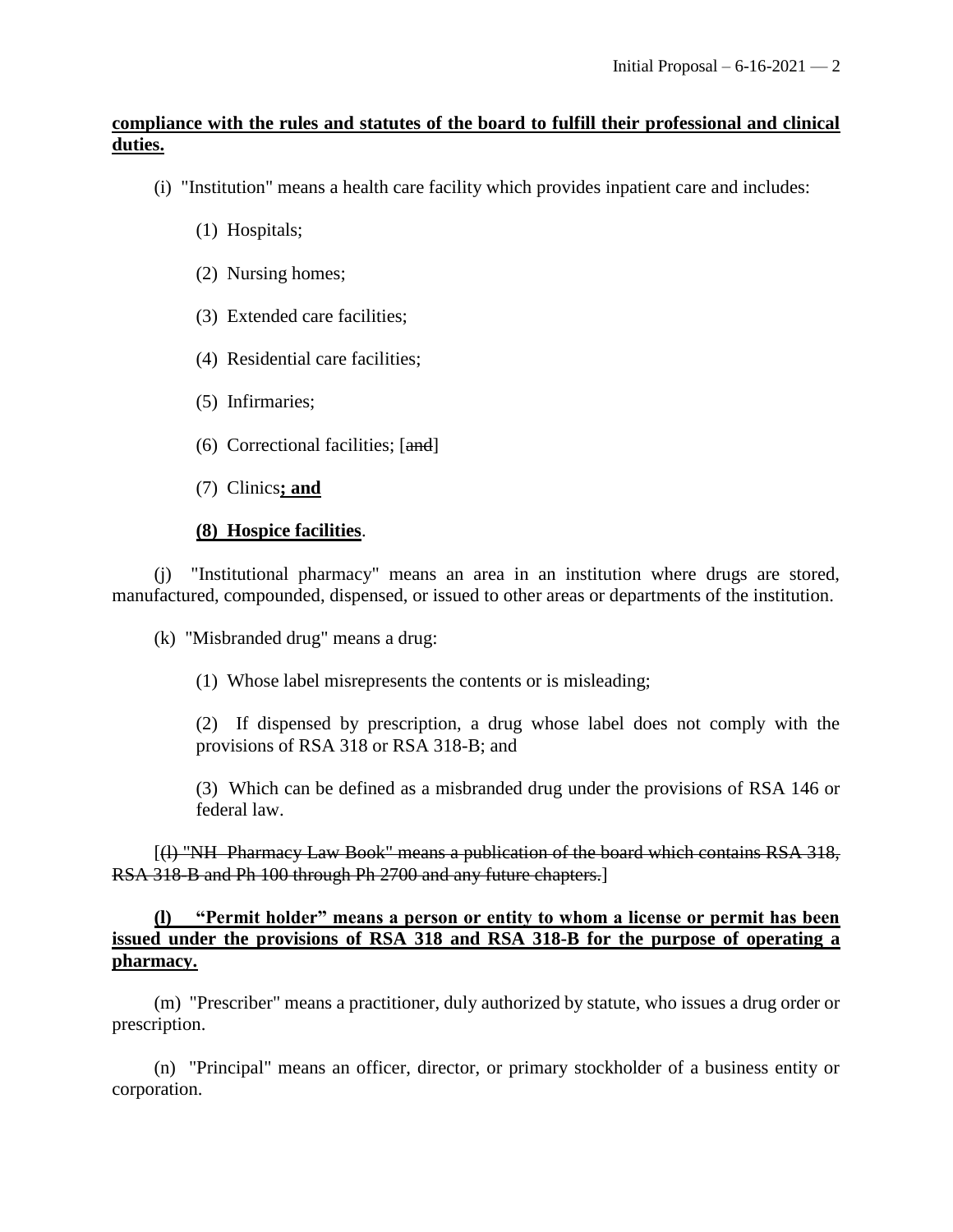(o) "Professional corporation" as used in these rules means a corporation organized under RSA 294-A for the purpose of providing professional services in the field of medicine, dentistry, veterinary, podiatry, pharmacy, or any other profession in which individual practitioners can lawfully possess, dispense, or distribute prescription drugs.

# **(p) "Professional judgement" means the application of a combination of professional knowledge and experience to derive appropriate resolution within prescribed standards, ethics and objectives.**

### **(q) "Scanned prescription" means the digital image of a prescription or medication order scanned into the data processing system.**

 $[(\theta)(\mathbf{r})$  "Signature" means:

(1) The handwritten name of an individual affixed by the hand of that individual to a document;

(2) An electronic sound, symbol, or process attached to or logically associated with a record and executed or adopted by a person with the intent to sign a document or record; or

(3) An electronic signature.

[(q)]**(s)** "Traditional physician-pharmacist-patient relationship" means a situation whereby the pharmacist knows either the physician, the patient, or both, and/or can readily and easily check on factors concerning the prescription.

 $[\overline{f(t)}](t)$  "Unit-dose" means a single-unit container that is designed to hold a quantity of drug product intended for administration as a single dose and labeled with the identity, quantity and/or strength, name of the manufacturer, lot number and expiration date of the drug product.

 $[\frac{1}{(6)}](u)$  "Unprofessional conduct" means conduct and practices which are hostile to the protection of public health, safety and welfare and includes**, but is not limited to**:

> (1) Knowingly engaging in any activity which violates state and federal statutes, regulations and rules governing the practice of pharmacy;

(2) Knowingly dispensing an outdated product;

(3) Knowingly charging for more dosage units than are actually dispensed;

(4) Knowingly altering prescriptions or other records which the law requires the pharmacy or pharmacist to maintain;

(5) Knowingly dispensing medication without proper authorization or prescription;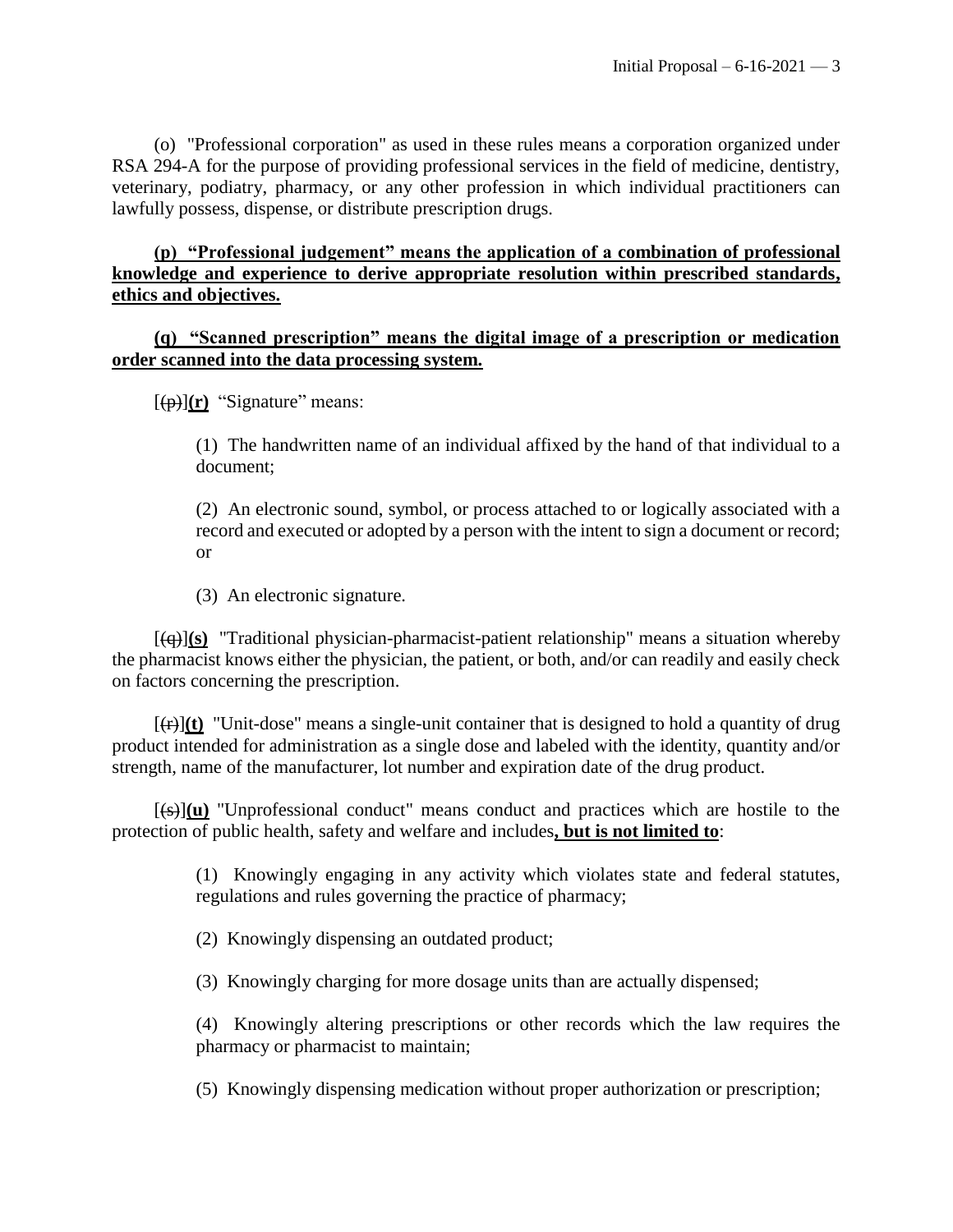(6) Defrauding any persons or government agency receiving pharmacy services; or

(7) Placing a signature on any affidavit pertaining to any phase of the practice of pharmacy which the pharmacist knows to contain false information*;*

#### **(8) Not adhering to written policy and procedures;**

### **(9) Failure to exercise or implement best professional judgement or corresponding responsibility with regard to the practice of pharmacy; or**

### **(10) The inappropriate exercise of education, training, or experience, whether or not the act or omission arises in the course of the practice of pharmacy or the ownership, management, administration, or operation of a pharmacy or other entity licensed by the board.**

[(t)]**(v)** "USP" means the United States Pharmacopeia, published by and issued under the authority of the Pharmacopeial Convention, which provides recognized standards and specifications for all drug entities in the U.S.

 $\left[\frac{u}{v}\right]$  w) "Wholesale drug distribution" means distribution of prescription drugs other than to the patient, including, but not limited to distribution by manufacturers, repackers, own label distributors, jobbers, and wholesale drug distributors

#### **Readopt with amendment Ph 701.03, effective 8-5-15 (Document #10903), to read as follows:**

Ph 701.03 References. Persons subject to these rules shall comply with the following regulations and statutes as cited:

- (a) RSA 146, Purity and Branding of Foods and Drugs;
- (b) RSA 318, Pharmacists and Pharmacies;
- (c) RSA 318-B, the New Hampshire Controlled Drug Act;
- (d) 21 USC Sections 300 through 369, the Federal Food, Drug, and Cosmetic Act; **and**
- (e) 21 CFR 1300 to end*.* [and
- (f) The United States Pharmacopeia.]

#### **Repeal Ph 702, effective 8-5-15 (Document #10903), as follows:**

#### [PART Ph702 PHARMACY FACILITIES AND EQUIPMENT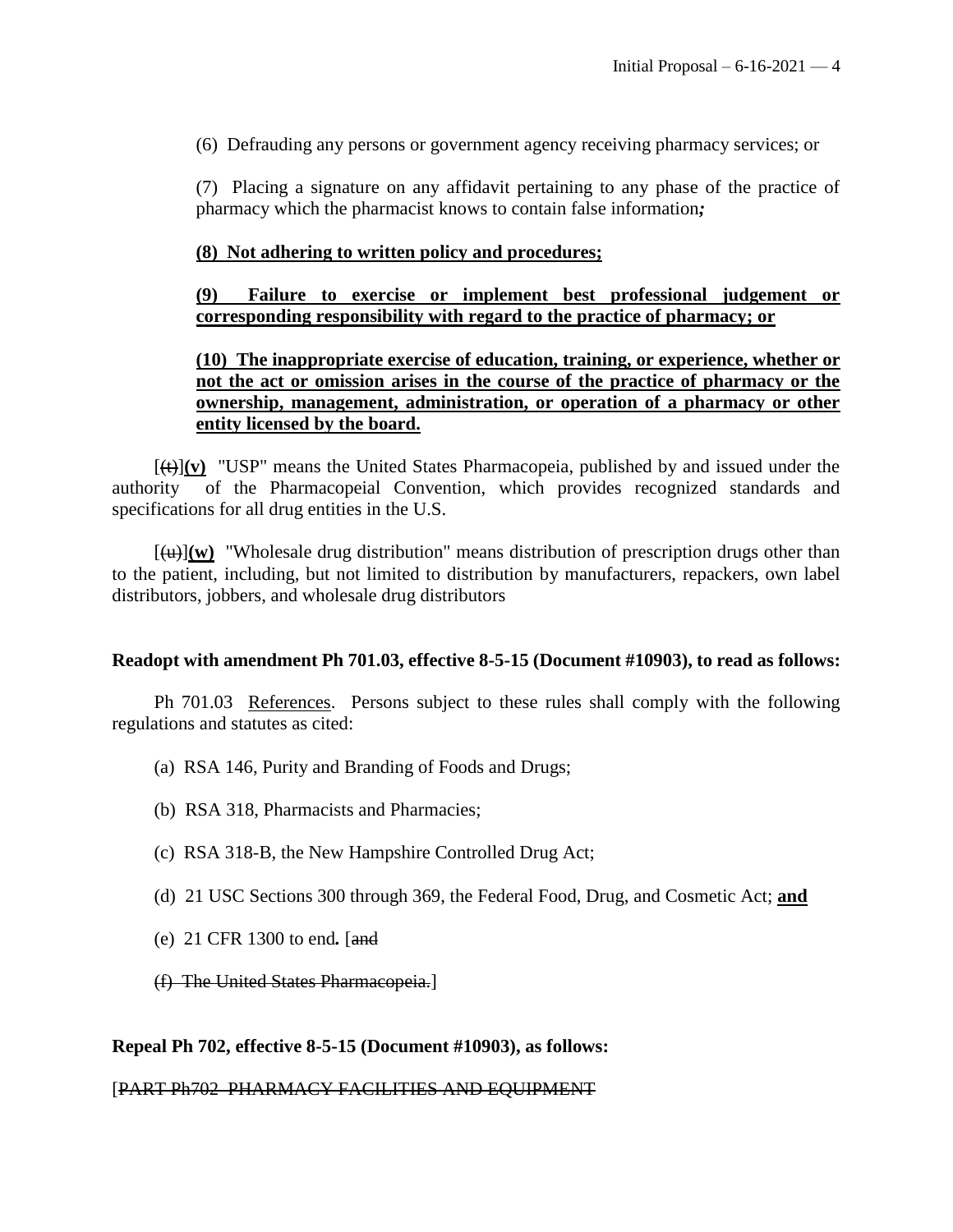Ph 702.01 Area, Space and Fixtures.

(a) Pharmaceuticals, library and equipment shall be housed in a well-lit and ventilated room or department with clean and sanitary surroundings devoted primarily to the preparation and dispensing of prescriptions. This portion of a pharmacy shall have an area of not less than 200 square feet. No area shall be included in the calculation of the minimum area required by this section unless that area is used exclusively for the storage, manufacture, preparation and dispensing of drugs.

(b) The space primarily devoted to the preparation of prescriptions shall be equipped with:

(1) Necessary counters and storage cabinets;

(2) A sink with hot and cold running water with plumbing that meets all applicable state and local building codes;and

(3) Temperature controlled storage equipment used exclusively for drugs.

Ph 702.02 Temperature. The temperature in any area wherein drugs are stored, manufactured, prepared or dispensed, shall be monitored and at all times be in compliance with the standards established by the manufacturer.

Ph 702.03 Quarantine. Any drug which is expired, adulterated or misbranded shall be removed from routine stock and held in a specifically designated area of the pharmacy pending proper and safe disposition.

Ph 702.04 Security.

(a) That portion of a pharmacy wherein drugs are stored, manufactured, prepared or dispensed, shall, when the pharmacy is open, be so designed and constructed as to prevent entry into that area by any person or persons without the knowledge of the pharmacist then on duty, or when the pharmacy is not open to the public, by the activation of an alarm.

(b) The pharmacy shall be equipped with an alarm system which, when activated, shall emit a signal which is:

> (1) Audible to the average person situated outside the building in which the pharmacy is located, at least 100 feet from any point of that building, or the public highway closest to that building, whichever is greater; or

> (2) Observable by a law enforcement or security officer situated in a station of the law enforcement organization having jurisdiction over the area in which the pharmacy is located, an office of a security organization serving the area in which the pharmacy is located or an alarm monitoring company.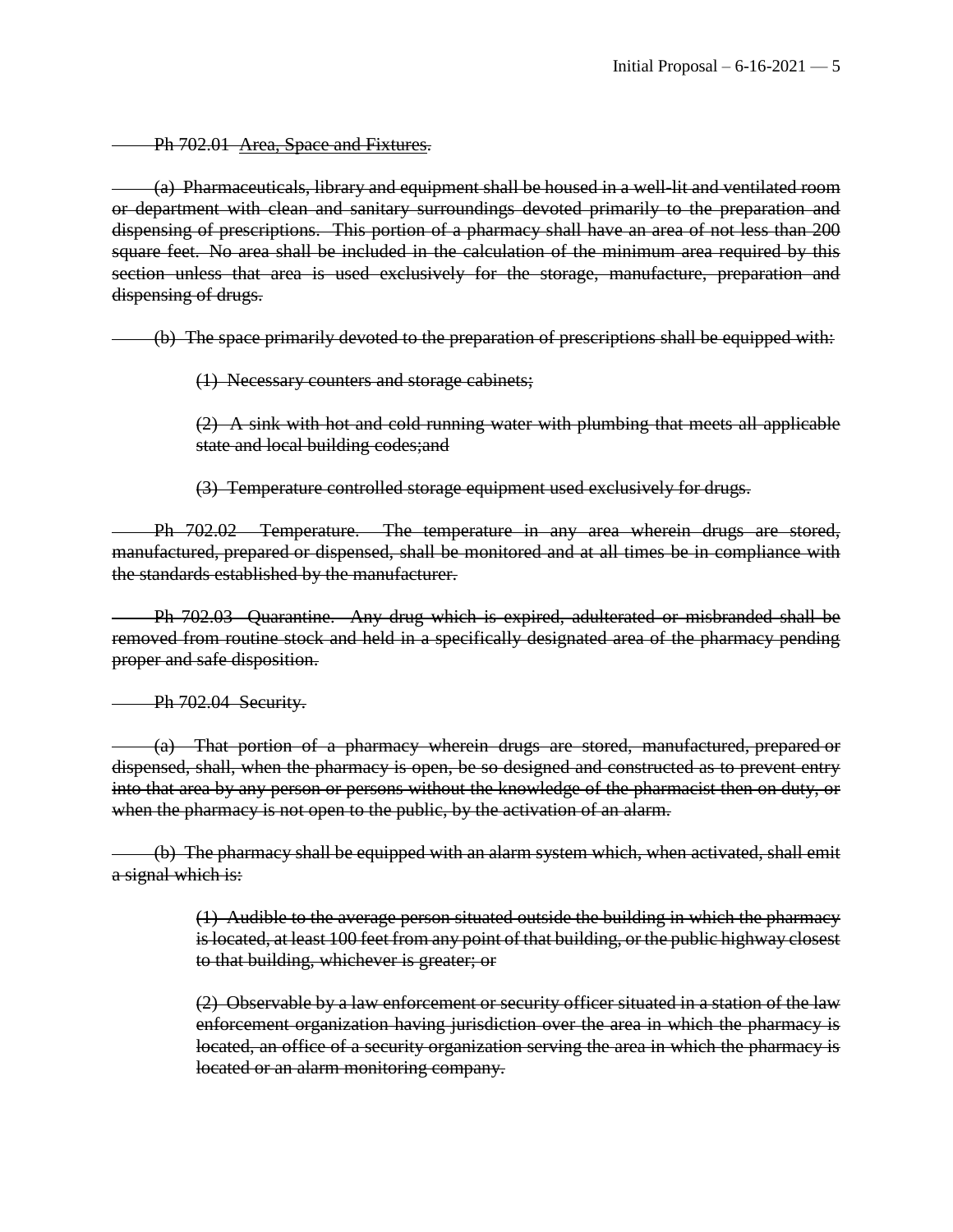(c) In order to be adequately designed and constructed, within the meaning of this section, a pharmacy shall be equipped with a door or doors capable of being locked.

Ph 702.05 Limitations on Access.

(a) Except as provided in Ph 704.01(b), no pharmacy shall be open unless a pharmacist is on duty. At all times during which a pharmacist is not on duty in the pharmacy, all entry to the licensed pharmacy area shall be barred by locked doors.

(b) The keys to the locked doors of a pharmacy shall be possessed only by:

(1) The pharmacist-in-charge;

(2) Pharmacists in the employ of the pharmacy;

(3) A non-pharmacist owner or owners of the pharmacy; or

(4) Store management and security personnel when secured in a locked safe in the building and kept separate from the alarm code needed to access the secured area.

(c) A non-pharmacist owner or owners may be on the premises of a pharmacy which he or she owns in the absence of a pharmacist employed by that pharmacy, provided that the pharmacy is not open and no drugs are prepared, dispensed or sold.

(a) Except as provided in Ph 704.01(b), no pharmacy shall be open unless a pharmacist is on duty in the pharmacy. At all times during which a pharmacist is not on duty in the pharmacy, all entry to the pharmacy shall be barred by locked doors.

(b) The keys to the locked doors of a pharmacy shall be possessed only by:

(1) The pharmacist-in-charge;

(2) Pharmacists in the employ of the pharmacy;

(3) A non-pharmacist owner or owners of the pharmacy;

(4) Qualified security personnel as shall be designated by the pharmacist-in-charge and a list of such personnel shall be filed with the board by the pharmacist-in-charge; or

(5) If an institutional pharmacy, administrators of the institution and those nurses designated to enter the pharmacy to obtain medications in emergency situations.

(c) A non-pharmacist owner or owners may be on the premises of a pharmacy which he or she owns in the absence of a pharmacist employed by that pharmacy, provided that the pharmacy is not open and no drugs are compounded, dispensed or sold.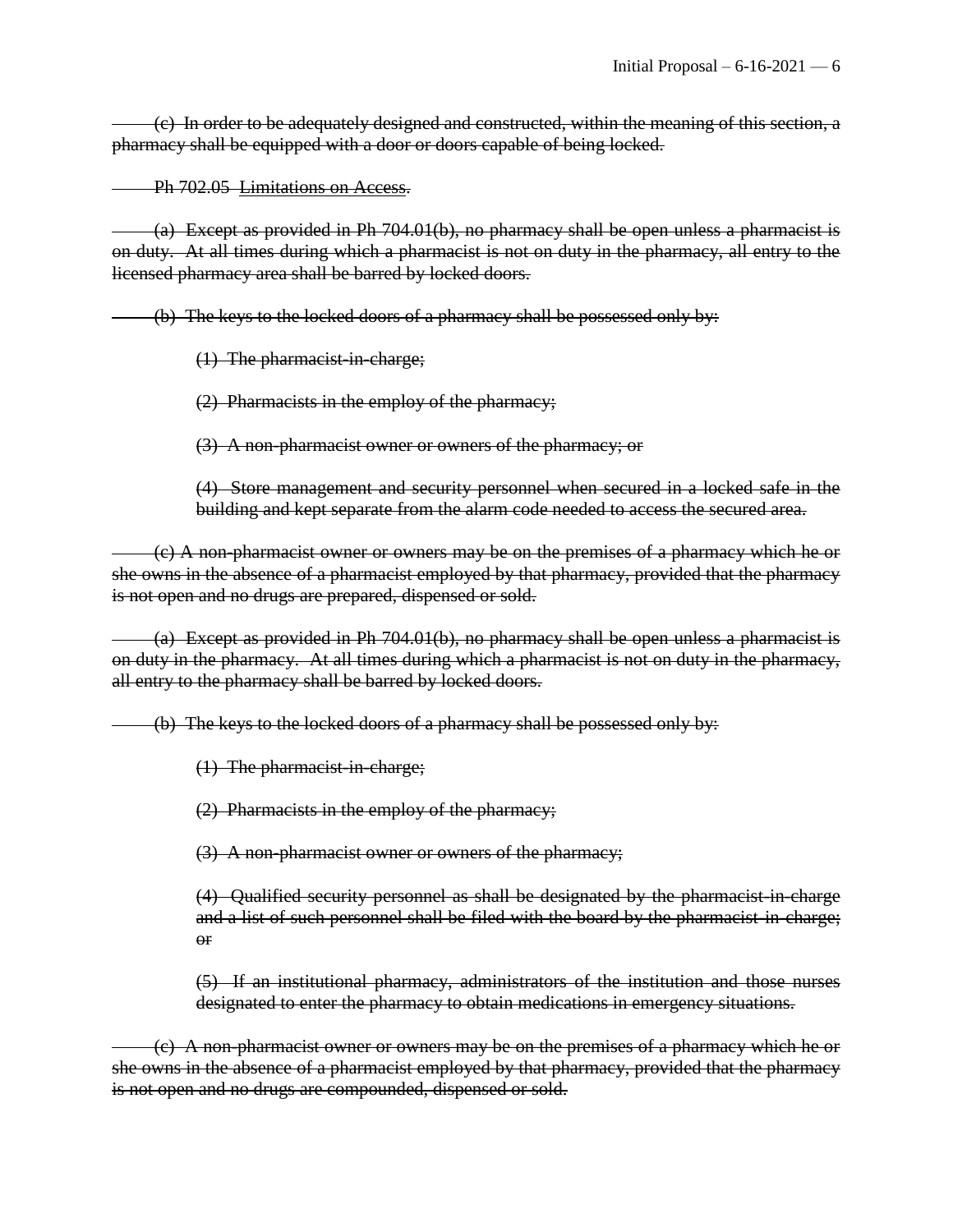(d) The pharmacy permit shall be issued to the pharmacy in the name of the pharmacist-incharge, who shall have sole control and responsibility for the operation of the pharmacy in accordance with all laws and rules pertaining to the practice of pharmacy in this state and always in the best interest of public health and safety.

Ph 702.06 Minimum Drug Standards. Registrants shall comply with the minimum drug standards set forth in the latest edition of the United States Pharmacopeia (USP).

Ph 702.07 Minimum Standard of Technical Equipment and Stock.

(a) Permit holders shall provide that every pharmacy shall have contained therein, at all times, the following:

> (1) Prescription labels showing the name, address, telephone number and DEA number of the pharmacy;

> (2) All equipment, supplies and drugs that are relevant to the practice and meet all state and federal standards;

(3) An assortment of auxiliary labels or the software to produce them;

(4) A current reference library, or the ability to access references on line, as determined by the pharmacist-in-charge to meet the needs of the practice, and specialties, of that pharmacy and the patients it serves; and

(5) A current copy, with supplements, or the ability to access on line within the licensed area the New Hampshire Pharmacy Law Book.

# **Readopt with amendment and renumber Ph 703, effective 8-5-15 (Document #10903), as Ph 702 to read as follows:**

# PART Ph [703]**702** RECORDS AND REPORTS

Ph [703.01] **702.01** Recordkeeping Requirements.

(a) The requirements of Ph [703] **702** shall be in addition to all record keeping and reporting requirements contained in all federal and state rules and regulations.

(b) Hard copies of prescription records and reports shall not be required to be maintained if they can be reproduced on demand with the exception of Schedule II – V controlled substance prescriptions not presented in electronic format.

(c) Hardcopy prescriptions for Schedule II –V controlled substances shall be kept on file for 4 years.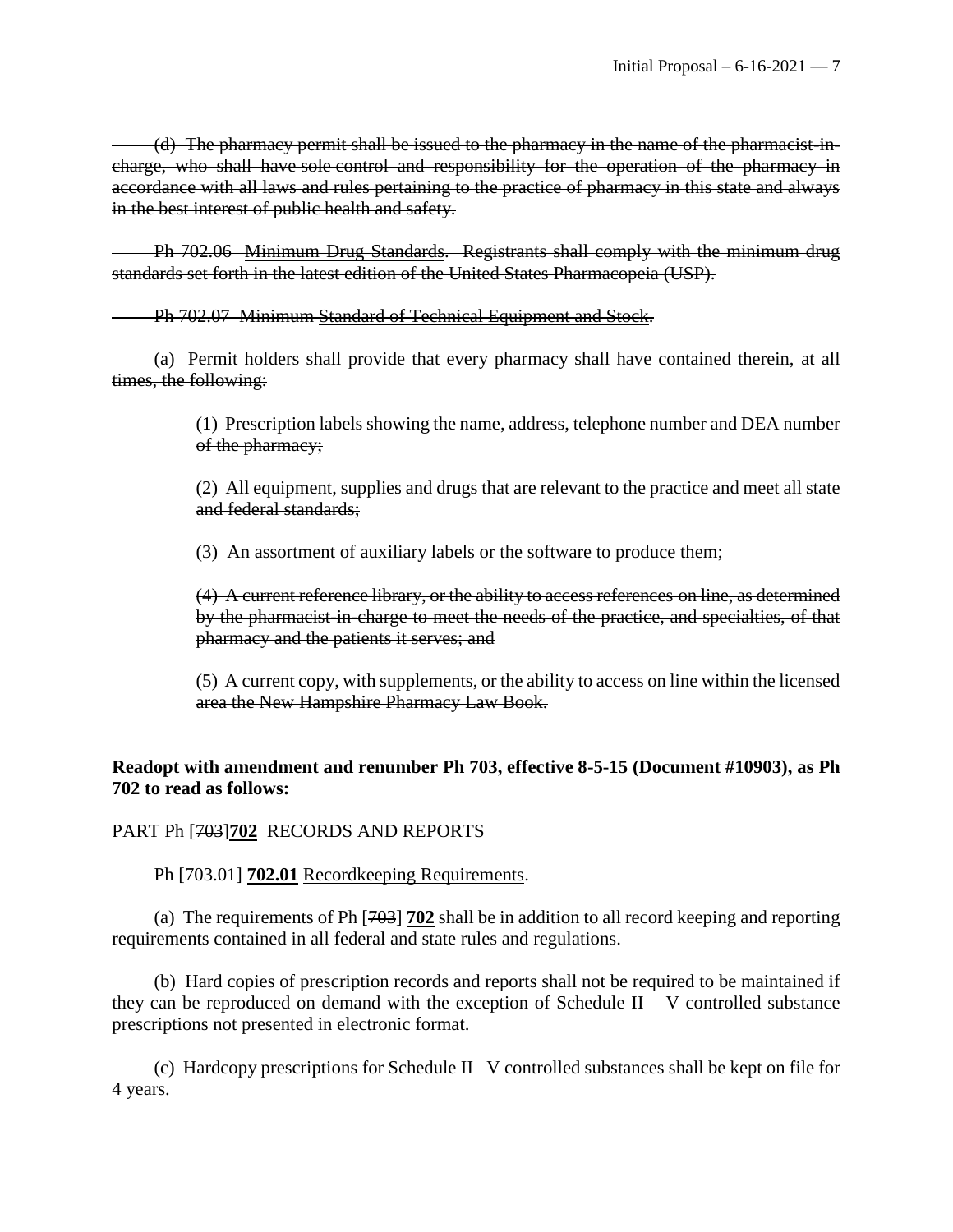### Ph [703.02] **702.02** Prepackaging of Drugs.

(a) Drugs shall be prepackaged in quantities suitable for internal distribution only by a pharmacist**, licensed advanced pharmacy technician,** or by supportive personnel under the direct supervision of a pharmacist.

(b) The label of a prepackaged unit shall indicate the:

(1) [Brand] Name and strength of the drug  $\left[-\text{or if no brand name, the generic name,}\right]$ strength, and name of the manufacturer or distributor] and name of the manufacturer, manufacturers lot number, or distributor;

- (2) Assigned in-house, quality control lot number;
- (3) Expiration date; and
- (4) Quantity of the drug, if the quantity is greater than one.

(c) The pharmacist **or licensed advanced pharmacy technician** who prepackages or supervises prepackaging shall maintain a written or electronic record that contains at least the following information:

- (1) Name of the drug, strength, and dosage form;
- (2) Assigned in-house, quality control lot number;
- (3) Manufacturer or distributor;
- (4) Manufacturer's lot number;
- (5) Expiration date;
- (6) Quantity per prepackaged unit;
- (7) Number of prepackaged units;
- (8) Date packaged;
- (9) Identifier of the prepacker; and

#### (10) Signature of the responsible pharmacist **or licensed advanced pharmacy technician**.

(d) Stock packages, repackaged units, and control records shall be quarantined together until checked/released by the pharmacist.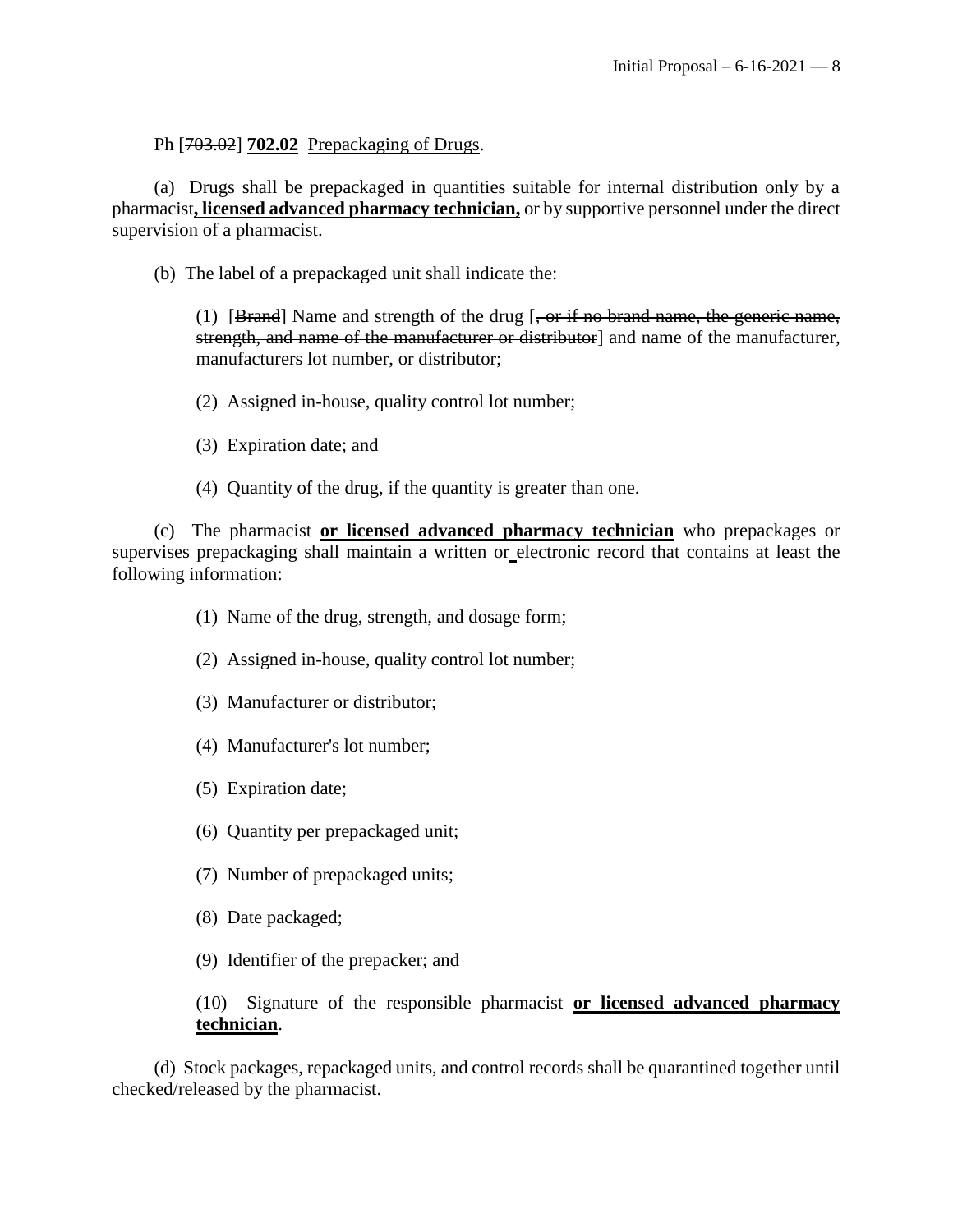### Ph [703.03] **702.03** Controlled Drug Losses.

(a) The [pharmacist-in-charge or] pharmacist on duty shall report to the board **by completing a New Hampshire Controlled Drug Loss Form, revised January 2020 found online at<https://www.oplc.nh.gov/pharmacy/documents/nh-cs-loss-form.pdf> and submit to the board by fax to 603-271-2856 or by email to [pharmacy.compliance@oplc.nh.gov](mailto:pharmacy.compliance@oplc.nh.gov) any theft or significant loss of controlled substances within one business day.** [in writing, any theft or significant loss of controlled substances within one business day. The pharmacist-in-charge shall complete a New Hampshire Drug Loss Form (revised 5/2015) or DEA 106 Form and mail or fax to the board as soon as the investigation into the loss is complete or within 30 days of the discovery of the loss.

(b) All instances of diversion shall be reported **within one business day**.

**(c) In addition to the initial report of loss required per section (a) above, the pharmacist who discovered the loss shall submit a final report on the loss by completing a New Hampshire Controlled Drug Loss Form, Revised January 2020 found online at <https://www.oplc.nh.gov/pharmacy/documents/nh-cs-loss-form.pdf> and submit to the board by fax to 603-271-2856 or by email to [pharmacy.compliance@oplc.nh.gov](mailto:pharmacy.compliance@oplc.nh.gov) as soon as the investigation into the loss is complete but no later than 30 days after the discovery of the loss**.

 $[\Theta]$ (d) A pharmacy shall keep a perpetual inventory for all Schedule II drugs and actual counts shall be verified monthly. The inventory reports shall be maintained for a minimum of 2 years **and be readily available upon board inspection or request***.*

 $[\frac{d}{d}](e)$  A pharmacy shall consider a controlled drug loss to be significant when:

(1) The percentage of dosage units of a specific drug exceeds 2% of monthly dispensing volume; or

(2) Fifteen or more dosage units are not accounted for.

 $[\Theta]$ (f) The written report referenced in (a) shall contain at least the following:

- (1) Date of discovery;
- (2) The identity of the person making the discovery;
- (3) The name and location of the pharmacy from which the drug is missing;
- (4) Name, strength, dosage form, NDC and quantity of the missing drug(s); and
- (5) The cause of the controlled drug loss as determined by the investigation.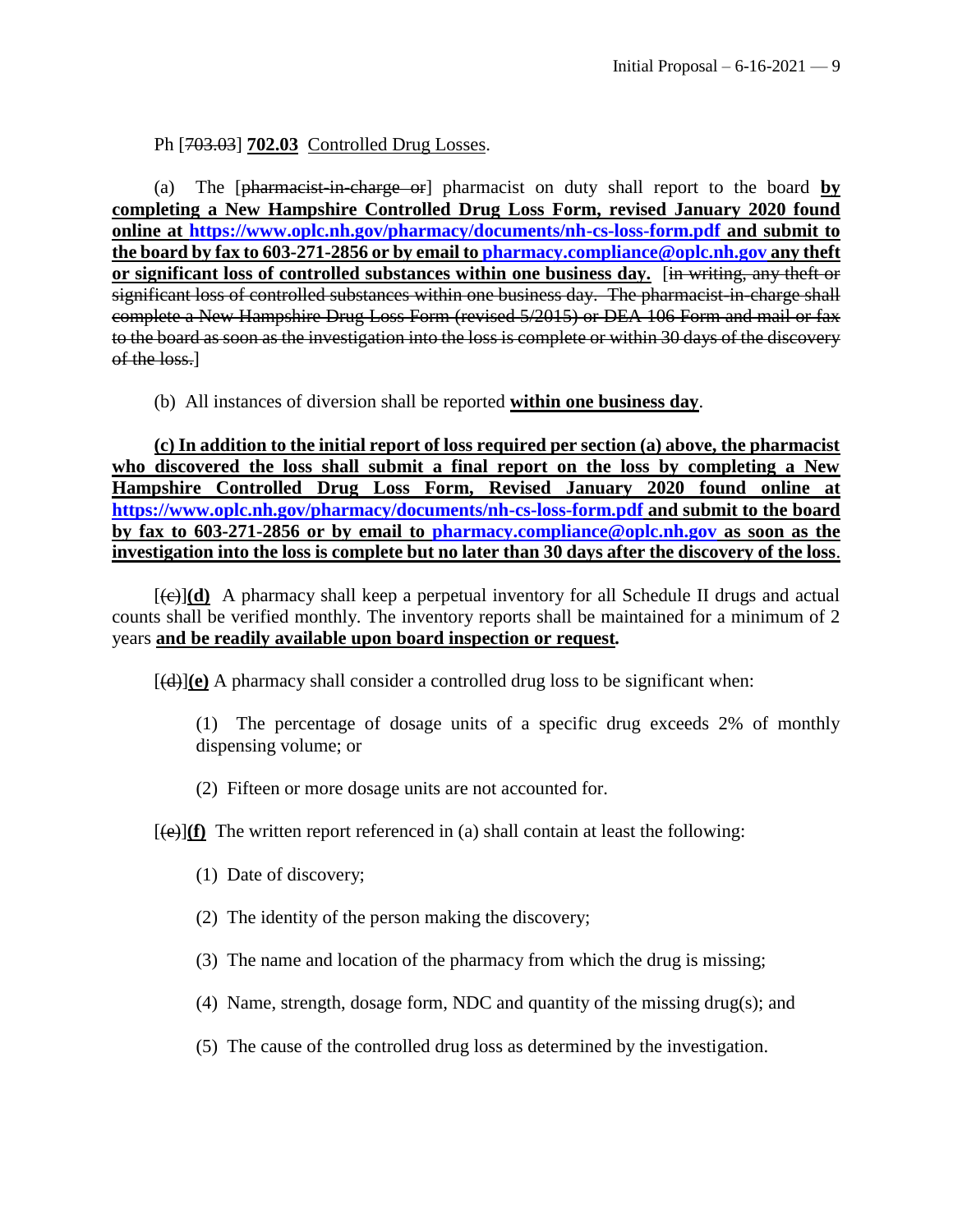### **(g) After 3 significant losses within a 12-month period and after investigation, the pharmacist in charge and permit holder shall present to the board an action plan to remedy this issue. The board may require additional security measures to address the issue. Failure to do so may result in disciplinary action.**

[ Ph 703.04 Automated Data Processing Systems. All pharmacies shall have an automated data processing system to be used for the storage of original, faxed or written prescriptions and the retrieval of refill information for all prescription orders including, but not limited to, controlled substances in schedules II, III, IV, and V, as defined in 21 CFR 1308.11-1308.15 subject to the following conditions:

(a) The system shall provide security against improper manipulation or alteration of stored records. Individual access codes shall be unique to each licensed location and shall not be available to any other location;

(b) A pharmacy shall make arrangements with the supplier of data processing services or materials to assure that the pharmacy continues to have access to the complete prescription and dispensing records if the relationship with such supplier terminates for any reason. A pharmacy shall assure continuity in the maintenance of records for the protection of public health;

(c) Any computerized system shall provide on-line retrieval, via electronic display or hardcopy printout, of all prescription records processed at that licensed location;

(d) The information required by (c) above shall include:

(1) The original prescription number;

(2) The date of issuance of the original prescription order by the practitioner;

(3) The full name and address of the patient;

(4) The name, address, and DEA registration number of the practitioner, when applicable;

(5) The name, strength, dosage form, quantity prescribed, and quantity dispensed if different from the quantity prescribed, and the total number of refills authorized by the prescribing practitioner, if any; and

(6) The date each fill is dispensed.

(e) Any computerized system shall also provide on-line retrieval, via electronic display or hard-copy printout, of the current refill history of all prescription orders including controlled substances in schedules III, IV, and V;

(f) This refill history shall include: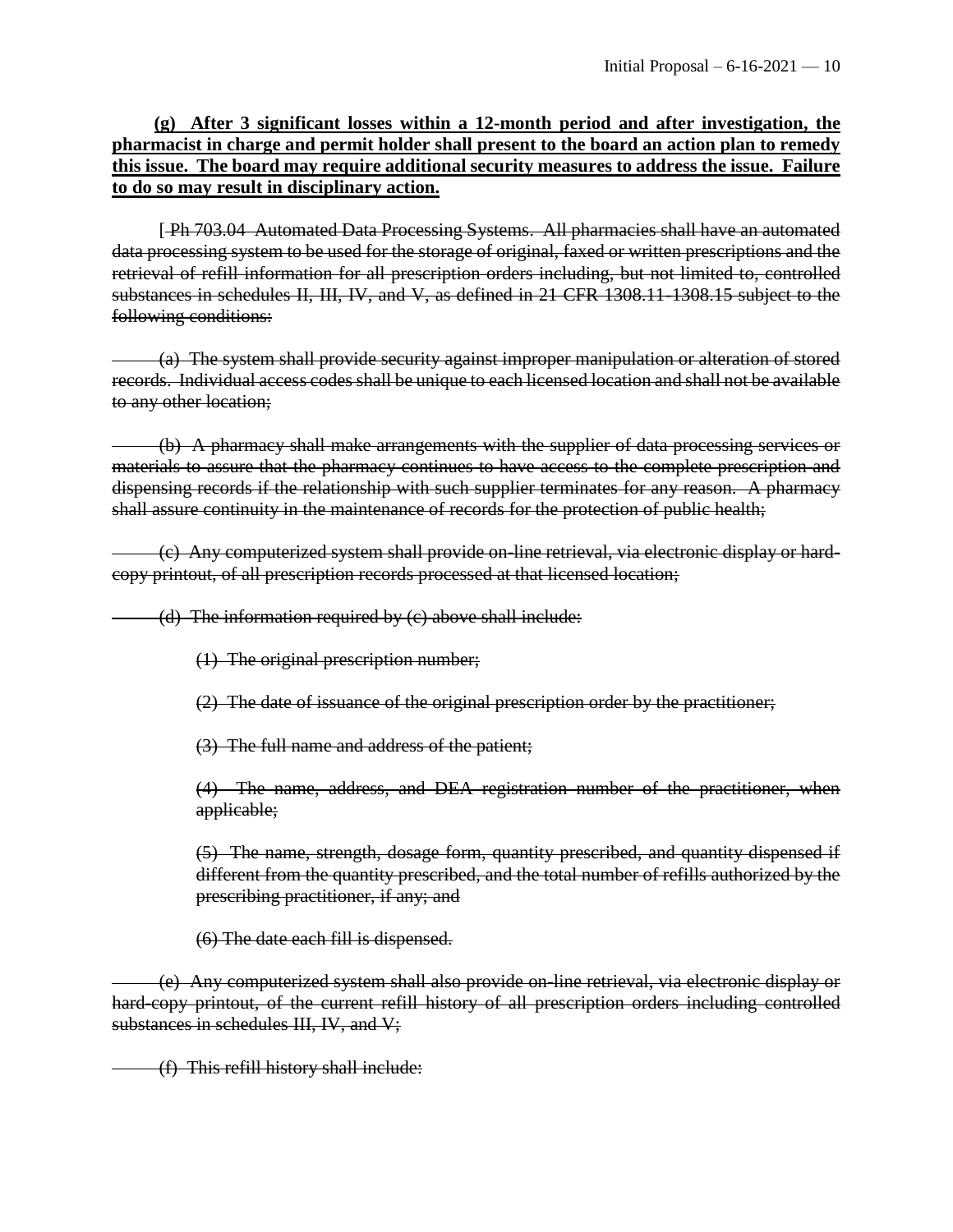(1) The name of the drug;

(2) The date of refill;

(3) The quantity dispensed;

(4) The identification code, or name or initials of the dispensing pharmacist for each refill; and

(5) The total number of refills dispensed to date for that prescription order;

 $(g)$  Documentation of the fact that the refill information entered into the computer each time a pharmacist refills an original prescription order, including refill orders for a schedule III, IV, or V controlled substances is correct shall be provided by:

> (1) A hard-copy printout of each day's controlled substance prescription order refill data which shall be verified, dated, and signed by each pharmacist who refilled such prescription orders; or

> (2) In lieu of such a printout, the pharmacy shall maintain a bound log book, or separate file, in which each individual pharmacist involved in such dispensing shall sign a statement each day, attesting to the fact that the refill information entered into the computer that day has been reviewed by him and is correct as shown;

(h) The hard-copy printout or log book referenced in  $(g)$  above shall be kept at the pharmacy, in a separate file, for a period of 4 years from the dispensing date;

(i) The computerized system shall have the capability of producing a printout of all refill data and shall include:

> (1) A refill-by-refill audit trail for any specified strength and dosage form of any controlled substance;

(2) Name of the prescribing practitioner;

- (3) Name and address of the patient;
- (4) Quantity dispensed on each refill;
- (5) Date of the dispensing for each refill;
- (6) Name or identification code of the dispensing pharmacist; and

(7) The number of the original prescription order;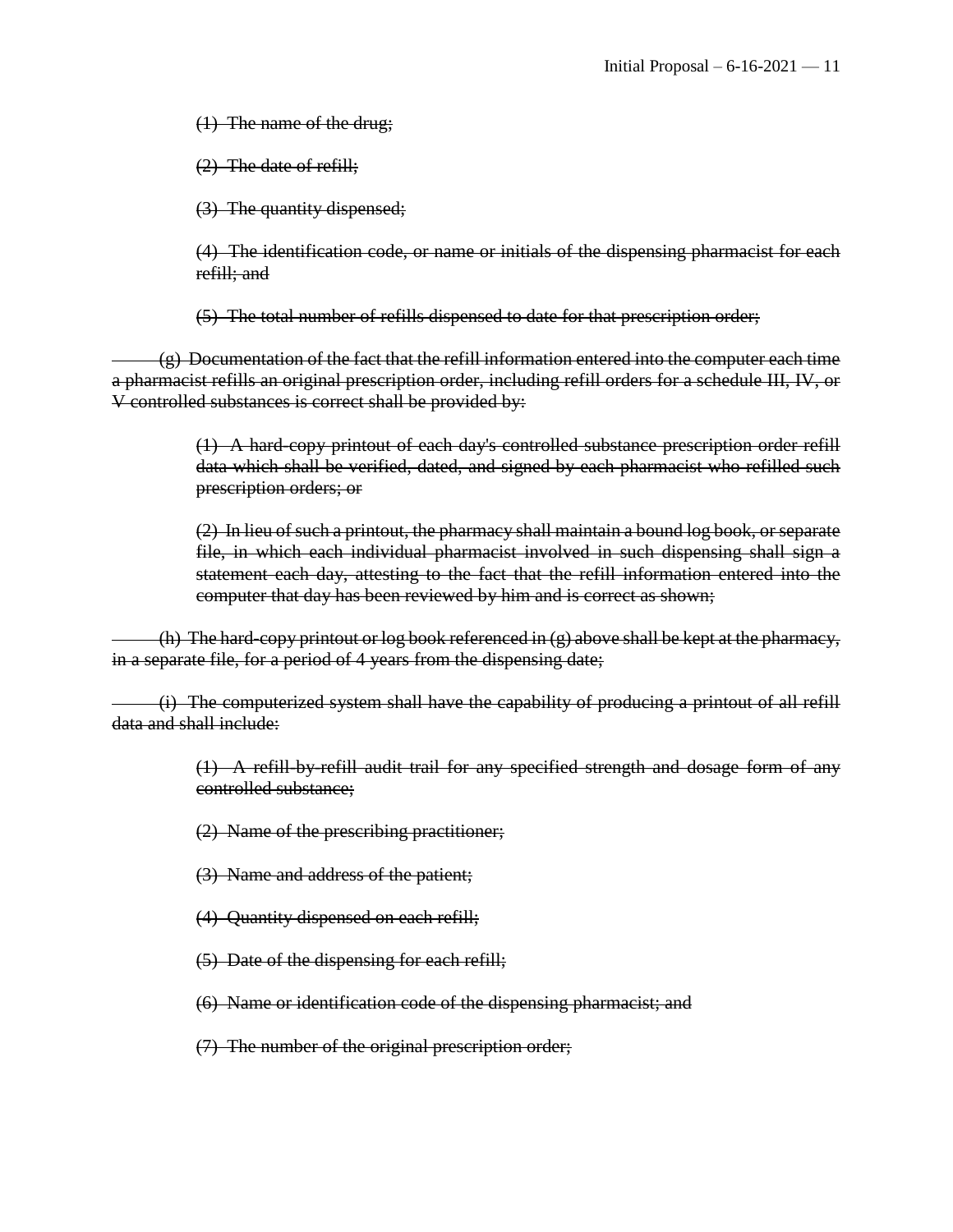(j) In any computerized system employed by a user pharmacy, the central recordkeeping location shall be capable of sending the printout to the pharmacy within 48 hours;

(k) Each pharmacy using an automated data processing system shall maintain on file a hard copy of all controlled substance prescriptions in schedules II, III, IV and V, excluding electronic, preserving all information contained on the original written or oral prescription. Any computer generated material shall be affixed to the rear of the prescription, leaving the face of the prescription intact; and

(l) Computer-produced prescription container labels shall comply with RSA 318:47-a, RSA 318:47-b and RSA 318-B:13, II.]

 Ph [703.05] **702.04** Federal DEA #222 Order Forms. All used DEA #222 order forms or any successor forms shall be maintained on the premises to which the forms and the corresponding DEA permit number were issued. In the case of on-line ordering of CII drugs, all records of such shall be maintained on said premises and be readily retrievable. Such records shall meet the requirements of federal laws and regulations and shall be maintained for a period of not less than 2 years.

[Ph 703.06 Inspection Report. The current compliance inspection report of the licensed location, conducted by the board, shall be kept on file in the prescription department.

### **Readopt with amendment and renumber Ph 704.01, effective 9-3-16 (Document #11189), as Ph 703.01, cited and to read as follows:**

#### PART Ph [704] **703** DISPENSING OF DRUGS AND DEVICES

#### Ph [704.01] **703.01** Presence of Pharmacists.

(a) No pharmacist shall work more than 8 hours without a rest break of 30 minutes. Breaks shall be scheduled as close as possible to the same time each day so that patients may become familiar with the approximate break times.

### **(b) The permit holder shall develop a written break policy and procedure that will be available upon inspection or board request. Failure to follow the policy shall be subject to violation under Ph 701.02(s).**

[(b) Whenever the prescription department is staffed by a single pharmacist, the pharmacist may take a rest break for a period of 30 minutes without closing the pharmacy and removing support personnel from the pharmacy, provided that the pharmacist reasonably believes that the security of the prescription drugs will be maintained in the pharmacist's absence.

(c) Pharmacy technicians, NH certified pharmacy technicians and pharmacy interns may remain in the pharmacy if the pharmacist on duty reasonably believes that the security of the prescription drugs will be maintained in his or her absence and in accordance with the following: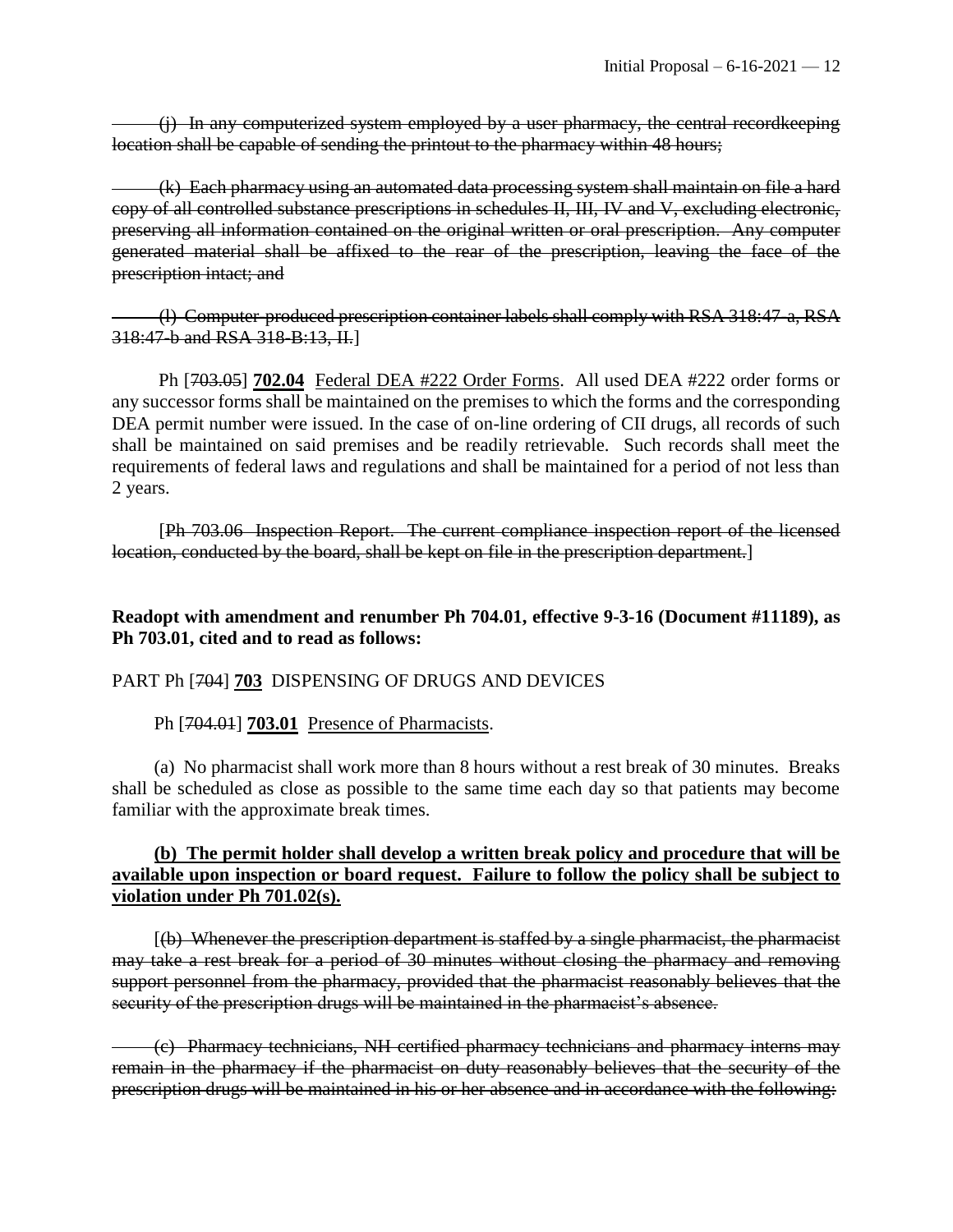(1) Rest breaks shall be scheduled as close as possible to the same time each day in order for the patients to become familiar with the approximate times of breaks;

(2) The pharmacist shall remain on the premises, within the building, during the rest break and be available for emergencies. Emergencies shall be defined by the pharmacist;

(3) Whenever the pharmacist temporarily leaves the prescription department for a rest break, a sign indicating that there is no pharmacist on duty shall be conspicuously displayed in full view of patients approaching the prescription department service area. The signage shall also indicate the time when the pharmacist is to return;

(4) Only pharmacy technicians or pharmacy interns authorized by the pharmacist on duty may remain in the pharmacy while the pharmacist is on break;

(5) During such times that the pharmacist is temporarily absent from the pharmacy, only pharmacy technicians or pharmacy interns duly authorized by the pharmacist on duty may continue to perform non-discretionary duties as delineated by the pharmacist. However, all duties performed by the technicians or interns shall be reviewed by the pharmacist upon his or her return from break;

(6) When a pharmacist is not in the pharmacy, there shall be no dispensing or sale of new prescriptions that the pharmacist has checked and are waiting to be picked up nor shall counseling be provided by the pharmacy technician or pharmacy intern;

(7) New, written prescriptions, presented in person by the patient or his agent, may be accepted by the pharmacy technician or pharmacy intern and the processing of that prescription, up to the final check, may occur during the absence of the pharmacist. However, no new prescriptions may be dispensed or sold until the final check is completed by the pharmacist on his or her return;

(8) New prescriptions conveyed by telephone shall be accepted by a NH certified pharmacy technician or pharmacy intern or when authorized by the pharmacist or the caller shall be instructed to call back or a telephone number obtained for the pharmacist to call upon his or her return;

(9) During the pharmacist's absence, prescription refills which have been previously prepared and checked by a pharmacist may be picked up by the patient or his agent. If the patient has no questions, the sale may proceed as normal with the patient signing a statement indicating the refusal of counseling by the pharmacist. If the patient desires counseling, he or she shall be asked to wait for the pharmacist to return from break or, alternatively, asked to leave a telephone number for the pharmacist to call later that day; and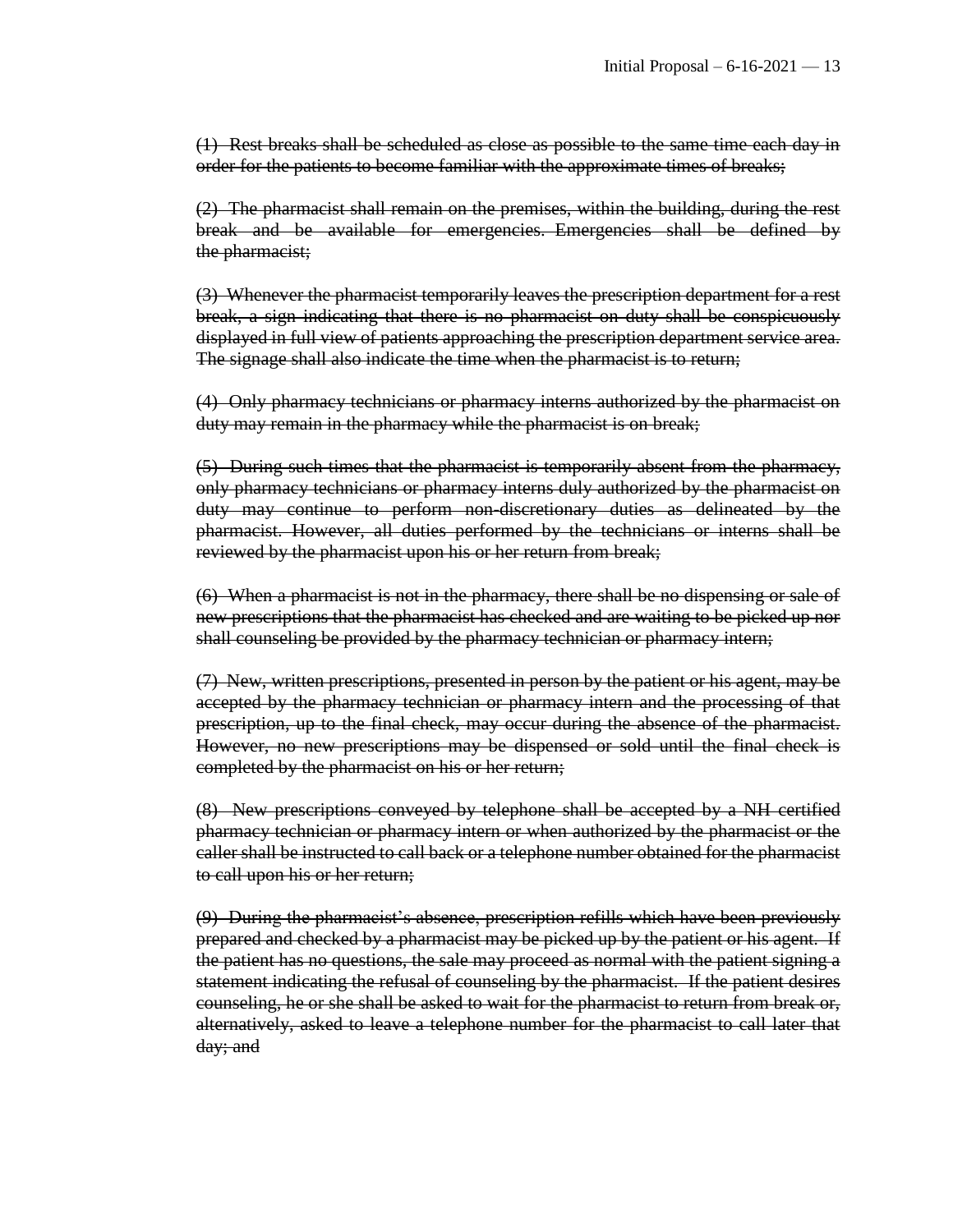(10) Telephone refill orders as well as refill requests presented, in person, by the patient or his agent, may be accepted by the pharmacy technician or intern and such refill orders may be processed by the technician or intern up to the final check. However, no such refill orders shall be dispensed or sold until the final check is completed by the pharmacist on his or her return from break.

(d) A pharmacist who takes a rest break in compliance with this section shall continue to be responsible for the operation and security of the pharmacy department. Therefore, if in the professional judgment of the pharmacist, for reasons of security or otherwise, the pharmacist determines that the pharmacy should close during his or her absence, then the pharmacist shall close the pharmacy. All pharmacy technicians, NH certified pharmacy technicians*,* and pharmacy interns shall leave the pharmacy during his or her absence. A sign informing the public of the pharmacist's return shall be conspicuously posted.

(e) Pharmacists shall follow company protocols in leaving the pharmacy department unattended for any reason, such as but not limited to counselling patients, giving immunizations, or rest room breaks.]

#### **Adopt Ph 703.02 to read as follows:**

Ph 703.02 Prescriptions.

(a) All schedule III through V controlled substance prescription drug orders, as defined in RSA 318-B:1-b, and transmitted by facsimile or as an electronic prescription, shall include:

- (1) The name and address of the patient;
- (2) The name, strength, and quantity of the drug prescribed;
- (3) Any directions specified by the prescribing practitioner;

(4) The full name of the prescribing practitioner which shall be printed, rubber stamped, or typewritten above or below his or her handwritten signature;

- (5) The address of the prescribing practitioner;
- (6) The federal drug enforcement administration (DEA) number assigned to the prescribing practitioner; and
- (7) The date the prescription was ordered.

(b) A facsimile prescription for a schedule II controlled substance shall not be accepted as an original written prescription except in circumstances when: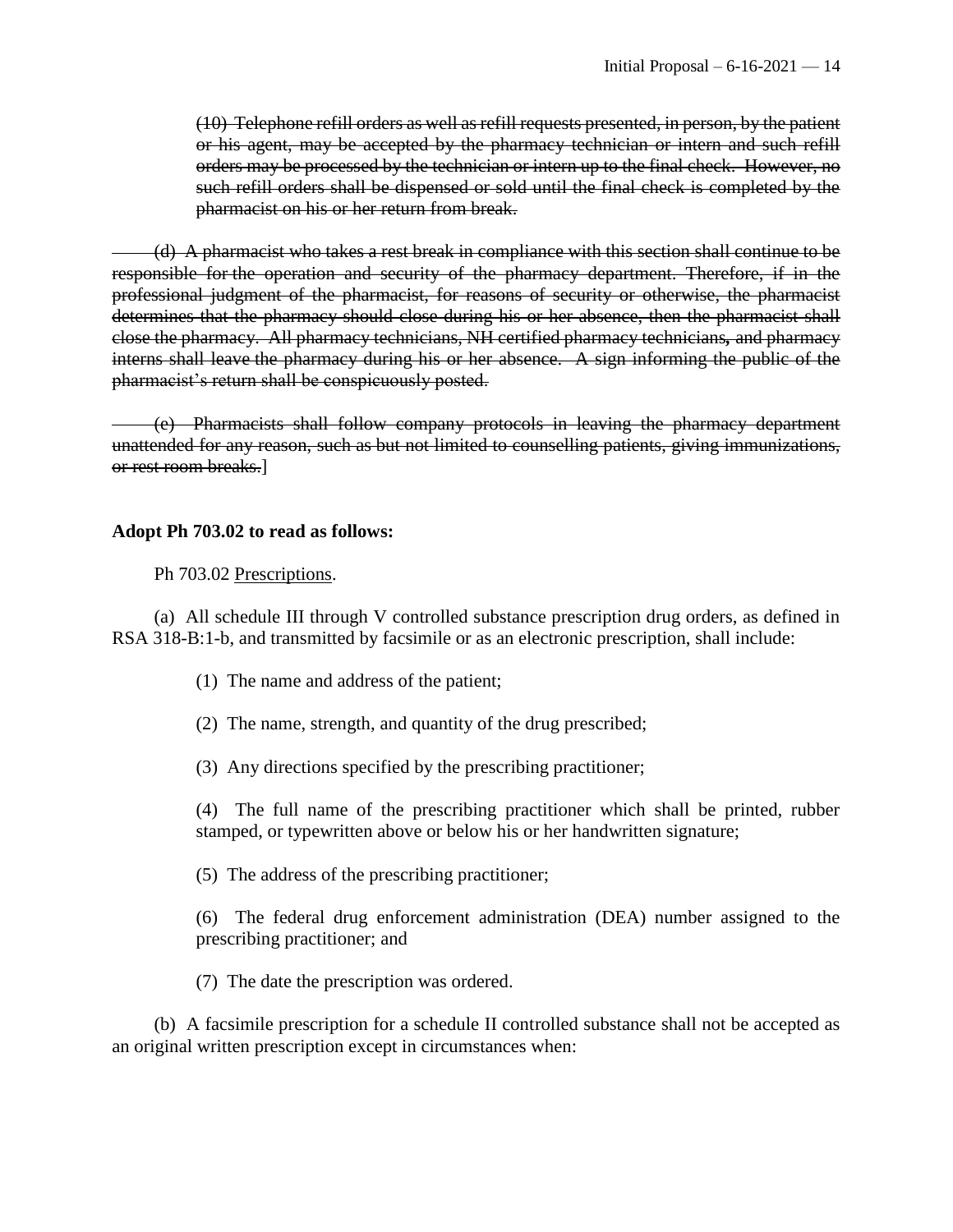(1) A prescription prepared in accordance with RSA 318-B:9, III and IV, and issued for a schedule II substance, as defined in RSA 318-B:1-b, to be compounded for the direct administration to a patient in a private residence, long-term care facility, or hospice setting, by parenteral, intravenous, intramuscular, subcutaneous, oral administration or intraspinal infusion. Such prescriptions may be transmitted, by the practitioner or the practitioner's designated agent, to the dispensing pharmacy. The printed copy of the transmission shall serve as the original written prescription and shall be maintained in accordance with the provisions of RSA 318-B:9, I;

(2) A prescription prepared in accordance with RSA 318-B:9, III and IV, and issued for a schedule II substance, as defined in RSA 318-B:1-b, for a resident of a long-term care facility. Such prescriptions may be transmitted by the practitioner or the practitioner's designated agent, to the dispensing pharmacy. The printed copy of the transmission shall serve as the original written prescription and shall be maintained in accordance with the provisions of RSA 318-B:9, I; and

(3) A prescription prepared in accordance with RSA 318-B:9, III and IV, and issued for a schedule II substance, as defined in RSA 318-B:1-b, for a patient enrolled in a hospice care program, may be transmitted by the practitioner or the practitioner's designated agent to the dispensing pharmacy. The practitioner or the practitioner's designated agent shall note on the prescription that the patient is a hospice patient. The printed copy of the transmission shall serve as the original written prescription and shall be maintained in accordance with the provisions of RSA 318-B:9,

(c) The pharmacist shall exercise professional judgment regarding the accuracy and authenticity of the transmitted prescription drug order which shall be consistent with existing federal or state laws and rules;

(d) For controlled substances in schedules II, III, IV or V, as defined in RSA 318-B:1-b, a pharmacy may receive an electronically transmitted drug order from the prescriber for filling provided that it is transmitted in accordance with federal law with an electronic signature meeting security requirements required by the Drug Enforcement Agency (DEA) for electronic prescriptions; and

(e) All prescriptions dispensed by a health care provider or pharmacy containing an opiate shall contain:

> (1) An orange sticker affixed to the cap or dispensing device with the word "opioid" in easily legible font;

(2) A warning label that shall state "Risk of Addiction or Overdose";

(3) Healthcare provider or pharmacy shall provide person with handout provided by Governor's Commission on Alcohol and Drug Abuse, Prevention, Treatment, and Recovery on guidance for associated risks of opioid use and how to mitigate them;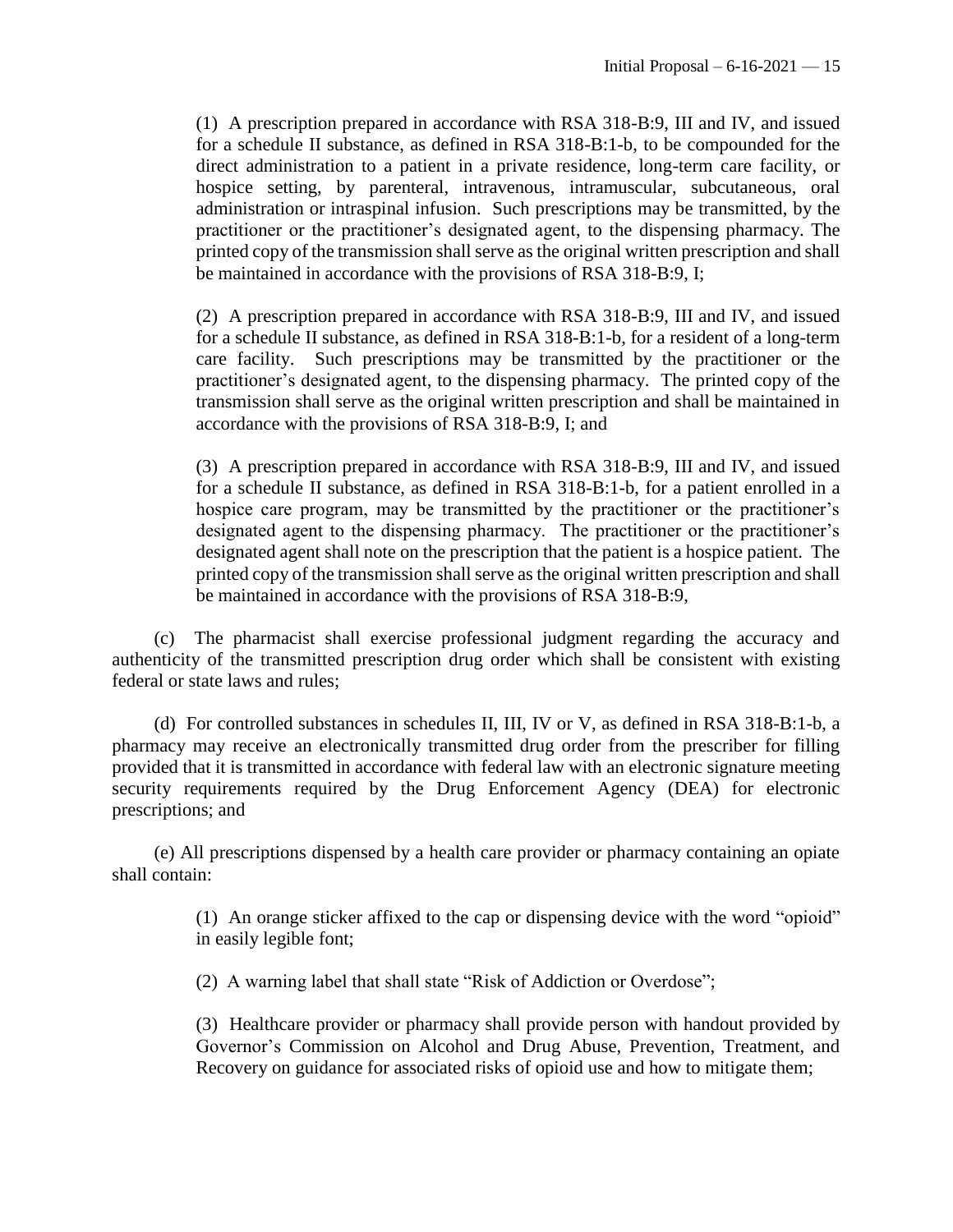(4) This shall not apply to pharmacists or a pharmacy that dispenses a drug containing an opioid that is to be administered to a patient treated in a health care facility required to be licensed under RSA 151; and

(5) Failure to comply with Ph 703.02 shall result in disciplinary action by the board.

#### **Repeal Ph 704.02, effective 8-5-15 (Document #10903), as follows:**

Ph 704.02 Pre-signed Prescription Blanks. No person shall possess, and no pharmacy shall have within it, any document signed by a prescriber which, if completed, would be usable as a prescription.

**Repeal Ph 704.03, effective 8-5-15 (Document #10903), as amended effective 4-7-20 (Document #13015, Emergency) and expired 10-4-20, as follows:**

Ph 704.03 Transmission of Prescription Drug Order by Prescriber.

(a) A prescription drug order may be transmitted to a pharmacy by an authorized prescriber or his designated agent in writing, orally, by facsimile or electronically.

(b) A facsimile or electronically transmitted prescription drug or device order shall:

(1) Be sent to the pharmacy of the patient's choice;

(2) For a non-controlled substance prescription drug or device order, include:

a. The name of the patient;

b. The name, strength, and quantity of the drug prescribed;

c. Any directions specified by the prescribing practitioner;

d. The name and address of the prescribing practitioner which shall be printed or typewritten;

e. The prescribing practitioner's phone number for verbal confirmation; and

f. The date the prescription was ordered;

(3) For a schedule III through V controlled substance prescription drug order, as defined in RSA 318-B:1-b and transmitted by facsimile or as an electronic prescription, shall include:

a. The name and address of the patient;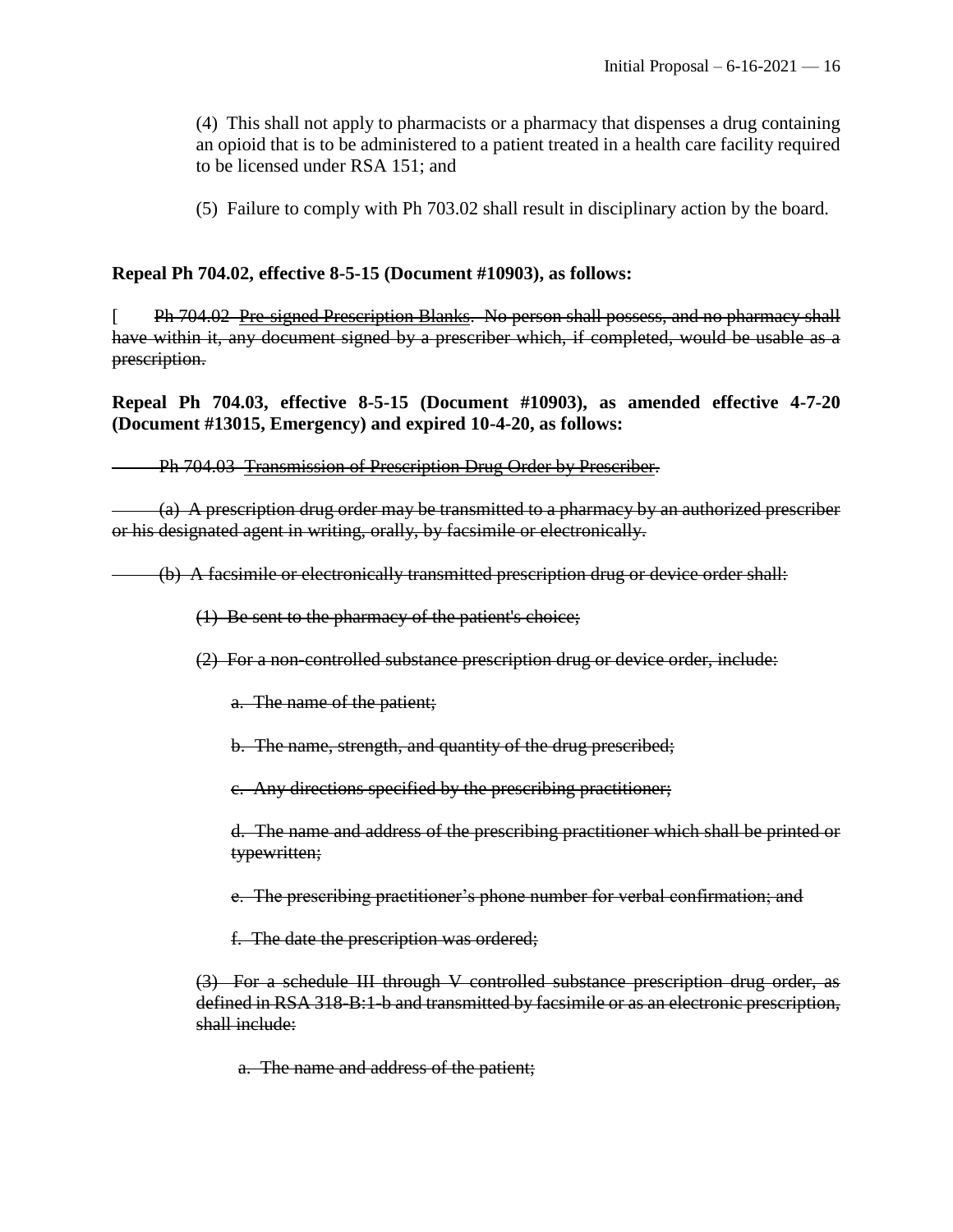b. The name, strength, and quantity of the drug prescribed;

c. Any directions specified by the prescribing practitioner;

d. The full name of the prescribing practitioner which shall be printed, rubber stamped, or typewritten above or below his or her handwritten signature;

e. The address of the prescribing practitioner;

f. The federal drug enforcement administration (DEA) number assigned to the prescribing practitioner; and

g. The date the prescription was ordered;

(4) A facsimile prescription for a schedule II controlled substance shall not be accepted as an original written prescription except in circumstances when:

a. A prescription prepared in accordance with RSA 318-B:9, III and IV, and issued for a schedule II substance, as defined in RSA 318-B:1-b, to be compounded for the direct administration to a patient in a private residence, longterm care facility, or hospice setting, by parenteral, intravenous, intramuscular, subcutaneous or intraspinal infusion may be electronically transmitted, by the practitioner or the practitioner's designated agent to the dispensing pharmacy. The printed copy of the transmission shall serve as the original written prescription and shall be maintained in accordance with the provisions of RSA  $318 - B:9, \frac{1}{2}$ 

b. A prescription prepared in accordance with RSA 318-B:9, III and IV, and issued for a schedule II substance, as defined in RSA 318-B:1-b, for a resident of a long-term care facility may be electronically transmitted by the practitioner or the practitioner's designated agent to the dispensing pharmacy. The printed copy of the transmission shall serve as the original written prescription and shall be maintained in accordance with the provisions of RSA 318-B:9, I; and

c. A prescription prepared in accordance with RSA 318-B:9, III and IV, and issued for a schedule II substance, as defined in RSA 318-B:1-b, for a patient enrolled in a hospice care program, may be electronically transmitted by the practitioner or the practitioner's designated agent to the dispensing pharmacy. The practitioner or the practitioner's designated agent shall note on the prescription that the patient is a hospice patient. The printed copy of the transmission shall serve as the original written prescription and shall be maintained in accordance with the provisions of RSA 318-B:9, I;

(5) The pharmacist shall exercise professional judgment regarding the accuracy and authenticity of the electronically transmitted prescription drug order which shall be consistent with existing federal or state laws and rules;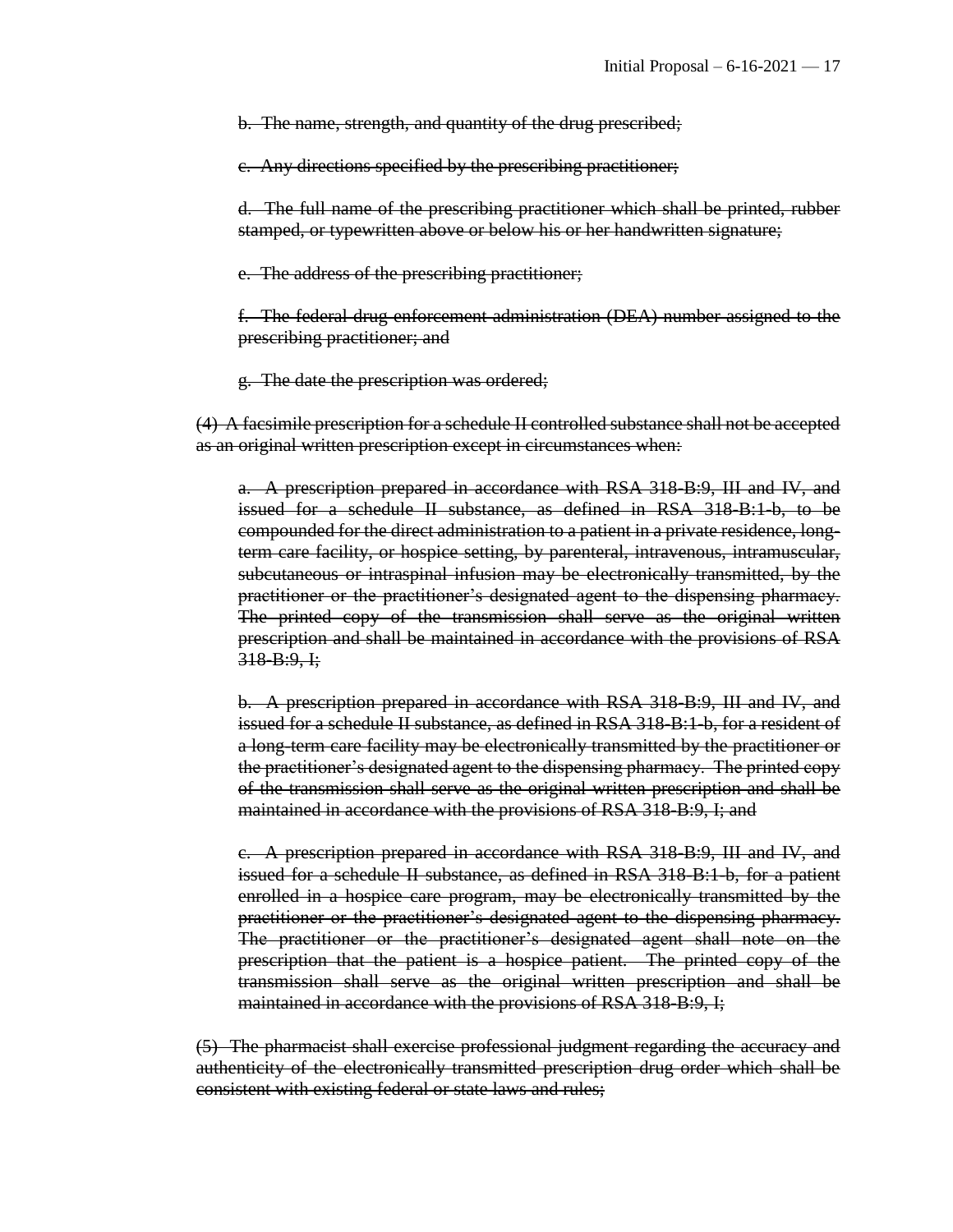(6) For controlled substances in schedules II, III, IV or V, as defined in RSA 318-B:1 b, a pharmacy may receive an electronically transmitted drug order from the prescriber for filling provided that it is transmitted in accordance with federal law with an electronic signature meeting security requirements required by the Drug Enforcement Agency (DEA) for electronic prescriptions; and

(7) The devices used for the receipt of facsimile or electronically transmitted prescription drug orders shall be located in the prescription department of the pharmacy in order to protect patient confidentiality and to assure security.]

#### **Readopt with amendment and renumber Ph 704.04, effective 8-5-15 (Document #10903), as Ph 703.03 to read as follows:**

Ph [704.04] **703.03**Transfer of Prescriptions. Original prescription drug order information for drugs may be transferred between pharmacies for the purpose of refill dispensing subject to the following:

(a) The transfer of controlled drug prescriptions shall be communicated between 2 licensed pharmacists, or a pharmacist and intern;

(b) The transfer of non-controlled prescriptions shall be communicated between 2 licensed pharmacists, **licensed advanced pharmacy technicians,** [NH] certified pharmacy technicians or pharmacy interns; and

(c) The transferring pharmacist, **licensed advanced pharmacy technician**, [NH] certified pharmacy technician or pharmacy intern shall notate in the computer record the following:

> (1) That a copy has been issued, the date of transfer, and the name of the  $\lceil \frac{\text{pharmacist}}{\text{pharmacist}} \rceil$ **individual** transferring the prescription; and

> (2) The name, address, phone number and DEA number of the pharmacy to which the prescription was transferred and the **full** name of the [pharmacist] **agent** receiving the prescription information.

(d) When a prescription is transferred, no further refills shall be issued by the transferring pharmacy.

(e) The [pharmacist receiving] **receiving agent of** the transferred prescription information shall:

(1) Include the word "transfer" on the face of the transferred prescription; and

(2) Provide all information required to be on the prescription including the: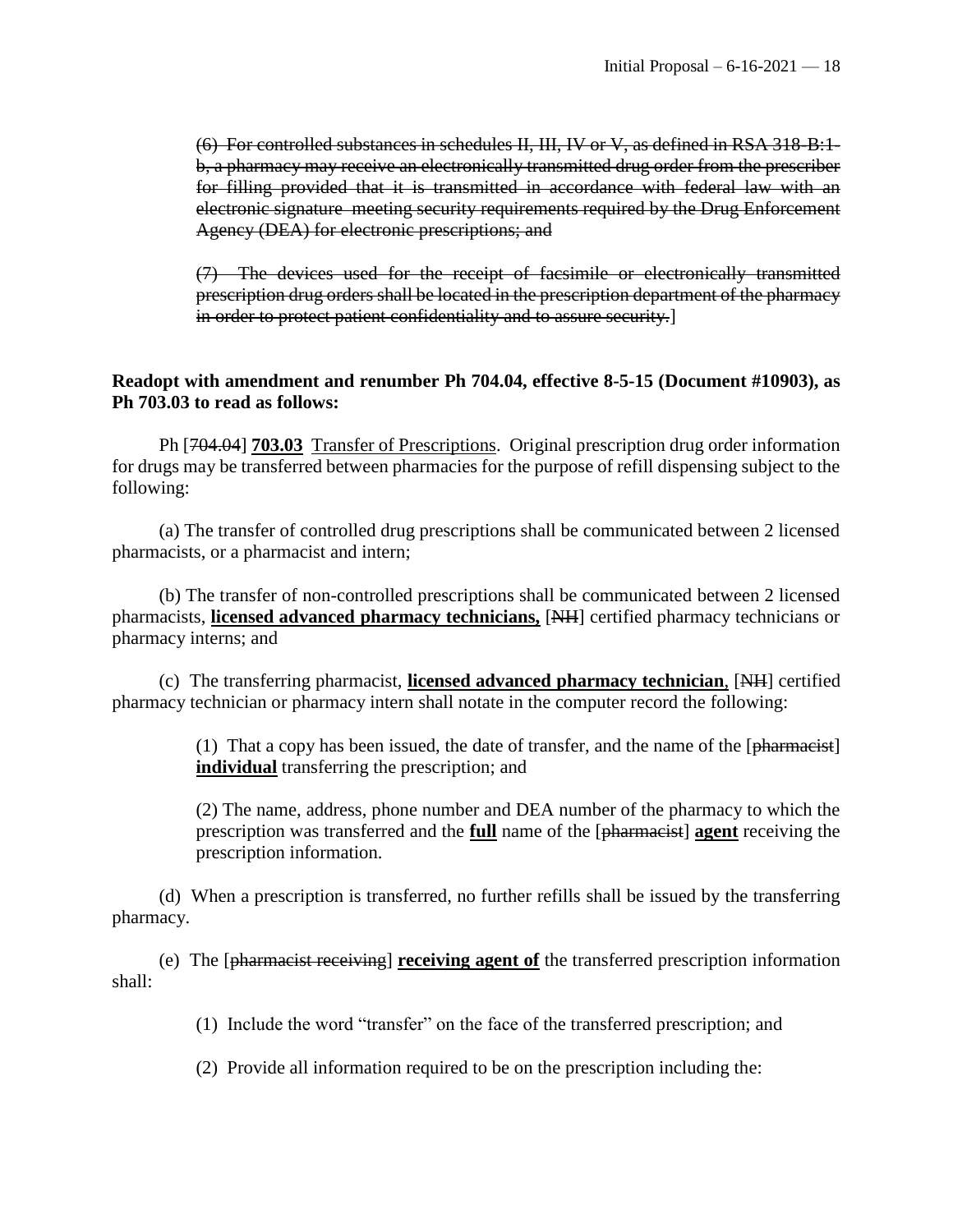a. Patient's name and address;

b. Doctor's name and address;

c. Date of issuance of the original prescription and date of transfer;

d. Number of valid refills remaining and date of last refill;

e. Pharmacy name, address, and original prescription number from which the prescription information was transferred;

f. Full name of the transferor pharmacist, [NH] certified pharmacy technician, **licensed advanced pharmacy technician**, or pharmacy intern; and

g. DEA registration number of the transferor pharmacy for controlled substances.

(f) The pharmacist shall maintain both the original and transferred prescription as if they were original prescriptions.

(g) A transferred prescription may be refilled, without limitation, up to the number of remaining refills, as originally authorized, or up to one year from the date of original issue, whichever shall occur first.

(h) The transfer of original prescription drug order information for controlled substances listed in Schedule III, IV or V shall conform to the requirements of 21 CFR 1306.26 and shall be permissible between pharmacies on a one-time basis and shall not be further transferred.

(i) [For non-controlled drugs, 2] **Two** or more pharmacies may establish and use a common electronic file to maintain required dispensing information. Pharmacies using such a common electronic file shall not be required to physically transfer prescriptions or information for dispensing purposes between or among pharmacies participating in the same common prescription file, except that any such common file shall contain complete and adequate records of such prescription and the date and location of each refill dispensed and provisions shall be made to assure that the number of authorized refills shall not be exceeded.

(j) New or on-hold prescription orders for prescription **drugs** [orders other than control substances] may be transferred to another pharmacy provided that a copy of the original prescription or electronic transmission is provided to the pharmacy accepting the transfer. **Transfer of controlled substance prescriptions must be done in accordance with current federal Drug Enforcement Administration (DEA) guidelines.**

[(k) New or on-hold prescription orders for controlled substances shall not be transferred to another pharmacy.]

**Repeal Ph 704.05, effective 8-5-15 (Document #10903), as follows:**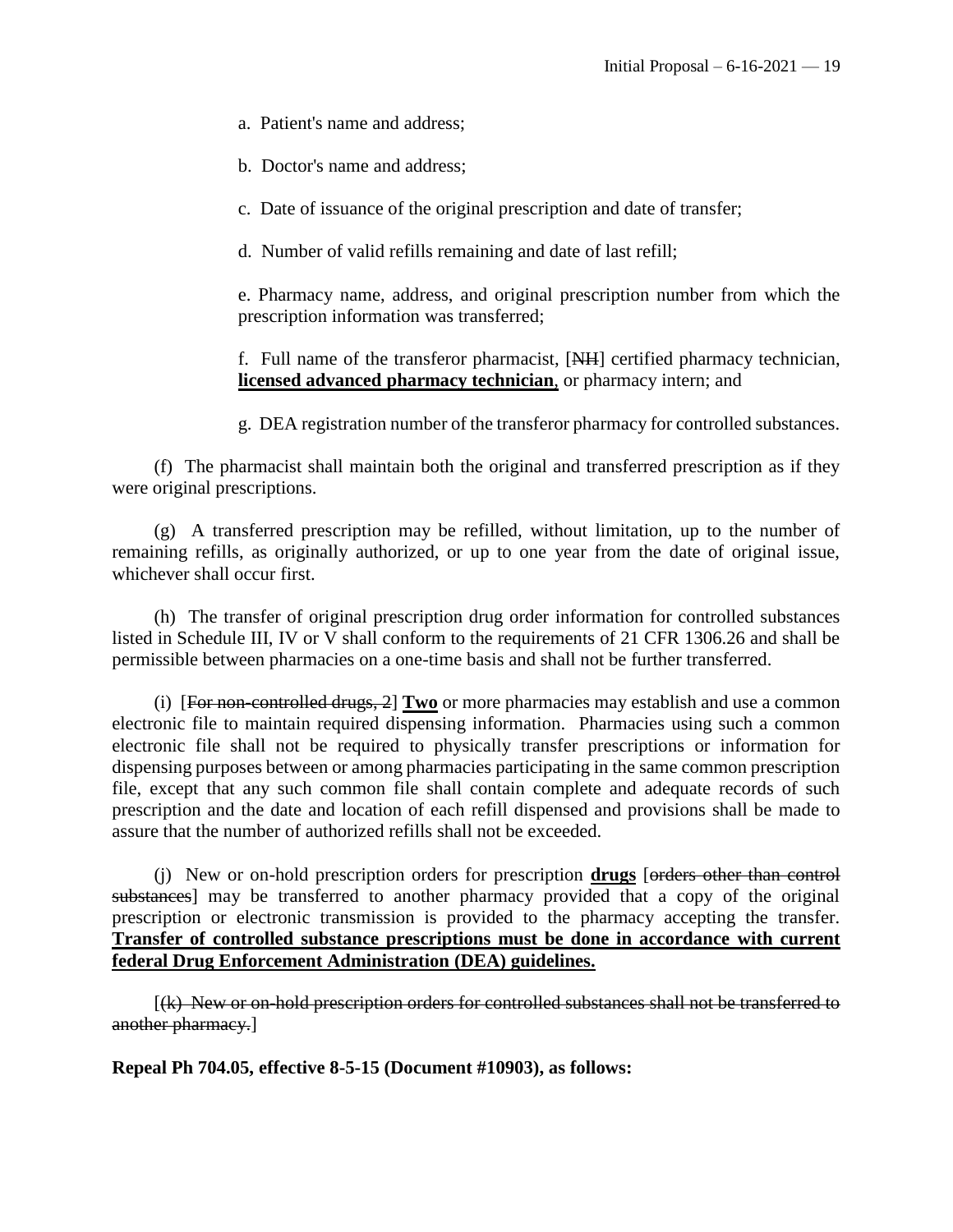[Ph 704.05 Schedule V Controlled Substances. All cough syrups containing codeine shall not be dispensed without a prescription.]

# **Readopt with amendment Ph 704.06 through Ph 704.09, effective 8-5-15 (Document #10903) renumbering as Ph 703.04 through Ph 703.07, to read as follows:**

### Ph [704.06] **703.04** Drug Product Selection.

(a) Unless instructed otherwise by the person receiving the drug pursuant to the prescription, a pharmacist filling a prescription for a drug product prescribed by its trade or brand name may select a therapeutically equivalent drug product with the same established name, active ingredient, strength, quantity and dosage form as the drug product identified in the prescription.

(b) Therapeutically equivalent drugs shall include only those drug products listed in "Approved Prescription Drug Products with Therapeutic Equivalence Evaluations" Published by the United States Department of Health and Human Services, according to RSA 146-B:2, I, or any written notification or confirmation from the federal Food and Drug Administration (FDA) that a drug product is a therapeutically equivalent drug product.

(c) The pharmacist shall not select an equivalent drug product:

(1) If the prescriber handwrites "medically necessary" on the written prescription;

(2) If when ordering a prescription orally, the prescriber specifies that the prescribed drug is medically necessary; or

(3) If the prescription is electronically transmitted, the prescriber includes a statement on the face of the prescription indicating medically necessary.

(d) The pharmacist shall not select an equivalent drug product unless its price to the purchaser **or payor** is less than the price of the prescribed drug product.

(e) Unless the prescriber instructs otherwise, the label for every drug product dispensed shall include the product's trade or brand name, if any, or its established generic name and the name of the manufacturer, packer or distributor, using abbreviations such as the National Drug Code (NDC) number if necessary. In the interest of public health and safety, the pharmacist may, when dispensing a generic drug, include the brand name on the prescription label following the generic name. The brand name, however, shall be preceded or followed with the word "sub", indicating substituted for, or "I.C.", indicating interchanged for or "generic for".

[(f) The pharmacy file copy or computer record of every dispensing of a prescription shall include the trade or brand name, the name of the manufacturer, and the packer or distributor of the drug product dispensed.]

**(f) Unless a generic substitution or actions within a collaborative practice or standing order agreement, a prescription cannot give the pharmacist authority to change, alter, or**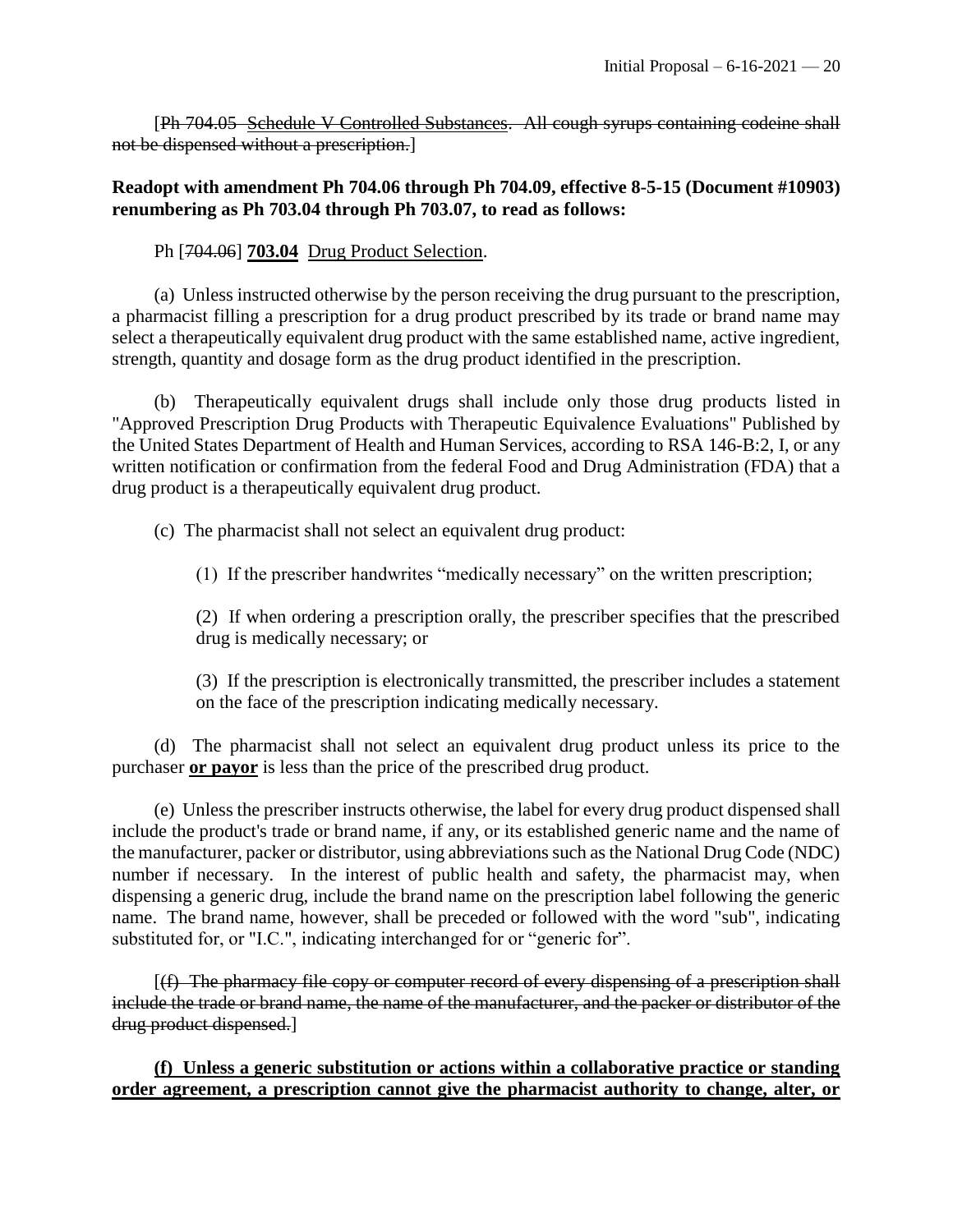### **manipulate the order without first contacting the prescriber; subsequent to the communication the pharmacist must document the change and who authorized it.**

### Ph [704.07] **703.05** Return of Drugs and Devices.

(a) Except as provided in Ph [704.07(b)] **subsection (b) below**, no drug, prescription, device, sickroom supply or item of personal hygiene which has left control of the pharmacist or pharmacy and is returned to the pharmacy shall be resold or re-dispensed after such item has been taken from the premises by the patient or the patient's representative, subject to the pharmacist's professional judgement.

(b) Exceptions to [Ph 704.07(a)] **subsection (a) above** shall include:

- (1) Orthopedic appliances;
- (2) Crutches;
- (3) Canes;
- (4) Wheelchairs;
- (5) Hospital beds;
- (6) Bed rails;
- (7) Trapezes;
- (8) Other durable equipment that can be properly sanitized; and
- (9) Medications dispensed in unit-dose packaging to institutionalized patients.

Ph [704.08] **703.06** Prescription Pick-up and Delivery.

(a) No person licensed under the provisions of RSA 318, shall enter into or participate in any arrangement or agreement whereby prescriptions may be left at, picked up from, accepted by, or delivered to any store, shop or location not licensed as a pharmacy, **except as outlined in Ph 703.06(b).**

**(b) Identification requirements for schedule medication drop off and pick up shall include:**

> **(1) A photo identification (ID) shall be obtained and documented, on the hard copy, for all schedule II medications. If the prescription is in electronic format, an ID is only required by the individual picking up the medication. If the prescription is presented as a hard copy; a photo ID shall be obtained and documented at the time the prescription is dropped off;**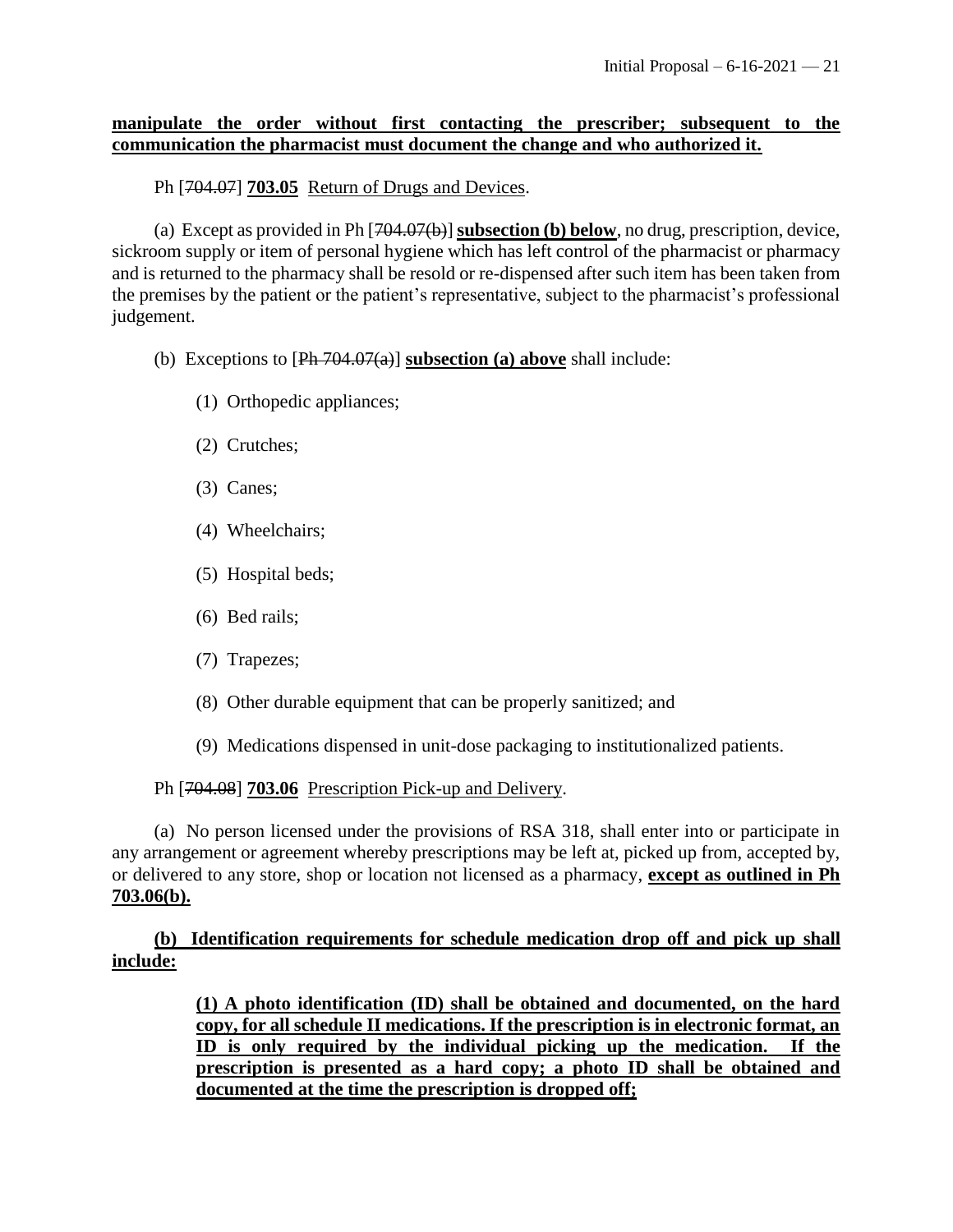### **(2) All schedule medications picked up by the patient or an agent of the patient, shall present picture identification. Verification shall be noted in readily retrievable fashion or noted on the hardcopy prescription; and**

#### **(c) Mail order pharmacies dispensing new schedule II medications to the patient shall comply with the requirements set forth in Ph 704.03 patient counseling.**

[(b)] **(d)** This section shall not prohibit a licensee from picking up prescriptions or delivering prescribed medications at the residence of the patient, or directly to the patient at his/her workplace, or at the institution in which the patient is confined, by means of an employee or by use of a common carrier.

 $[\text{e}]$  (e) In situations where it is in the best interest of the patient due to behavioral health issues or homelessness a licensee may deliver the prescriptions to an authorized party for distribution to the patient.

[(d)] **(f)** Drugs with special handling or storage requirements that will be administered by the practitioner**, such as but not limited to radio pharmaceuticals or frozen immunizations,** may be delivered directly to the practitioner's office*.*[ such as radio pharmaceuticals or frozen immunizations.]

### **(g) A signature, or electronic signature, log must be maintained by the pharmacy.**

Ph [704.09] **703.07** Dispensing Adulterated or Misbranded Drugs. A pharmacist shall not dispense or sell to the public any drug which is **adulterated, misbranded or has been previously**  sold and returned to stock. [adulterated or misbranded.] After notice and opportunity for a hearing, a pharmacist who is found by the board to have knowingly dispensed or otherwise sold for consumption an **adulterated, misbranded drug, or previously sold drug,** [adulterated or misbranded drug] shall be subject to disciplinary action according to RSA 318:29.

#### **Repeal Ph 704.10 through Ph 704.13, effective 8-5-15 (Document #10903), as follows:**

[Ph 704.10 Out-of-State Prescriptions. Prescriptions written by providers in a state other than New Hampshire may be dispensed to a patient only when a traditional physician-pharmacistpatient relationship exists.

Ph 704.11 Pharmacist-in-Charge**/**Corporate Entity Requirements/Duties.

(a) Pharmacists looking to serve as a Pharmacist-in-Charge (PIC) shall:

(1) Have worked as a pharmacist for a minimum of 2 years post-graduation;

(2) Complete and pass with a minimum of 80% an exam designed by the board to assess the knowledge of the candidate in regard to their responsibilities as PIC; and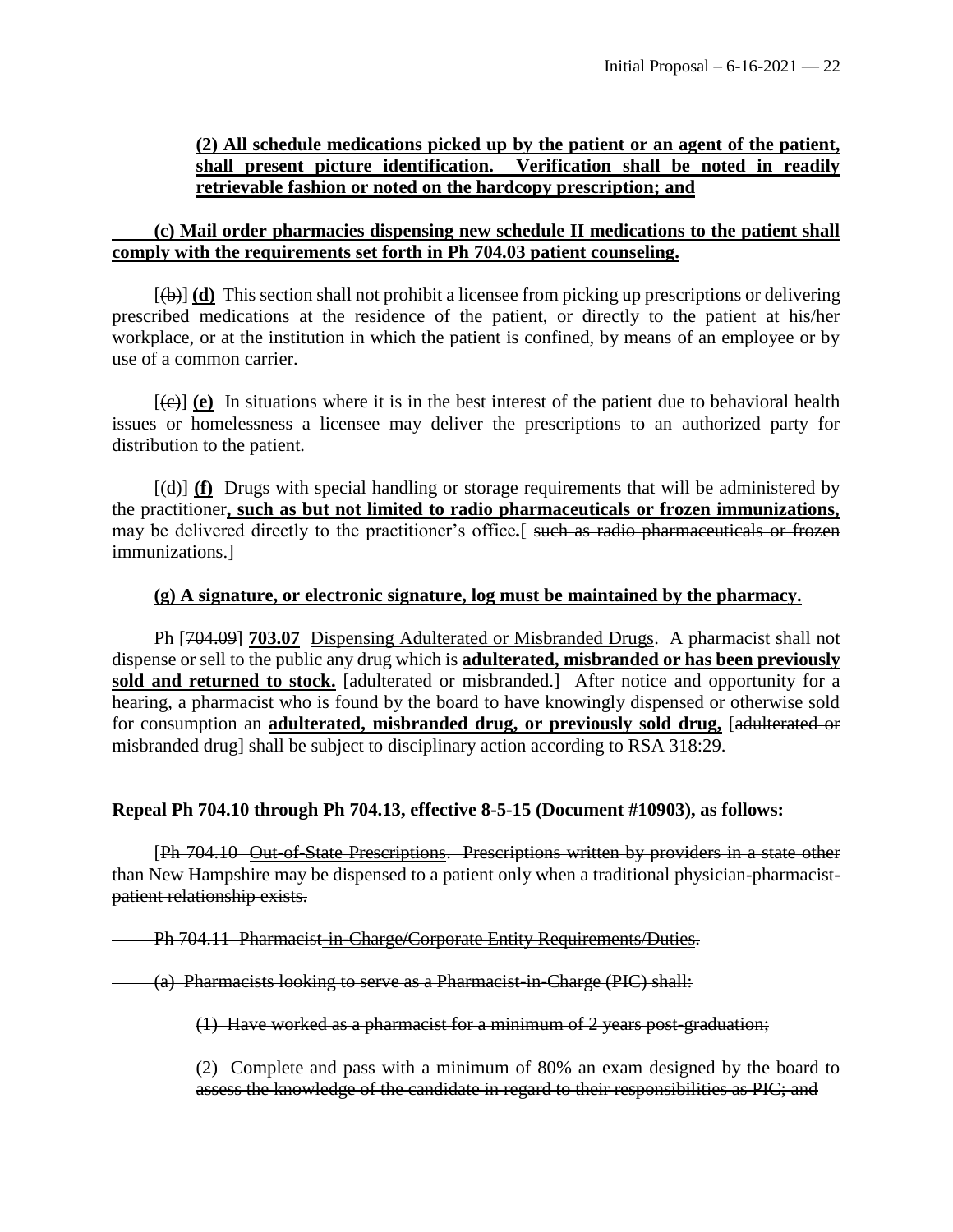(3) Work a minimum of 20 hours per week at the location where he/she serves as PIC except when absent due to scheduled vacation or other authorized leave.

(b) Pharmacist in charge duties shall include:

(1) Responsibility for the control of all drugs issued or dispensed in the pharmacy where he/she practices;

(2) Ensuring written policies and procedures for the procurement, storage, compounding and dispensing of drugs are in place;

(3) Ensuring that all staff pharmacists are familiar with and in compliance with the established policies and procedures;

(4) Establishing and supervising the recordkeeping system for the purchase, sale, possession, storage, and repackaging of drugs;

(5) Maintaining the security of the prescription department and its contents;

(6) Determining who will have keys and access to the pharmacy with the exception of security personnel;

(7) Establishing quality assurance guidelines to ensure the medication dispensed is in conformance with the prescription received;

(8) Prohibiting the presence of adulterated or misbranded drugs in the pharmacy;

(9) Ensuring compliance with the provisions of RSA 318 and RSA 318-B and any other state or federal pharmacy-related laws or rules;

(10) Supervising personnel in the prescription department; and

(11) Ensuring all personnel involved in the preparation and dispensing of prescriptions are properly licensed or registered with the board.

(c) Pharmacists may serve as a pharmacist-in-charge for a maximum of 2 pharmacies, providing that one of these pharmacies shall be in an institution requiring the services of a pharmacist only on a part-time basis.

(d) The corporate entity or permit holder shall be responsible for the following:

(1) Written policies and procedures for the procurement, storage, compounding and dispensing of drugs;

(2) Ensuring that all staff pharmacists are familiar with and in compliance with the established policies and procedures;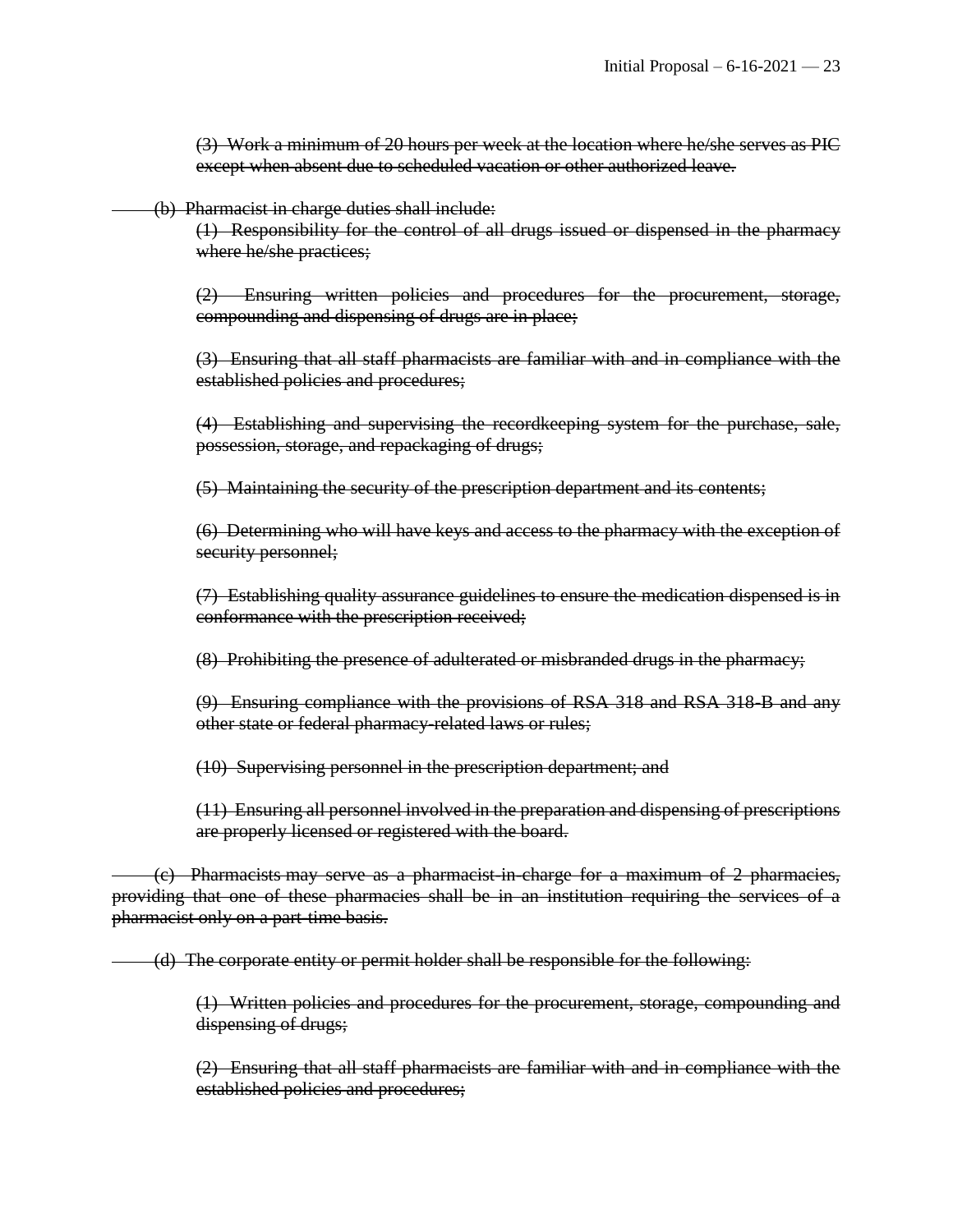(3) Determining which security personnel will have keys and access to the pharmacy and inform the pharmacist in charge;

(4) Establishing procedures and policies to ensure the security of the pharmacy department when a pharmacist is working alone and needs to leave the licensed area for counseling, immunizations, lunch or rest room breaks;

(5) Providing online access to the New Hampshire law book, medical reference material and other state and local sites for reference by their pharmacists;

(6) Assuming all the responsibilities of the pharmacist in charge in an interim period when the pharmacist in charge has been vacated unexpectedly; and

(7) Supplying adequate staffing to assist the board of pharmacy during scheduled routine inspections to assist with the retrieval of records when hard copy records are not maintained

Ph 704.12 Termination of Pharmacist-in-Charge Notice. Whenever a pharmacist-in-charge shall cease performing that function, that pharmacist-in-charge shall notify the board in writing of the date upon which the cessation of that function is effective. That pharmacist-in-charge shall remain responsible for compliance, in the pharmacy in which he or she was the pharmacist-incharge, with all pharmacy related statutes and rules until the effective date of termination.

Ph 704.13 Termination of Pharmacist-in-Charge - Inventory. Whenever a pharmacist-incharge shall cease performing that function in a pharmacy, the new pharmacist in charge shall, within 3 days, cause to be completed a written inventory of all controlled substances located in that pharmacy. The record of that inventory shall be retained in the pharmacy for a minimum of 2 years.]

# **Readopt with amendment and renumber Ph 704.14, effective 8-5-15 (Document #10903), as Ph 703.08 to read as follows:**

Ph [704.14] **703.08** Prescription Refill Limitations.

(a) Prescriptions bearing "PRN", "Ad lib", or other similar prescription refill designation permitting the pharmacist to refill the prescription as needed by the patient, shall be refilled only in keeping with the number of doses ordered and according to the directions for use, and in no instance shall such prescription be refilled beyond one year from the date of issue. If additional medication is needed thereafter, the original prescription shall be voided and a new prescription obtained.

(b) No prescription containing either specific or "PRN" refill authorization shall be refilled when the pharmacist has knowledge that the prescribing practitioner ceases to practice due to: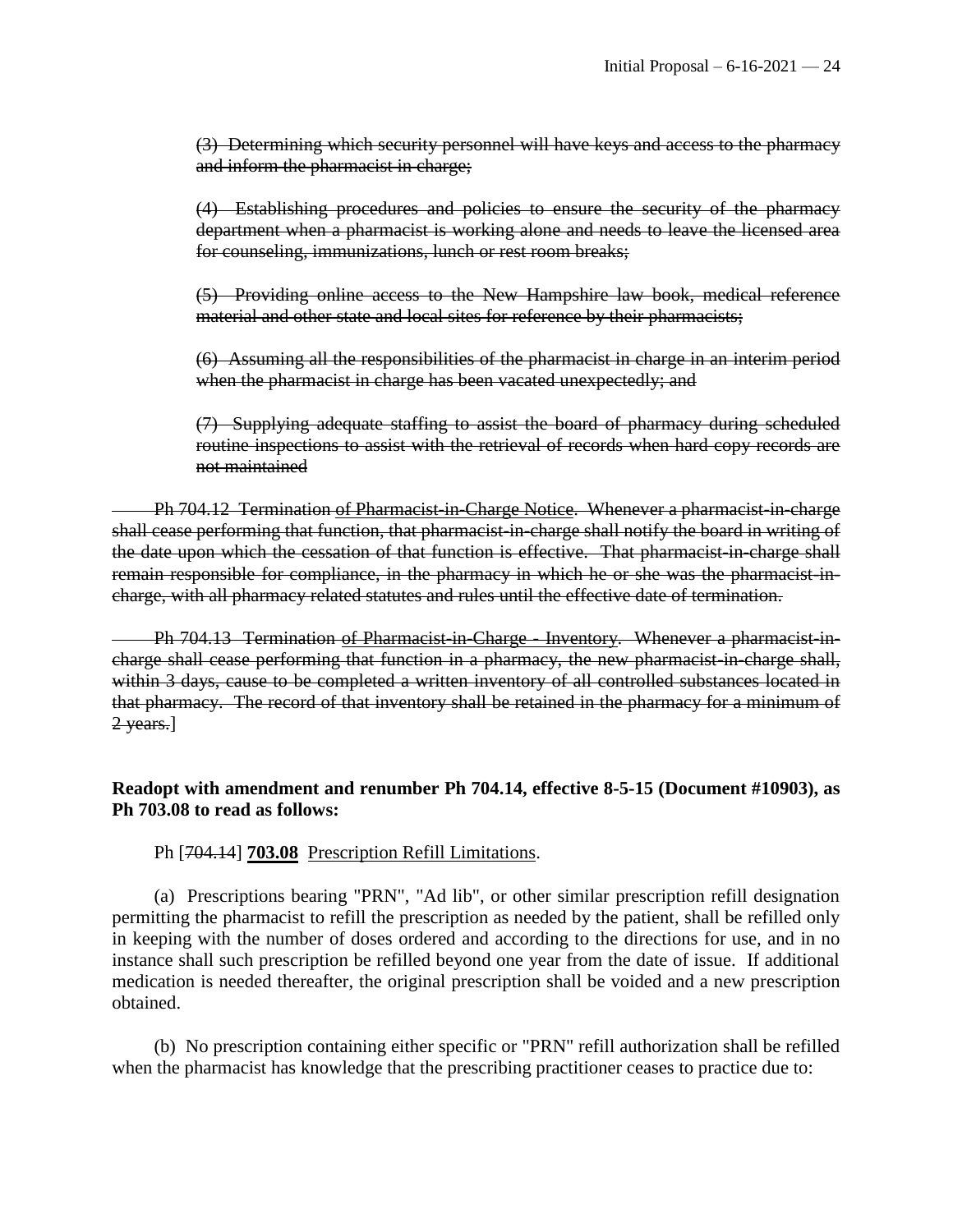(1) License suspension or revocation;

(2) No longer maintaining a valid license;

(3) Prescribing limitations placed on a practitioner's license by any state or federal licensing agency which impact on certain previously refillable prescriptions; or

(4) Death.

(c) Notwithstanding (a) and (b) above, the pharmacist may dispense an additional refill supply according to the provisions of Ph [704.15] **703.10**.

**Readopt with amendment and renumber Ph 704.15, effective 8-5-15 (Document #10903), as amended effective 3-20-20 (Document #13007, Emergency) and expired 9-16-20, and as amended effective 5-20-20 (Document #13016, Emergency) and expired 11-16-20, as Ph 703.09 to read as follows:**

Ph [704.15] **703.09** Prescription Refill - Interim Supply. A pharmacist may refill a prescription drug order, including controlled substances listed in Schedules III, IV and V, without the authorization of the prescribing practitioner, provided that:

(a) A failure to refill the prescription might result in an interruption of a therapeutic regimen or create patient suffering;

(b) The pharmacist is unable to contact the practitioner due to:

(1) A natural or man-made disaster has occurred which prohibits the pharmacist from being able to contact the practitioner; or

(2) The practitioner's office being closed without a practitioner on call; **or**

#### **(3) Synchronize the patient's medications as referenced in RSA 415:27 and RSA 420-J:19.**

(c) The quantity of prescription drug dispensed does not exceed a 30**-**day supply for maintenance medications;

(d) The pharmacist informs the patient or the patient's agent at the time of dispensing that the interim supply shall be final and that authorization by the practitioner shall be required for future refills;

(e) The pharmacist shall inform the prescribing practitioner of the limited emergency supply, provided to the patient, at the earliest reasonable time; and

(f) The pharmacist exercises professional judgement in refilling the prescription drug order.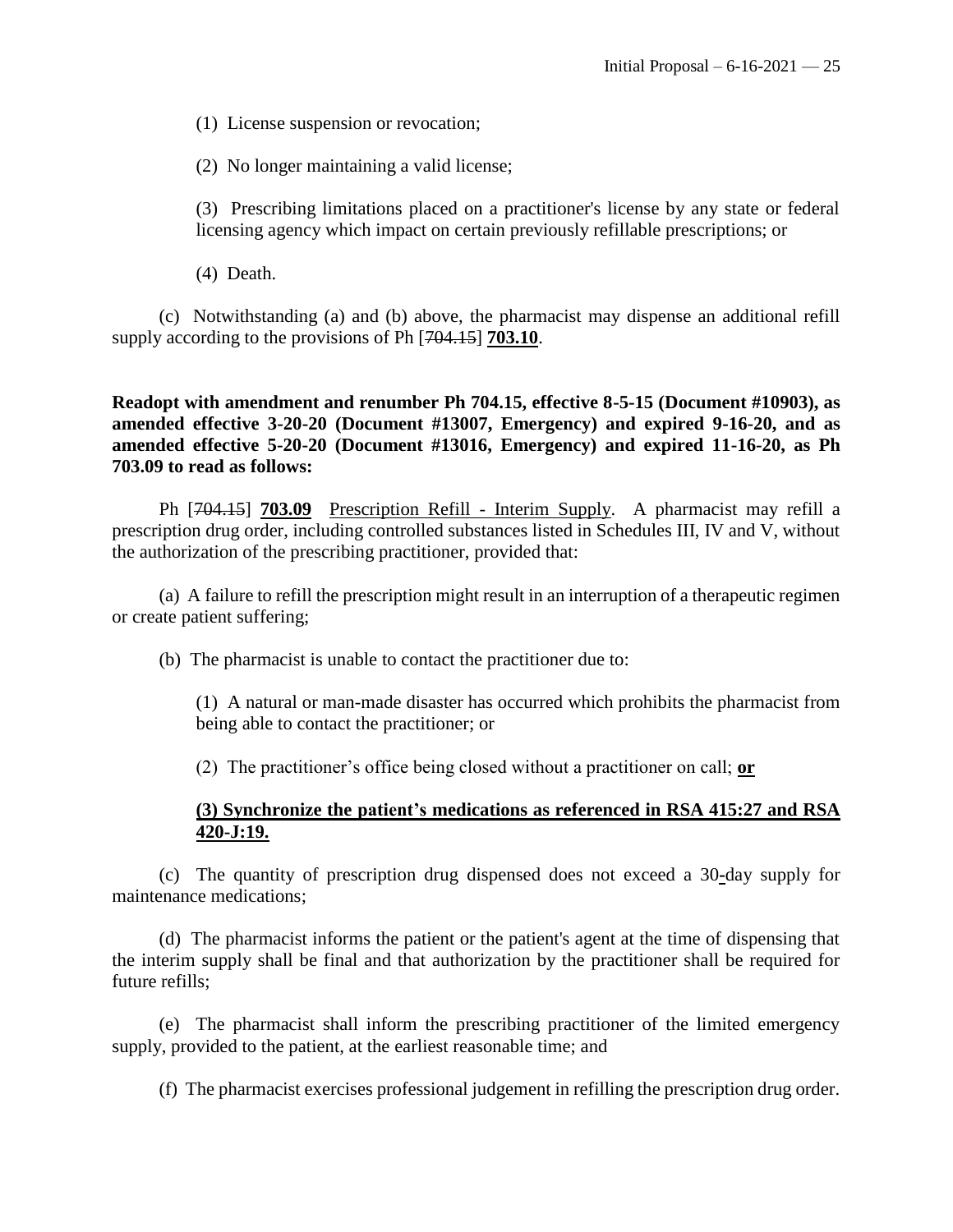# **Readopt and renumber Ph 704.16, effective 8-5-15 (Document #10903), as Ph 703.10 to read as follows:**

Ph [704.16] **703.10** Acts Prohibited. Splitting fees, making rebates, or sharing money received for pharmaceutical services, or the donation of and/or the use of equipment with other health practitioners or with health institutions providing patient care shall be deemed by the board to be contrary to the best interests of the patient, and shall therefore be prohibited.

### **Repeal Ph 705, effective 8-5-15 (Document #10903), as follows:**

#### [PART Ph 705 STORAGE OF DRUGS

Ph 705.01 Prescription Drugs. All prescription drugs shall be stored in an area which is under the immediate control of a pharmacist and not accessible to unauthorized persons.

Ph 705.02 Emergency Drug Kits for Long Term Care Facilities/Specialized Care Facilities.

(a) "Emergency drug kit" means a select supply of drugs and/or biologicals located at the licensed institution for the immediate administration to patients/residents upon the order of a practitioner as set forth in rules adopted under RSA 151.

(b) "Automated electronic emergency drug kit" means an automated medication storage system for the immediate administration to patients/residents upon the order of a practitioner as set forth in rules adopted under RSA 151.

(c) "Automated medication dispensing system" means a computerized drug storage device or cabinet designed for use in long term care facilities and other health care institutions.

(d) The placement of controlled substances in emergency drug kits in non-federally registered long term care facilities/specialized care facilities shall be deemed to be in compliance with the Comprehensive Drug Abuse Prevention and Control Act of 1970 provided that:

> (1) Controlled substances shall be stored in the emergency drug kit as deemed necessary and jointly approved by the pharmacist in charge and the consultant pharmacist, medical director and the director of nursing services;

> (2) The source from which controlled substances for emergency drug kits are obtained shall be a DEA registered hospital, clinic, pharmacy or practitioner;

> (3) Controlled substances in emergency drug kits shall be limited to a maximum of 16 separate drug entities with not more than 8 single use containers of each drug entity;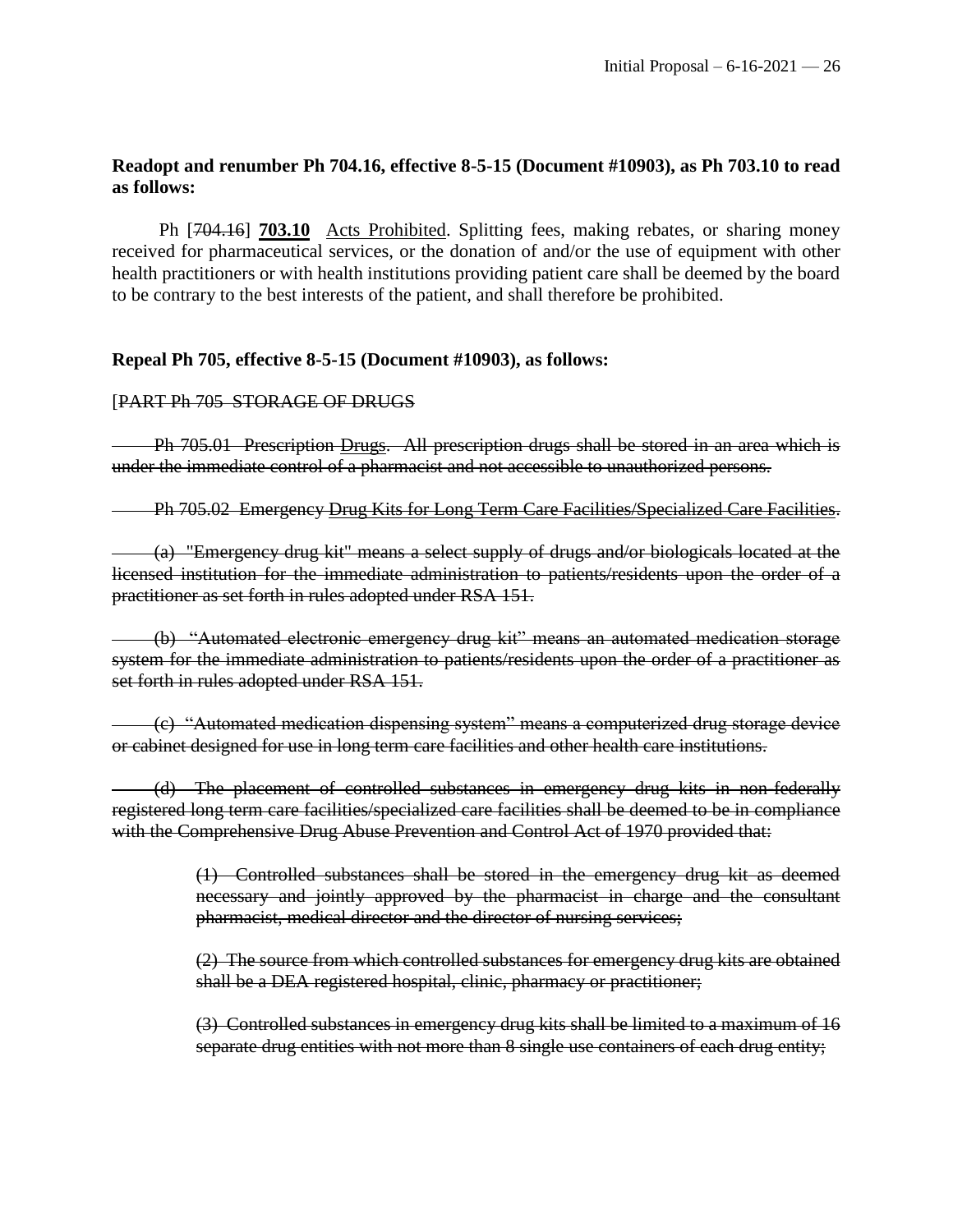(4) The emergency drug kit containing controlled substances shall be closed with a tamper proof seal and kept in a locked medication room, cart or closet;

(5) Only the director of nursing services, registered nurse on duty, licensed practical nurse on duty, pharmacist or practitioner shall have access to controlled substances stored in an emergency drug kit;

(6) Controlled substances in emergency drug kits shall be administered to patients only by authorized personnel and only as expressly authorized by an individual practitioner and in compliance with the provisions of 21 CFR 1306.11 and 1306.21;

 $(7)$  A usage record shall be contained in the emergency drug kit for each separate drug included which shall be completed by the nursing staff when using any controlled substance or substances from the kit;

(8) The pharmacist shall receive and file for 2 years a copy of all completed usage records;

(9) When the emergency drug kit is opened:

a. The pharmacist shall be notified by the facility within 24 hours; and

b. Shift counts shall be done by the nursing staff on all controlled substances until resealed by the consultant pharmacist;

(10) Shift counts of the controlled substances contained in the emergency kit shall not be required when the kit is sealed;

(11) The pharmacist shall check the controlled substances in the emergency drug kit at least monthly and so document inside the kit; and

(12) The placement of controlled substances in emergency drug kits shall be only upon the written authorization of the board of pharmacy.]

(e) Automated electronic emergency drug kits shall meet the following conditions:

(1) Real time electronic communication to the provider pharmacy;

(2) For access, employ at least but not limited to:

a. Bio-Identification; and

b. Unique individualized password protections assigned by the provider pharmacy;

(3) Automatically generate notice to the provider pharmacy whenever the kit is accessed and provide at least the following information: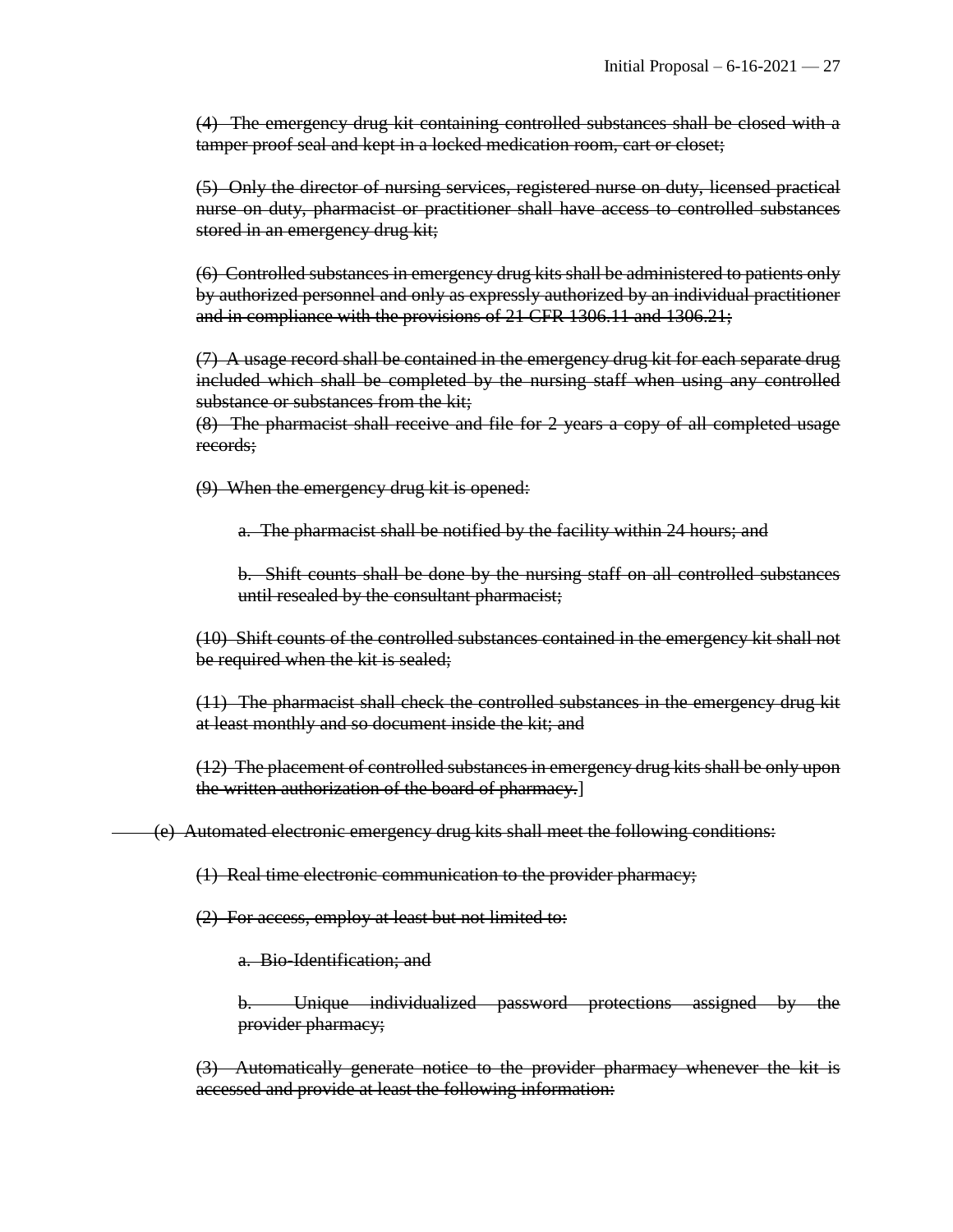a. Name of individual accessing the kit;

b. Date and time the kit was accessed;

c. Name, strength and quantity of drug removed; and

d. Name of patient for whom the drug was administered; and

(4) Upon restocking the automated electronic emergency drug kit the following conditions shall be met:

a. The filling/restocking of an automated electronic emergency drug kit shall be performed by a licensed pharmacist, physician, physician assistant, advanced practice nurse, registered nurse and registered pharmacy technician.

(5) "Automated medication dispensing system" means a computerized drug storage device or cabinet designed for use in long term care facilities and other health care institutions. An automated medication dispensing system may be used as an electronic emergency drug kit provided the system performs operations or activities relative to the storage, packaging, dispensing and distribution of medications, and which tracks and maintains a record of transaction information;

(6) Automated emergency drug kits shall be allowed as set forth in rules adopted under RSA 151;

(7) Non-controlled legend drugs may be stored in the emergency drug kit in quantities deemed necessary and jointly approved by the pharmacist in charge of the provider pharmacy, consultant pharmacist, medical directorand the director of nursing services; and

(8) The placement of controlled substances in automated electronic emergency drug kits in non-federally registered long term care facilities and other health care institutions shall be deemed to be in compliance with the Comprehensive Drug Abuse Prevention and Control Act of 1970 provided that:

a. Controlled substances shall be selected and stored in the automated electronic emergency drug kits in quantities deemed necessary and jointly approved by the pharmacist in charge and the consultant pharmacist, medical director and the director of nursing services;

b. Only the director of nursing services, registered nurse on duty, licensed practical nurse on duty, pharmacist, registered pharmacy technician or practitioner shall have access to controlled substances stored in an automated electronic emergency drug kit;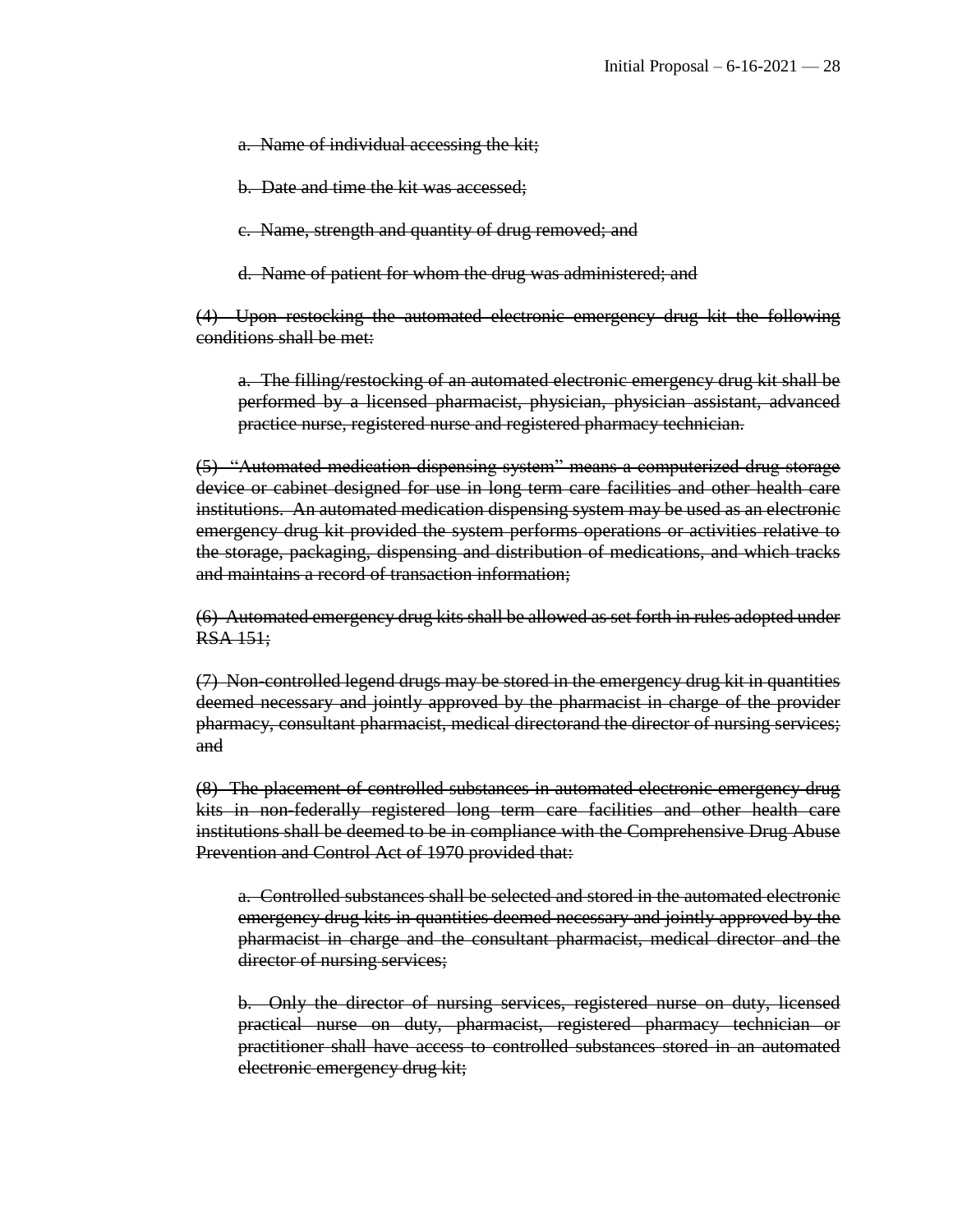c. Controlled substances in automated electronic emergency drug kits shall be administered to patients only by authorized personnel and only as expressly authorized by an individual practitioner and in compliance with the provisions of 21 CFR 1306.11 and 1306.21; and

d. When an automated electronic emergency drug kit is utilized, notification of usage shall be reported in accordance with Ph705.02 (e) (3).

#### **Readopt with amendment and renumber Ph 706, effective 8-5-15 (Document #10903), as Ph 704 to read as follows:**

#### PART Ph [706] **704** PHARMACEUTICAL CARE STANDARDS

#### Ph [706.01] **704.01** Patient Records.

(a) A patient record system shall be maintained by all pharmacies for patients for whom prescriptions are dispensed. The patient record system shall provide for the immediate retrieval of information necessary for the dispensing pharmacist to identify previously dispensed drugs at the time a prescription is presented for dispensing.

(b) A reasonable effort shall be made to obtain, record, and maintain the following information:

(1) The full name of the patient for whom the drug is intended;

(2) The address and telephone number of the patient;

(3) The patient's  $[age\ or]$  date of birth;

(4) The patient's gender;

(5) A list of all prescription drug orders**; and** [obtained by the patient at the pharmacy maintaining the patient record during the 12 months immediately preceding the most recent entry showing:

a. The name of the drug or device;

b. The prescription drug number;

c. The name and strength of the drug;

d. The quantity and date received; and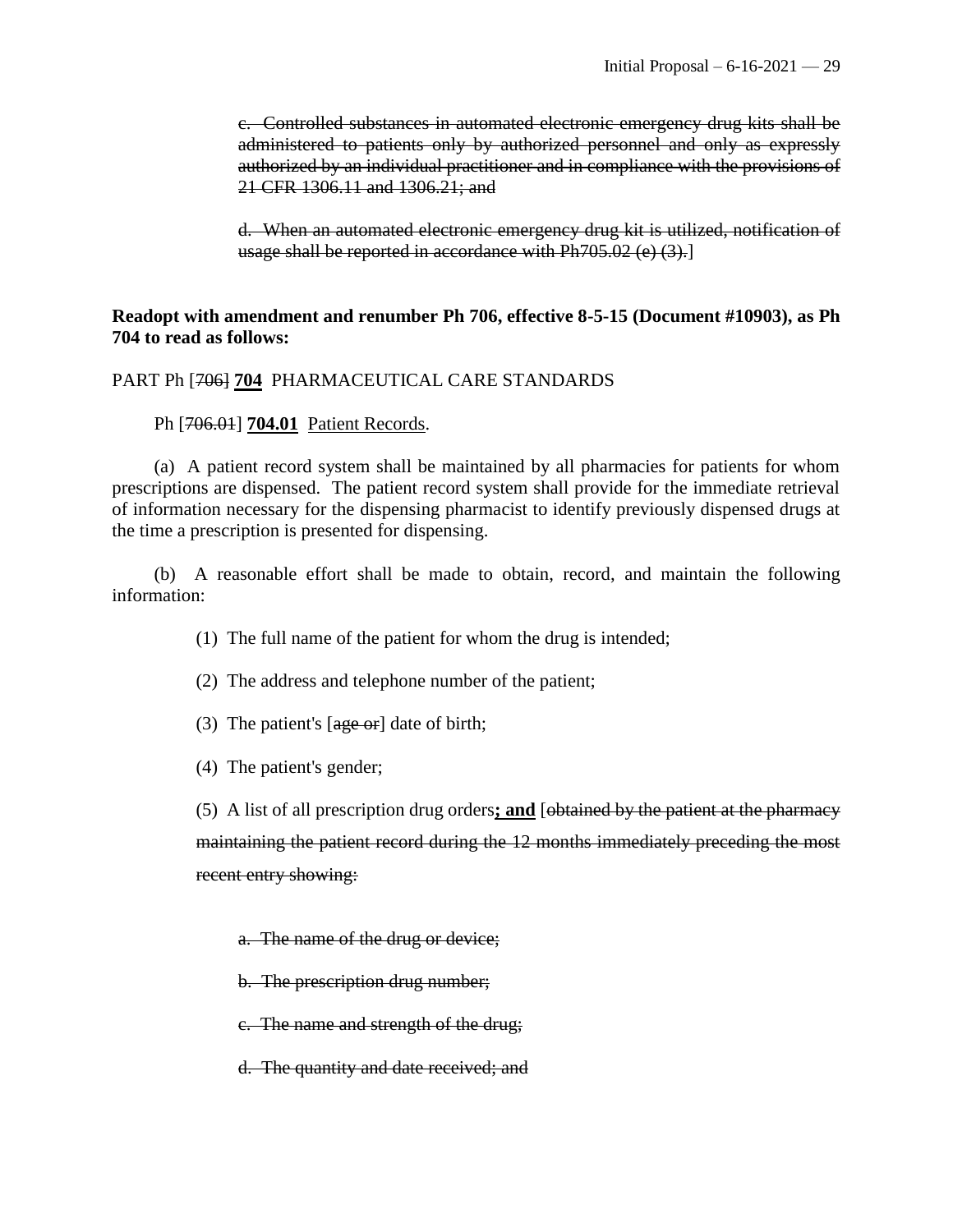e. The name of the prescriber; and]

(6) **Documentation relevant to the individual's drug therapy, including any other information peculiar to the specific patient or drug.** [Pharmacist comments relative to the individual's drug therapy, including any other information peculiar to the specific patient or drug.]

(c) The pharmacist **or support personnel** shall make a reasonable effort to obtain from the patient or the patient's agent, and record, any known:

(1) Allergies;

(2) Drug reactions; **and**

[(3) Idiosyncrasies; and]

[(4)] **(3)** Usage of other drugs, including over-the-counter drugs, [or medical devices] currently being used by the patient.

[(d) A patient record shall be maintained for a period of not less than 12 months from the date of the last entry in the profile record. This record shall be a hard copy or a computerized form.]

Ph [706.02] **704.02** Prospective Drug Review.

(a) A pharmacist shall review the patient record and each prescription presented for dispensing for purposes of identifying:

(1) Over-utilization or under-utilization;

(2) Therapeutic duplication;

(3) Drug-disease contraindication;

(4) Drug-drug interactions;

(5) Incorrect drug dosage or duration of drug treatment;

(6) Drug-allergy interactions; and

(7) Clinical abuse or misuse.

(b) Upon recognizing any of the above, the pharmacist shall take appropriate steps to avoid or resolve the problem which might include consultation with the prescriber.

Ph [706.03] **704.03** Patient Counseling.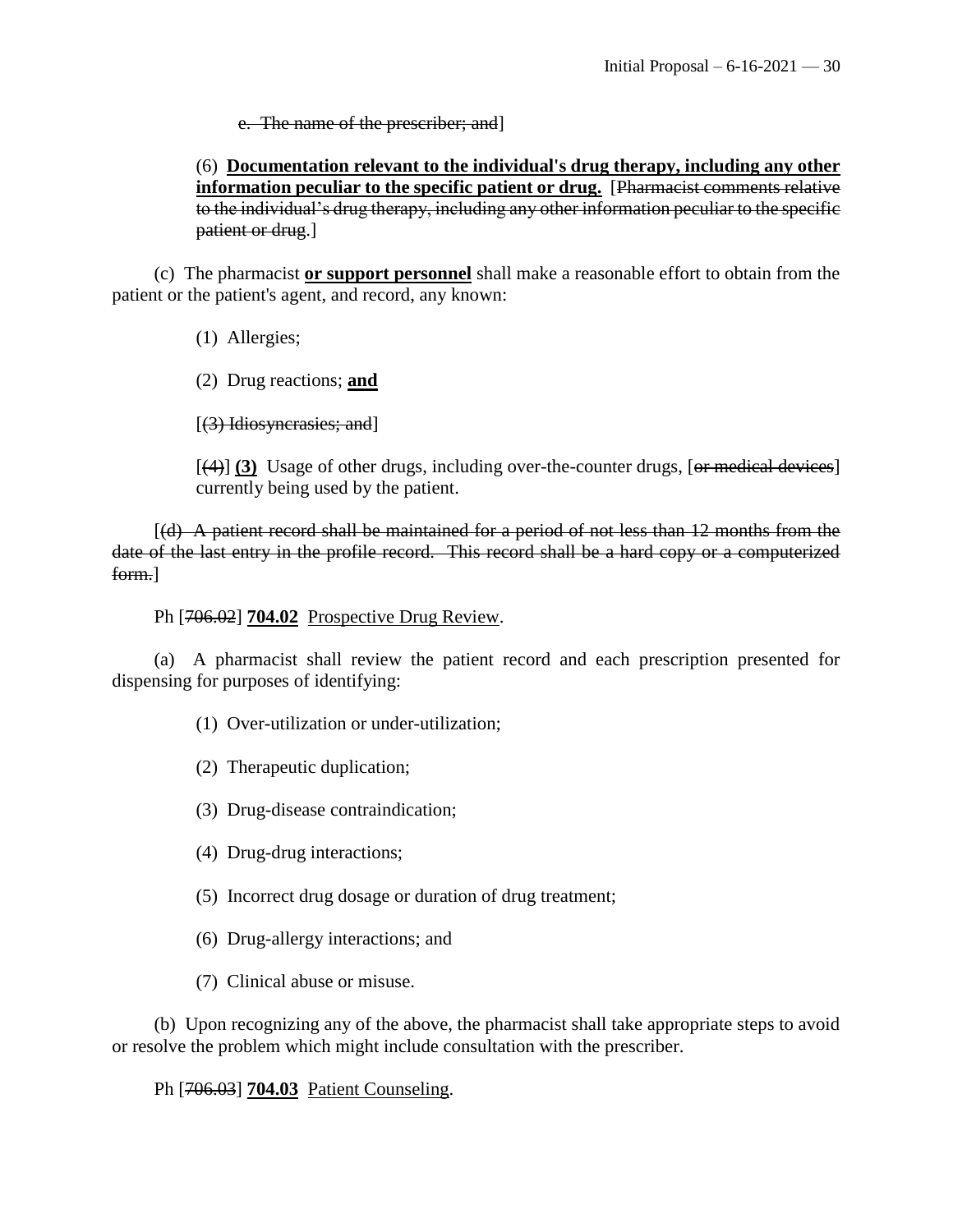[(a) Pharmacists shall be required to make a reasonable attempt to counsel the patient or patient's caregiver in person or by telephone when dispensing the first fill of a new prescription in the following situations:

(1) Prescriptions for patients under the age of 13;

- (2) Concentrated medications; and
- (3) Anticoagulant/antiplatelet medications;
- (4) Endocrine medications; and
- (5) Anti-infective medications.]

[(b)]**(a) Patient counseling shall be appropriate based on the pharmacist's best professional and clinical judgement according to current standards of practice**. [Pharmacists, pharmacy interns or New Hampshire certified technicians shall document that counselling was given.]

[(c) In situations where there is no direct contact with the patient or caregiver including but not limited to nursing homes, assisted living or prisons, supplemental printed information shall be provided.

(d) Upon receipt or delivery of a new prescription, where mandatory counseling is not required, and following a review of the patient's record, a pharmacist or his/her designee, shall orally offer to discuss matters which will enhance or optimize drug therapy with each patient or caregiver of such patient.

(e) Patient counseling shall:

(1) Be by the pharmacist or pharmacy intern and in person, whenever practicable, or by telephone; and

(2) Include appropriate elements of patient counseling, such as the following:

a. The name and description of the drug;

b. The dosage form, dose, route of administration, and duration of drug therapy;

c. Intended use of the drug and expected action;

d. Special directions and precautions for preparation, administration, and use by the patient;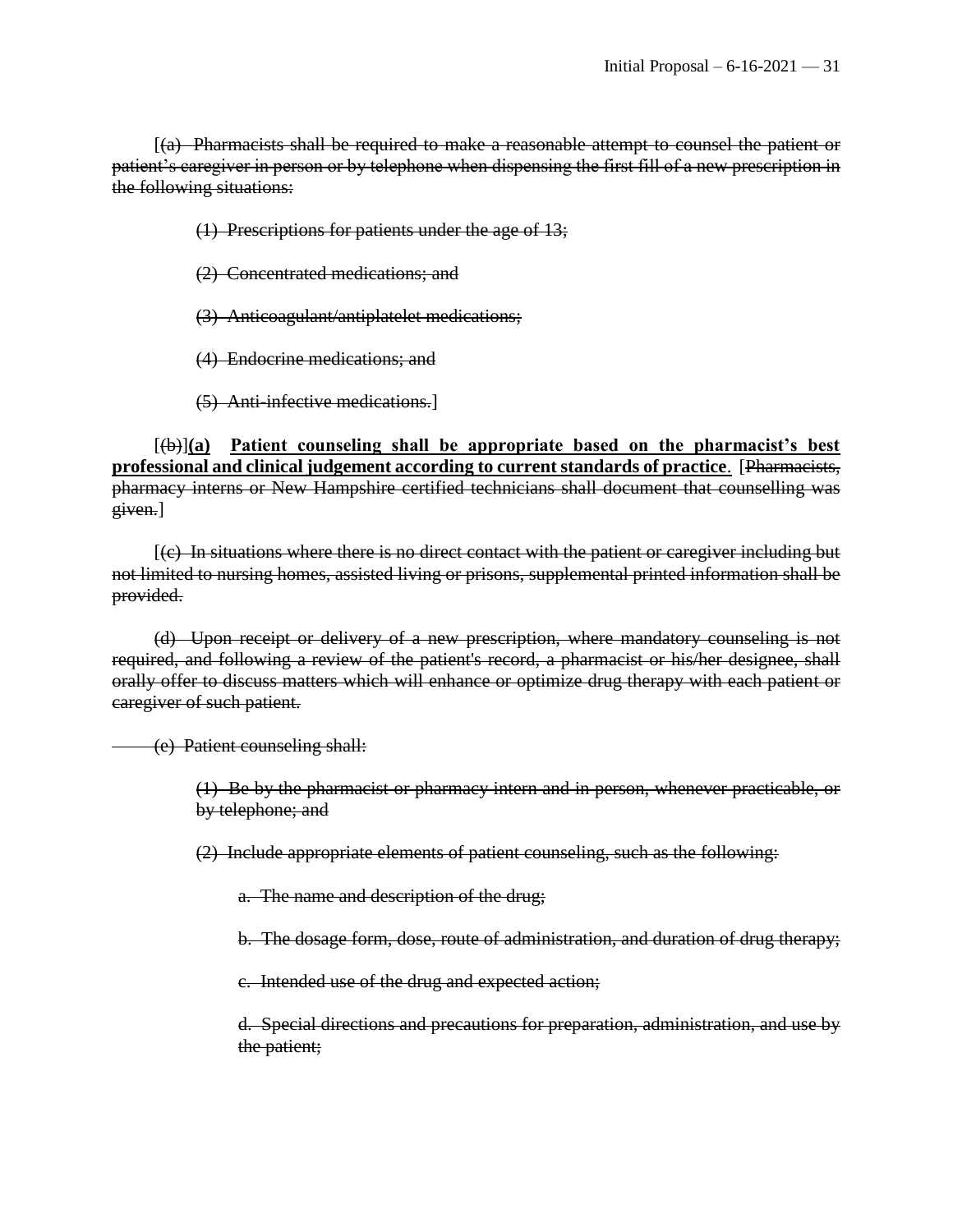e. Common side or adverse effects or interactions and therapeutic contraindications that might be encountered, including their avoidance, and the action required if they occur;

f. Techniques for self-monitoring drug therapy;

g. Proper storage;

h. Prescription refill information;

i. Action to be taken in the event of a missed dose; and

j. Pharmacist comments relevant to the individual's drug therapy, including any other information peculiar to the specific patient or drug.

(f) Alternative forms of patient information may be used to supplement patient counseling. Examples shall include written information leaflets, pictogram labels, or video programs.

(f) Patient counseling, as described above shall not be required for inpatients of penal institutions or inpatients of a hospital or long term care facility where other licensed health care professionals are authorized to administer the drugs and drug therapy reviews are conducted on a routine basis.]

 $[\frac{h}{\theta}]$  (b) A pharmacist shall not be required to counsel a patient or agent when the patient or agent refuses such consultation. However, failure to document the patient's refusal of counseling shall imply that counseling was provided.

# **Readopt and renumber Ph 707.01 and Ph 707.02, effective 8-5-15 (Document #10903), as Ph 705.01 and Ph 705.02 to read as follows:**

#### PART Ph [707] **705** DISPOSAL AND DESTRUCTION OF CONTROLLED DRUGS

Ph [707.01] **705.01** Controlled Drug Destruction. Any person authorized to possess controlled drugs and desiring to dispose of such drugs may request destruction of the drugs by the board or request an authorization from the board to destroy such drugs.

Ph [707.02]**705.02** Request for Destruction.

(a) A request to destroy controlled drugs shall be in writing and signed by a duly authorized person as defined in (b) below. The itemized written request shall be conveyed to the board office and the destruction process shall not proceed until the authorization is received by the person who made the request.

(b) Personnel authorized to sign a request for controlled drug destruction shall include: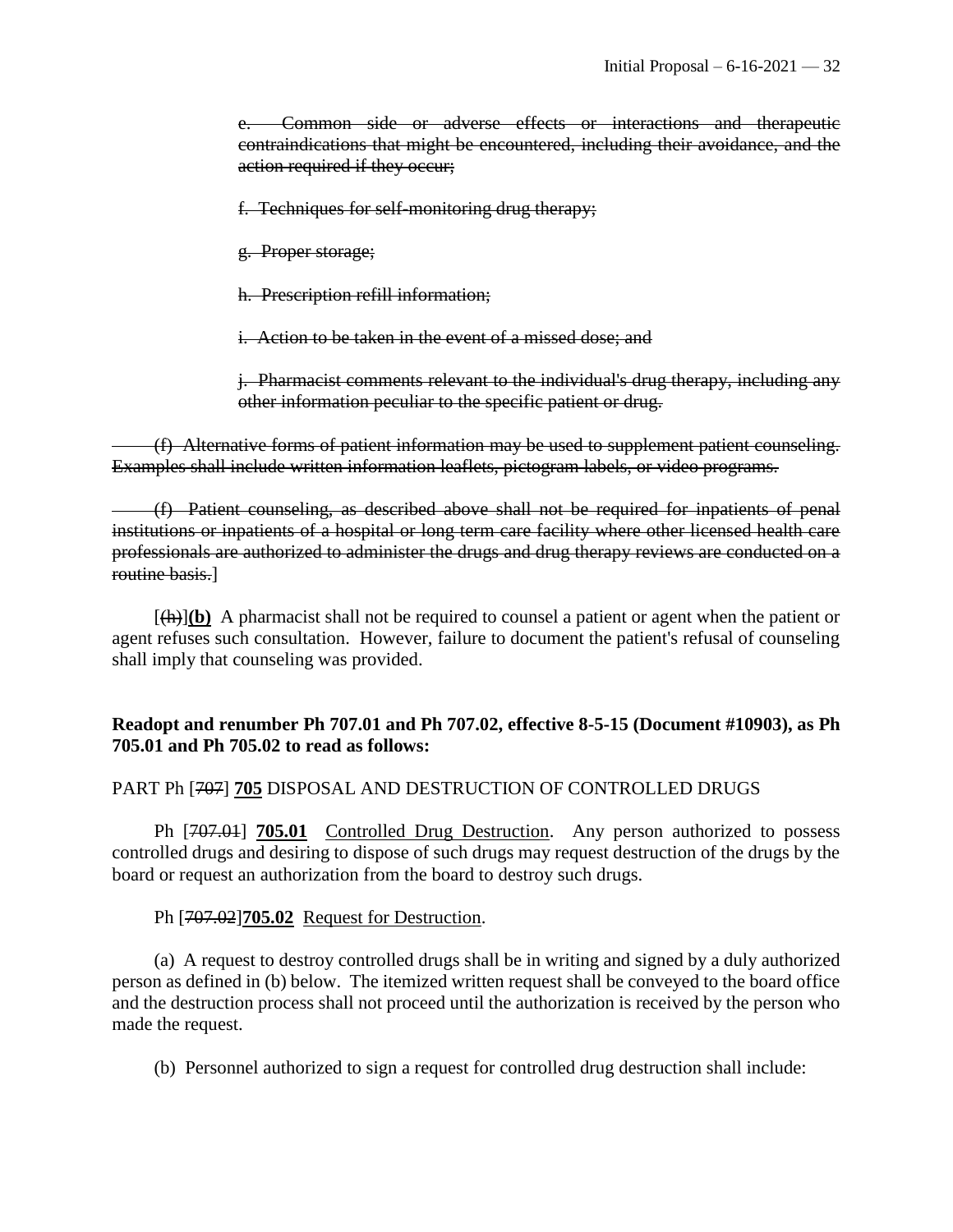(1) Pharmacist-in-charge, as defined in RSA 318:1, X, practitioners or their designated agents;

(2) Administrators of health care institutions or their designated agent or agents;

(3) Agents of the superior court;

(4) County attorneys;

(5) Director, New Hampshire state police;

(6) Chiefs of local police departments; and

(7) Director, New Hampshire division of public health services or his/her designated agent(s).

(c) The written request shall not be required when a consultant pharmacist, acting as an agent of the pharmacy board, destroys controlled drugs in a licensed long-term care or specialized care facility.

### **Readopt and renumber Ph 707.03 and Ph 707.04, effective 8-5-15 (Document #10903, as amended effective 4-7-20 (Document #13016, Emergency) and expired 10-4-20, as Ph 705.03 and Ph 705.04 to read as follows:**

Ph [707.03] **705.03** Board Authorized Controlled Drug Destruction.

(a) A consultant pharmacist to a nursing home, group home or assisted living facility shall be designated an agent of the pharmacy board for the sole purpose of destroying controlled drugs at the licensed home or homes for which he or she serves as consultant by filing a written request at the board office, identified in Ph 103.03. The written request shall be on the facility's letterhead, shall identify the pharmacist as the home's consultant pharmacist, and shall be signed by both the administrator of the facility and the consultant pharmacist.

(b) Once authorization is obtained:

(1) A record of the controlled drugs destroyed shall be made on form # Ph 558 (revised 7/2015) obtained at the board office, identified in Ph 103.03; and

(2) Copies of form # Ph 558 (revised 7/2015) shall be distributed as follows:

a. The original shall be sent to the board office;

b. A copy shall be maintained on the premises where the destruction occurred for a period of 4 years; and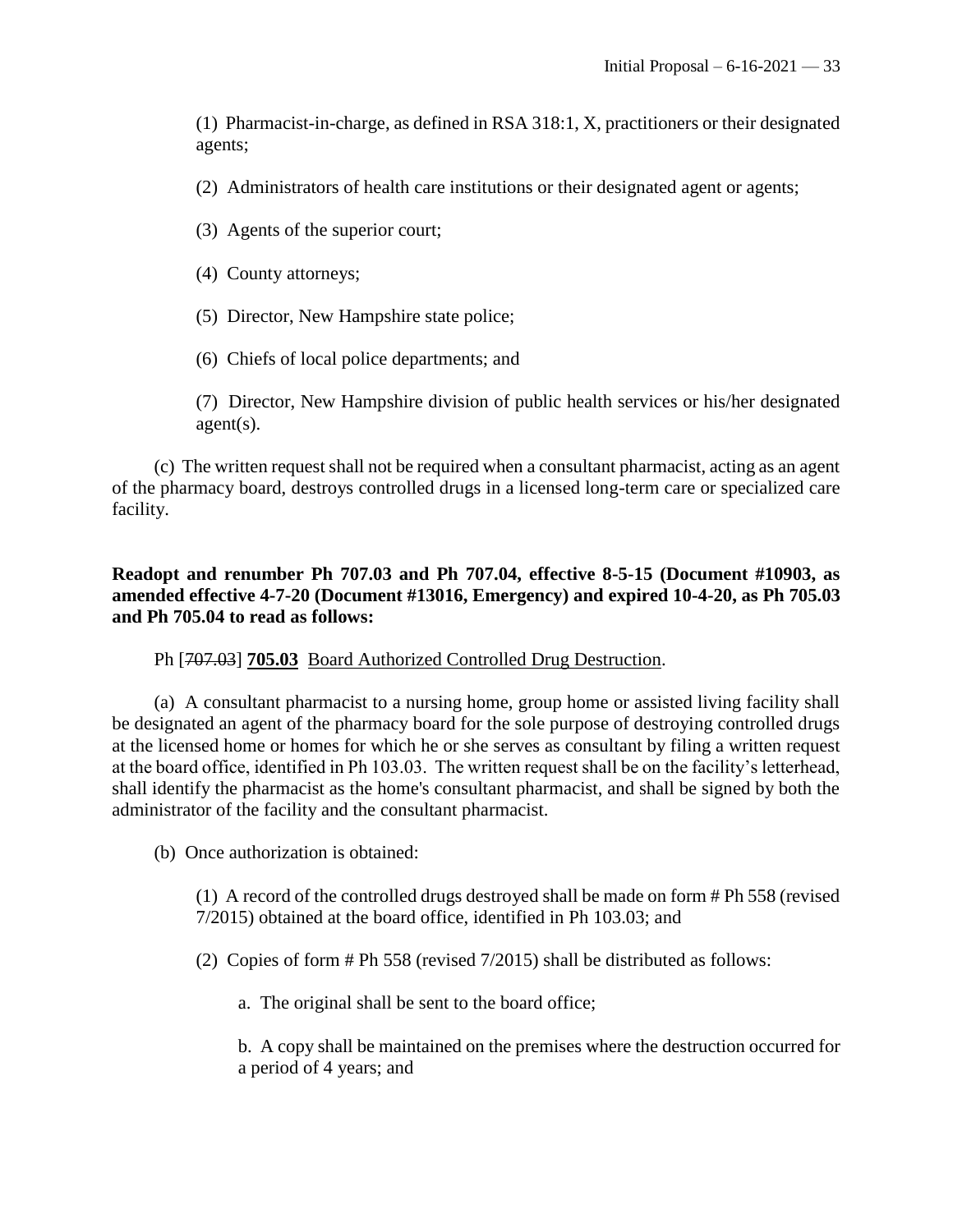c. A copy shall be retained by the consultant pharmacist/agent making the destruction.

#### Ph [707.04] **705.04** Controlled Drug Destruction by the Board of Pharmacy.

(a) The destruction of controlled drugs by the board shall occur on the premises of the practitioner, institution or agency requesting the destruction. Destruction shall be carried out by any person so designated as the authorized agent of the board provided that such agent as well as the person requesting destruction or his or her designee are present during the entire destruction process.

(b) The practitioner or person requesting destruction shall also be present and shall witness destruction of the controlled drugs.

- (c) Witnesses may include:
	- (1) The practitioner or practitioner's agent, including a pharmacist;
	- (2) The administrator or assistant administrator; and
	- (3) The director of nursing, nursing supervisor or charge nurse.

### **Readopt and renumber Ph 707.05, effective 8-5-15 (Document #10903), as Ph 705.05 to read as follows:**

#### Ph [707.05] **705.05** Record of Controlled Drug Destruction.

(a) A record of the drugs destroyed shall be made on federal form DEA-4l, "Registrant's Inventory of Drugs Surrendered" in accordance with 21 CFR 1307.21, 22. This form may be obtained from the board office, identified in Ph 103.03, or from an office of the Drug Enforcement Administration.

- (b) The data recorded on form DEA-41 shall include at least the:
	- (1) Name, strength, and quantity of the drugs destroyed;
	- (2) Date, time and place of destruction;
	- (3) Manner of destruction; and

(4) Signature and title of persons destroying and witnessing destruction of the controlled drugs.

(c) Copies of the form designated in Ph 706.05(a) shall be distributed as follows: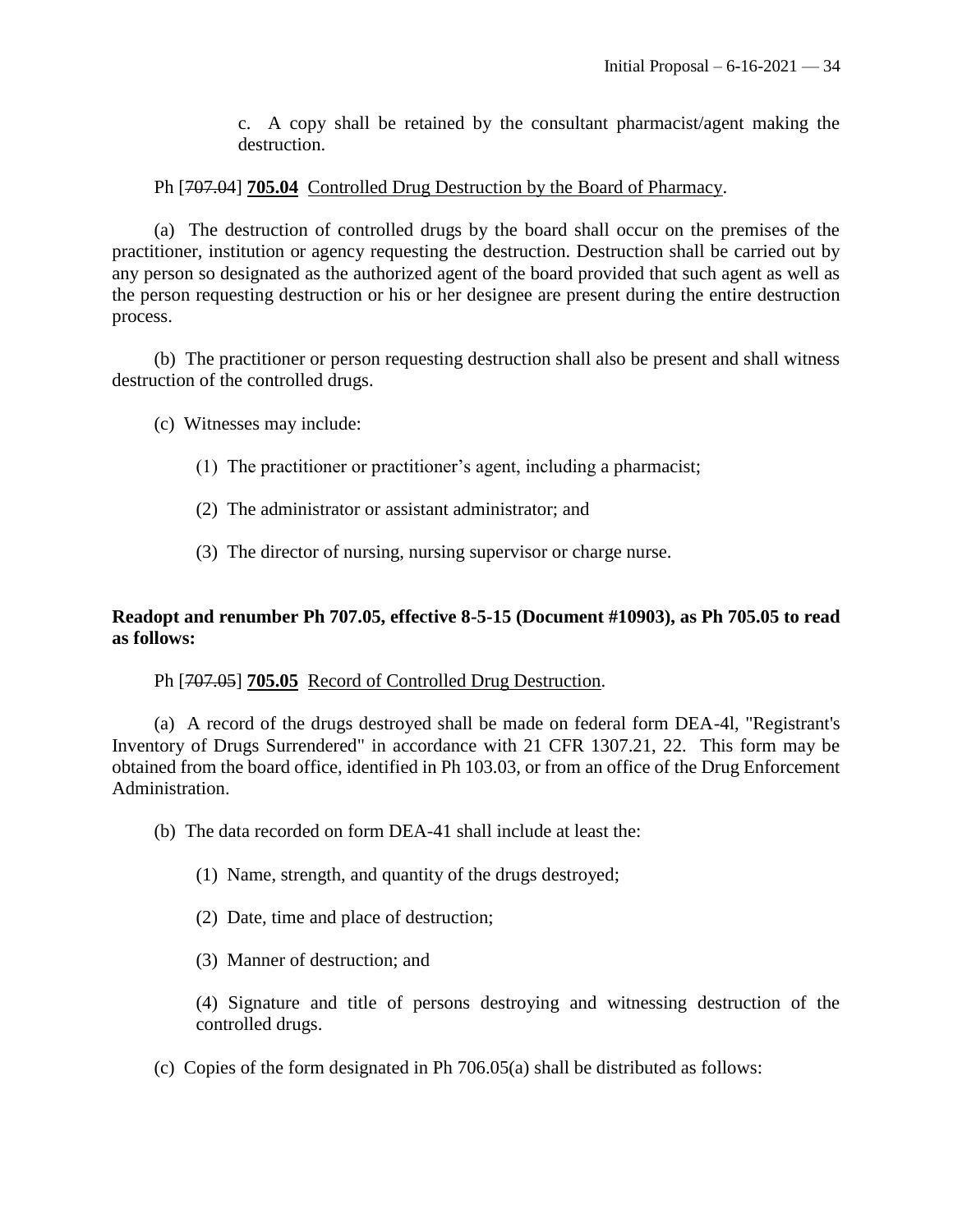(1) The original shall be maintained at the board office, identified in Ph 103.03; and

(2) A copy shall be retained on the premises of the practitioner, agency, court, or person requesting the destruction.

(d) A copy of the record of those drugs destroyed shall be maintained on the premises where the destruction occurred for a period of 4 years.

#### **Readopt with amendment and renumber Ph 707.06, effective 8-5-15 (Document #10903, as Ph 705.06 to read as follows:**

Ph [707.06] **705.06** Exemption. Nothing contained in part Ph [707] **705** shall require the board to destroy any drug if the board determines that to do so would impair law enforcement efforts or the health or safety of any person.

### **Repeal Ph 708 through Ph 710, effective 8-5-15 (Document #10903), as follows:**

#### [PART Ph 708 TERMINATION OF A PHARMACY OPERATION

Ph 708.01 Notification of Closing.

(a) Written notification to the board shall be filed at least 15 days prior to the date of the anticipated closing. This notice shall indicate the date of closing and the planned disposition of legend drugs including controlled substances and all records thereof.

(b) Written notification to DEA shall be filed at least 15 days prior to the date of the anticipated closing. Compliance with DEA instructions relative to closing procedures shall be required.

(c) At least 5 days prior to the anticipated closing a notice shall be conspicuously posted at the pharmacy indicating the date of closing and the future location of the prescription files. This notice shall be posted for a period of at least 30 days unless removed by the landlord or a new tenant.

Ph 708.02 Disposition of Drugs/Records.

(a) Security of the pharmacy shall be maintained while there is a supply of legend drugs including controlled substances on the pharmacy premises. Stable, unopened containers of legend drugs including controlled drugs may be returned by the pharmacy to the wholesaler/manufacturer.

(b) At the time of closing, the remaining supply of controlled substances may be sold or given to another pharmacy provided that: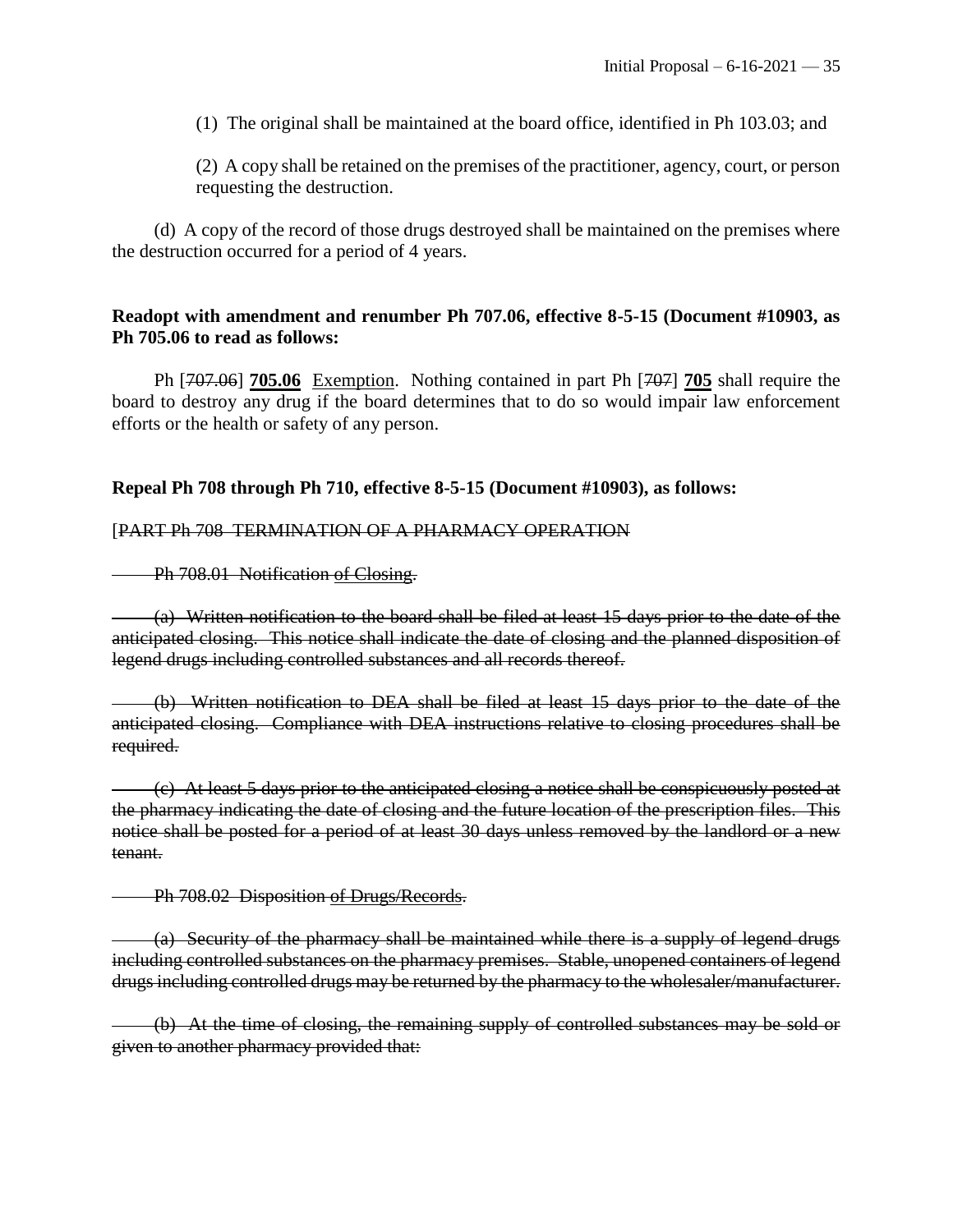(1) The transfer of schedule II substances shall comply with 21 CFR 1307.14 and 21 CFR 1305.06 by means of a properly executed federal DEA #222 Form;

(2) The transfer of schedules III, IV, and V are made by invoice with copies to each party and the board; and

(3) Prescription files, executed DEA #222 forms, biennial DEA inventories, applicable invoices, the balance of stock of all controlled substances, and the final printouts required by Ph  $703.05(r)(2)$ , shall be transferred as a package.

(c) At the time of closing, in addition to the electronic file transfer of the prescription records the closing pharmacy shall:

> (1) Provide an up-to-date hard-copy printout of all non-controlled drug prescriptions stored in the automated system and a printout of all controlled drug prescriptions for the current 2 year period as part of the final records of that pharmacy;

> (2) In lieu of such printout, an electronic back-up of the prescription records for the last 2 year may be provided on electronic media; and

> (3) In the event that the pharmacy files are not sold to another pharmacy, the closing pharmacy shall make provision for these records to be available to any nearby pharmacy.

(d) If, in the interest of public health and safety, the board determines that after closure of the pharmacy a lack in the security, according to Ph 702.04, of the prescription drugs including controlled substances exists, the licensee shall immediately surrender to the board all prescription drugs including controlled substances and forms and invoices thereof. The drugs so held shall be inventoried, packaged, sealed and stored at the expense of the licensee in a place determined by the board to be appropriately secure. The licensee shall have 60 days after the effective date of the closing to make arrangements for the lawful sale or other disposition of these drugs. Lawful sale and/or disposition of these drugs shall be to a duly licensed person authorized to possess and store prescription drugs including controlled substances. Failing compliance within this 60-day period, such drugs shall then be surrendered to the board for destruction.

(e) Before disposing of any merchandise in the pharmacy, the owner and pharmacist-incharge shall submit the licensed premises to an inspection by a representative of the board to certify that all prescription drugs including controlled substances have been secured.

Ph 708.03 Final Written Report. No later than 20 days after a pharmacy closing, the licensee shall:

(a) Return the pharmacy permit to the board;

(b) Notify the board that all signs and symbols indicating the presence of a pharmacy have been removed;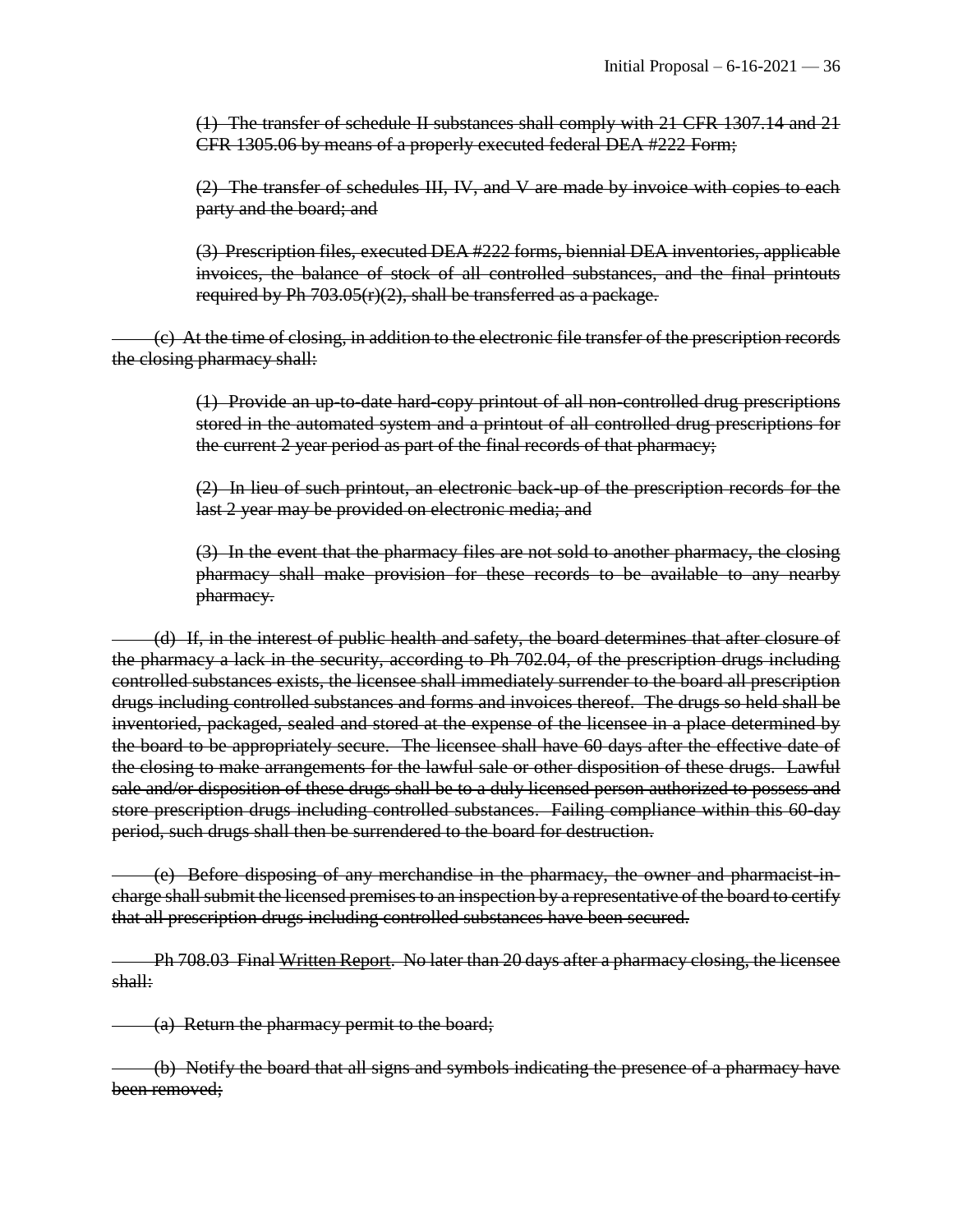(c) Notify the board that all labels and blank prescriptions have been destroyed;

(d) Notify the board that the DEA license and all blank DEA #222 forms have been returned to the regional director of the DEA;

(e) File with the board, a copy of the dated inventory of all controlled substances transferred including the name and address of the person(s) to whom these drugs and applicable records were transferred; and

(f) In the case of an involuntary closing, file with the board the final disposition of the drugs as soon as possible after the transfer is made.]

#### [PART Ph 709 INSTITUTIONAL PRACTICES

Ph 709.01 Definitions.

(a) "Automated medication supply system" means an electronically controlled system that performs operations or activities relative to the storage and distribution of medications for administration and which collects, controls, and maintains all transaction information.

(b) "Electronic identifier", for purposes of paragraph (a) above, means a unique security code or other identifier which specifically identifies the person entering information into a data processing system.

#### Ph 709.02 Licensing and Practice Standards.

(a) A pharmacy permit shall be required for each institution with an on-premise pharmacy. Such permit shall be issued to a pharmacist-in-charge, who shall be licensed in the state of New Hampshire. When an institution procures prescription drugs for its patients only on individual prescriptions for specific patients from an off-premise licensed pharmacy, the institution shall not be required to obtain a pharmacy permit.

(b) If an institution does not have a pharmacy on its premises, it may enter into an agreement with a pharmacy licensed to provide such services. Such agreement shall be in writing and shall state the policy and procedures as required by Ph 709. A copy of the agreement shall be made available by the consultant pharmacist to the board upon request. The consultant pharmacist shall be responsible for the maintenance of all records and the compliance with state and federal laws and rules governing the practice of pharmacy.

(c) An institutional license shall permit the pharmacy to dispense medications to in-patients of the institution, staff or employees of the institution, interim supplies of medication to outpatients in emergency situations and home infusion therapy to contractual patients not requiring hospitalization. If a pharmacist is on the premises, outpatient prescription services may be provided by the pharmacy, on a one-time, no-refill basis, to an ambulatory care patient and any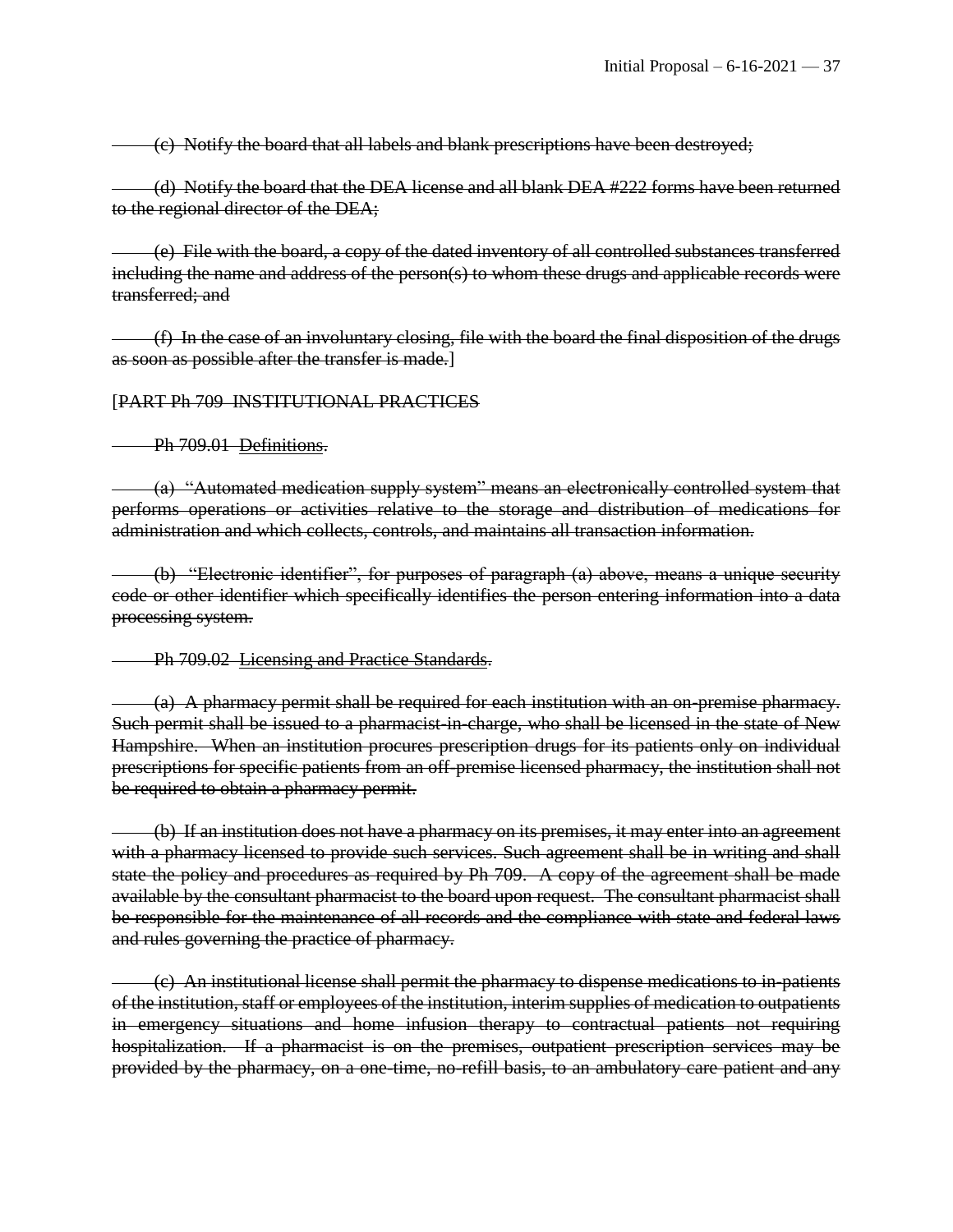patient who is being discharged with medications related to the patient's hospitalization. Labeling for all outpatient prescriptions shall be according to RSA 318:47-a and RSA 318-B: 11.

(d) Members of the board and/or their agents shall inspect the pharmacy, drug room/medication room and all areas or departments of the facility where drugs are stored, manufactured, compounded, dispensed or distributed to ensure:

(1) That adequate drug security and storage requirements are met;

(2) That proper records are maintained; and

(3) That the facility is in compliance with all local, state and federal drug and pharmacy laws and rules.

(e) Those facilities obtaining prescription drugs only on individual prescriptions for specific patients from an off-premise licensed pharmacy shall not be exempt from inspection.

(f) Each institution shall have a pharmacy and therapeutics committee or a comparable committee of its medical staff. This committee shall be composed of representatives of the medical staff and the pharmacist-in-charge, or a licensed staff pharmacist designated by the pharmacist-incharge, and representatives of the administrative and nursing departments. The pharmacy representative shall be a voting member of the committee and the committee shall meet at least twice a year. The major functions of this committee shall be to establish the written policies and procedures governing the practice of pharmacy, use of drugs, drug specifications and drug distribution.

(g) An institutional pharmacy may dispense a generic or therapeutic equivalent that has been approved by the pharmacy and therapeutics committee or its equivalent only to in-patients of the institution, staff or employees of the institution and their dependents, or interim supplies of medication to outpatients in emergency situations.

(h) When applicable, the corporate officer, or the officer's replacement, who signs the pharmacy permit shall be held accountable, along with the pharmacist-in-charge, regarding compliance to federal, state, and local laws related to the practice of pharmacy. Both individuals shall be held accountable regarding compliance as required by the New Hampshire board of pharmacy or other governmental agency regarding the practice of pharmacy.

(i) When applicable, the corporate officer, or the officer's replacement, who signs the pharmacy permit, and the pharmacist-in-charge, shall comply with federal, state and local laws related to the practice of pharmacy.

Ph 709.03 Environment.

(a) The institutional pharmacy shall be enclosed, lockable and alarmed.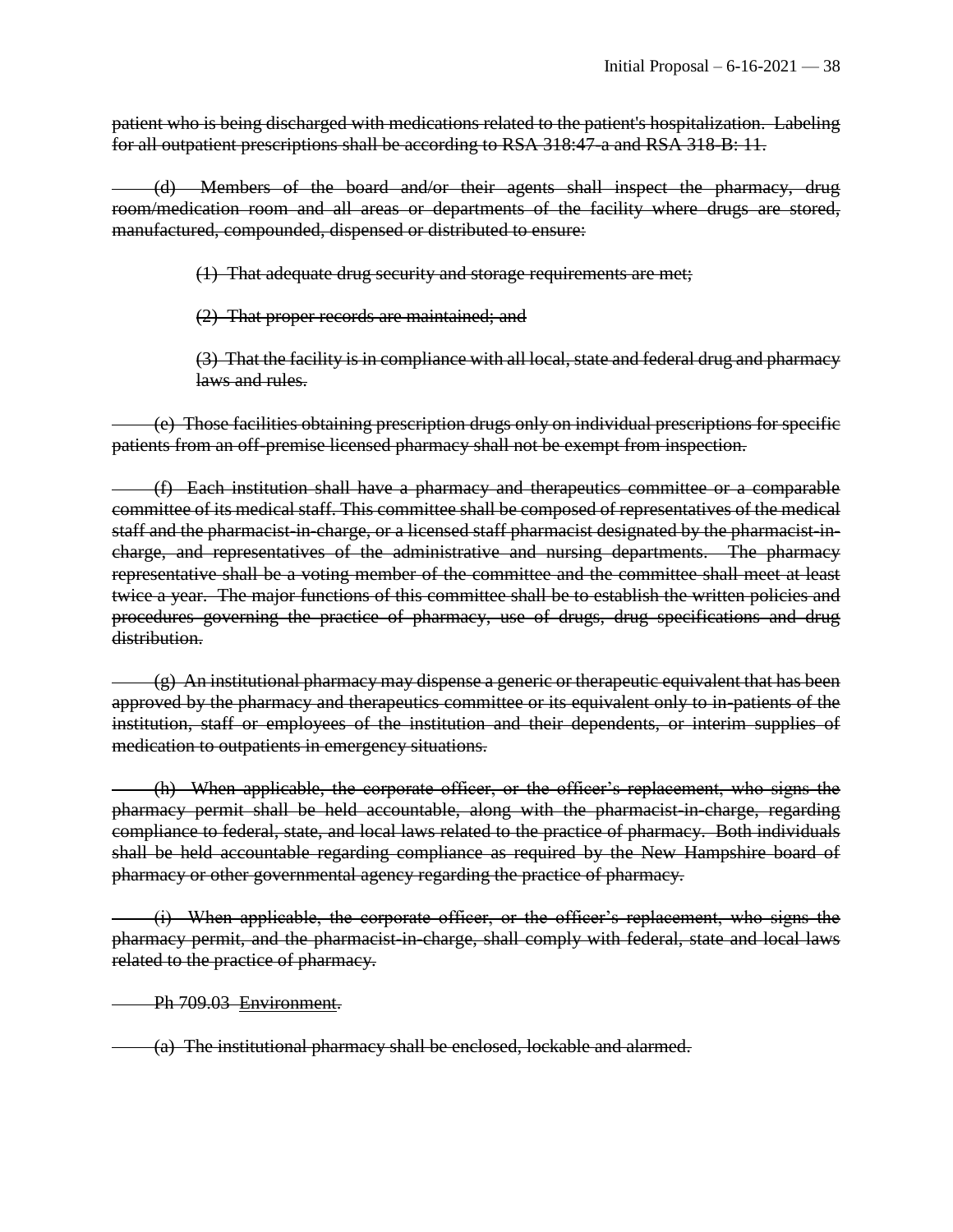(b) The institutional pharmacy shall have adequate space necessary for the storage, compounding, labeling, dispensing and sterile preparation of drugs prepared in the pharmacy.

(c) The institutional pharmacy shall be arranged in an orderly fashion and shall be kept clean.

(d) A sink with hot and cold running water shall be available to all pharmacy personnel.

(e) The institutional pharmacy shall have locked storage for schedule II controlled substances and other controlled drugs requiring additional security.

(f) The institutional pharmacy shall have designated areas for the storage of flammable and caustic materials. Such areas shall meet the requirements set by local and state fire laws.

 $(g)$  The institutional pharmacy shall have a designated area for the preparation of sterile products.

Ph 709.04 Drug Security.

(a) Drugs stored in any area or department of the facility shall be plainly labeled and kept in a specifically designated, well-illuminated cabinet, closet or storage area and shall be accessible only to authorized personnel.

(b) When controlled drugs are stored in authorized areas other than in the pharmacy, special locked storage for all controlled substances requiring additional security shall be used.

(c) When using an automated medication supply system, the pharmacist-in-charge or designee shall have the responsibility for developing a secure system to assign, discontinue or change personnel access codes.

(d) A pharmacist or registered pharmacy technician under the direction of a pharmacist shall visit and create a retrievable record, at least monthly, all areas or departments of the institution where drugs, biologicals, pharmaceutical chemicals or other pharmaceutical preparations are stored to ensure that they are properly labeled, have not reached their expiration date and show no signs of deterioration. Any substance not conforming to these standards shall be removed from stock.

(e) A retrievable record of each monthly inspection specified in (d) above shall be maintained in the pharmacy for at least 2 years and shall be available to the board upon request.

(f) The pharmacist-in-charge shall ensure that the areas specified in (d) above are in compliance with federal and state drug laws relative to security, drug distribution and product tampering.

 $(g)$  The pharmacist-in-charge shall develop a distribution system which shall prevent the illicit diversion of drugs.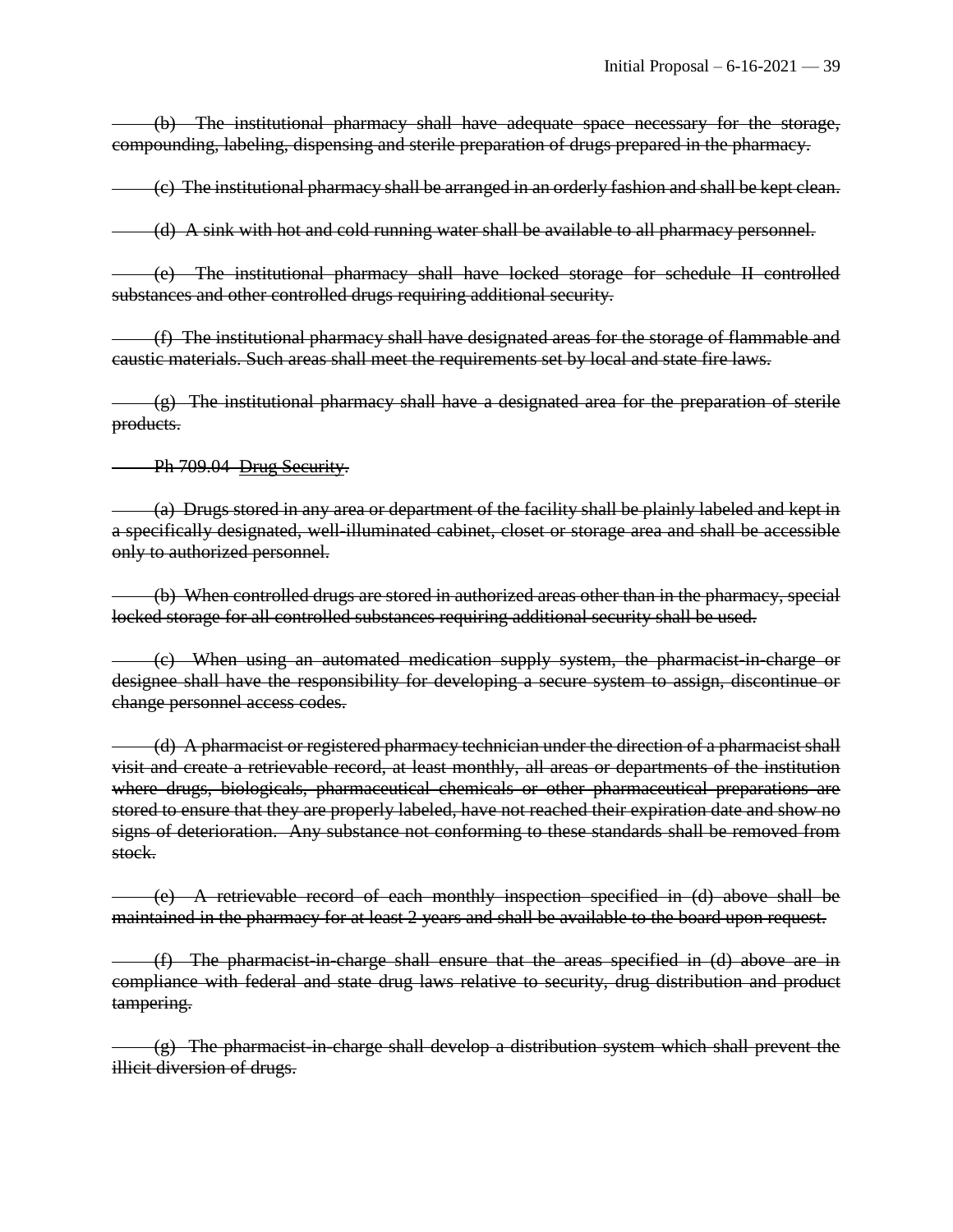(h) Discrepancies shall be reported to the pharmacy within 24 hours and resolved within 72 hours. Missing or unaccounted controlled drugs shall be reported to the NH board and Drug Enforcement Agency (DEA) as specified by 21 CFR § 1301.76-b.

(i) When an emergency drug kit other than regulated by Ph 705.03, containing controlled substances is opened, shift counts shall be done by the nursing staff on all controlled substances until resealed by a pharmacist.

Ph 709.05 Dispensing Practices.

(a) Drugs shall be dispensed only by or in the presence of and under the supervision of a pharmacist, or prescriber in compliance with local, state and federal pharmacy-related laws and rules. Upon the written order of a prescriber a nurse may leave a properly labeled container of any non-controlled drug at the patient's bedside. A licensed nurse shall not dispense or compound drugs except as permitted by RSA 318:42.

(b) The pharmacy shall dispense medications pursuant of an order from a prescriber. Drugs shall be provided to patients in institutions only on the order of a practitioner legally authorized to write prescriptions. No change in the order for drugs shall be made without the approval of a practitioner qualified to write prescriptions.

(c) Each order pursuant to (b) above shall include at least the:

(1) Patient's name and location;

- (2) Date of the order;
- (3) Name and dosage of the drug;
- (4) Directions; and

(5) Signature of the prescriber or licensed health care professional receiving the order.

(d) Written policies and procedures shall be adopted which establish the method utilized in the procurement, storage and distribution of drugs in all areas or departments of the facility, and which are consistent with state and federal pharmacy laws and rules.

Ph 709.06 Access to the Pharmacy.

(a) Only a pharmacist shall open and close the pharmacy. The pharmacist-in-charge of each institutional pharmacy shall establish written policies identifying specific situations when pharmacy technicians may be present in the pharmacy in the absence of a licensed pharmacist.

(b) In the absence of a pharmacist and in accordance with RSA 318:38,I licensed nurses, designated for this purpose by the pharmacist-in-charge, may obtain from the pharmacy or night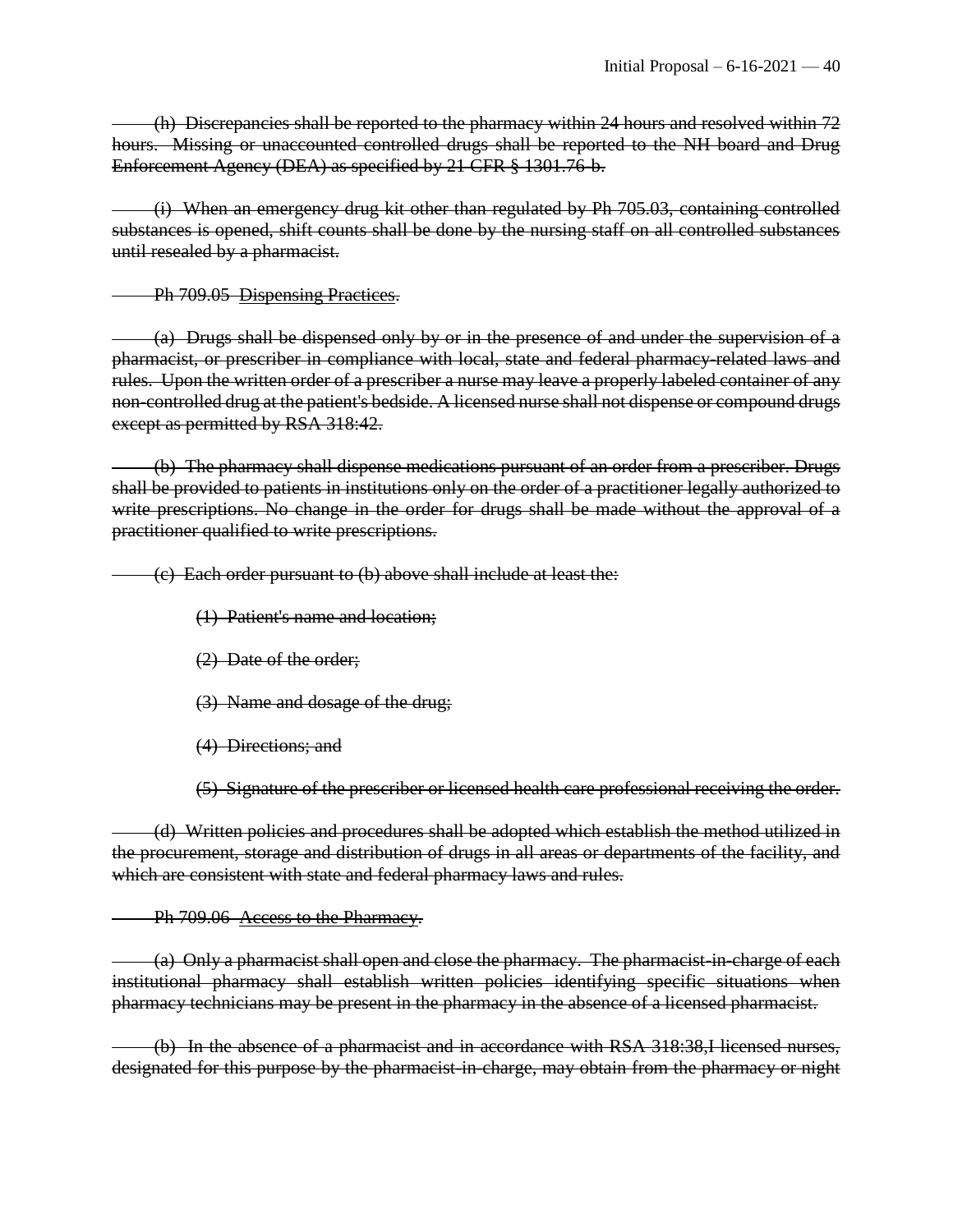cabinet such drugs as needed in an emergency when these drugs are not available in floor stock supplies.

(c) The authorized nurse may enter the pharmacy area and remove the following:

(1) A drug in its original container or a drug prepackaged for use within the facility subject to these rules; or

 $(2)$  An emergency supply of a drug from the original container to be administered to a specific patient.

(d) The authorized nurse shall leave a copy of the physician's order in the pharmacy or night cabinet and on a suitable form record the following:

(1) Name and strength of the drug taken;

(2) Dosage form taken;

(3) Quantity taken;

(4) Time and date of withdrawal;

(5) Patient name and/or location, where applicable and; and

(6) Nurse's signature.

(e) The nurse shall leave with the record the bulk container from which the medication was taken or a representative sample of the unit-dose medication.

#### Ph 709.07 Drug Control in Ambulatory Patient Treatment Areas.

(a) In the ambulatory patient treatment areas, a medical practitioner may dispense drugs for the immediate needs of the patient, not in excess of a 72-hour supply, except that, for Schedule II controlled substances, a maximum of 48-hour supply shall be allowed, if permitted by the institution. The drug container shall be properly labeled.

(b) If a licensed pharmacist is on the premises, that pharmacist may fill one time, full amount, non-refillable prescriptions for patients for medications related to the ambulatory patient treatment visit.

(c) A readily retrievable record shall be made of all administrations and dispensing of controlled drugs in the ambulatory patient area.

(d) This record shall include:

(1) Name and address of the patient;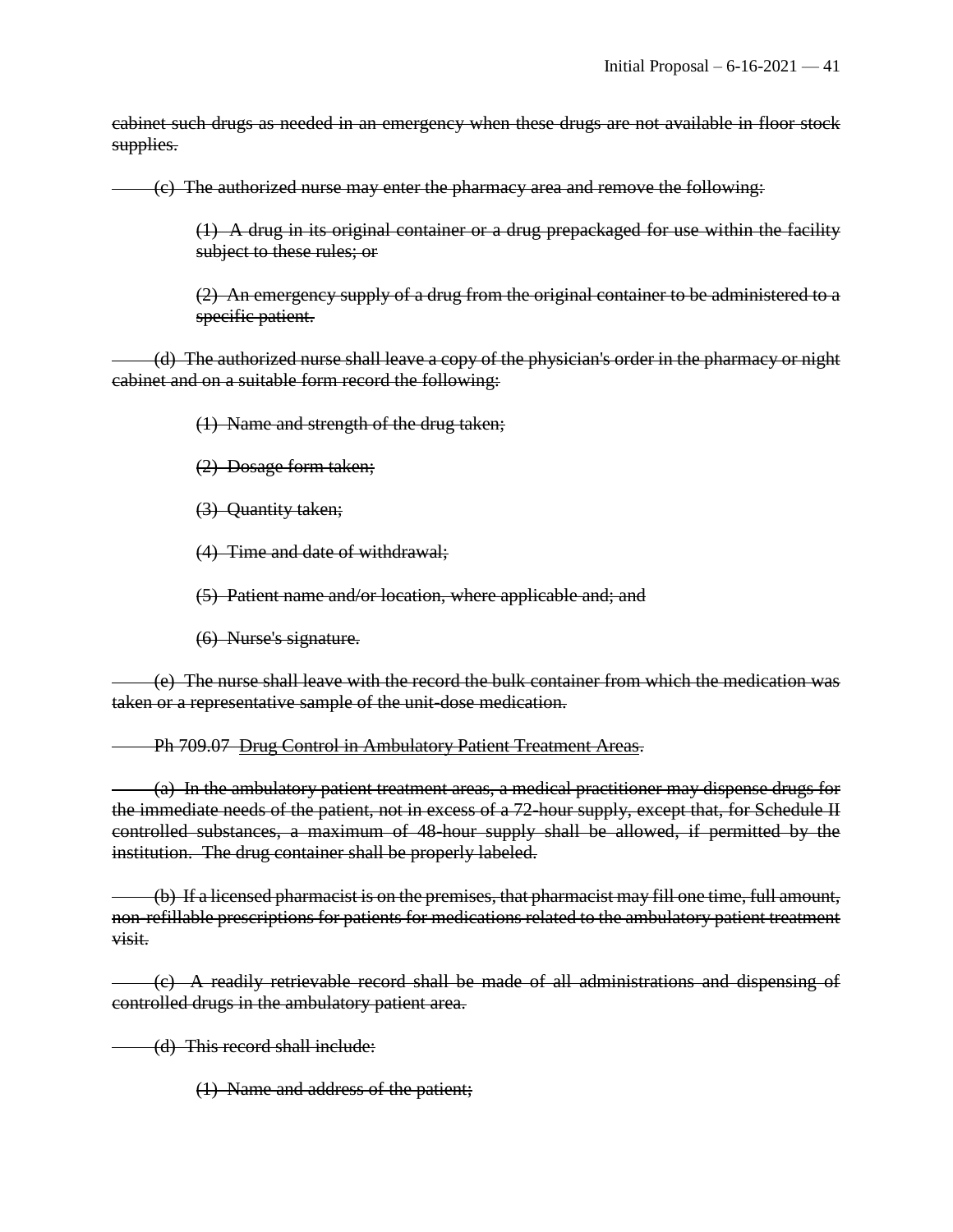(2) Name of the medical practitioner;

(3) Name, strength and quantity of the drug(s);

(4) Date of administration or dispensing; and

(5) Signature or electronic identifier, as defined in Ph 709.01(b), of the agent removing the drug(s) from the inventory.

Ph 709.08 Investigational Drugs. Investigational drugs for research shall be used only under the supervision of the principal investigator and shall be approved by an appropriate medical staff committee. Such drugs shall be controlled by the pharmacy and shall be properly labeled. A central unit, which may be the pharmacy, shall be established where essential information on investigational drugs is maintained. Nurses shall be given basic pharmacologic information about the drug before administering.

Ph 709.09 Purchase of Drugs.

(a) The pharmacist-in-charge, with the consent of the institution's pharmacy and therapeutics committee or comparable committee of its medical staff shall be responsible for the quality of all drugs, biologicals and pharmaceutical chemicals.

(b) Purchasing of drugs, pharmaceuticals, biologicals, intravenous and irrigation fluids shall be subject to approval of the pharmacist-in-charge with the consent of the institution's pharmacy and therapeutic committee or comparable committee of its medical staff.

(c) Radiopharmaceuticals, blood products, radiopaque media and medical devices may be exempted from the approval and/or control of the pharmacist-in-charge by the institution's pharmacy and therapeutics committee.]

# [PART Ph 710 ADMINISTRATIVE FINES

Ph 710.01 Liability for Administrative Fines. Persons subject to the disciplinary authority of the board and other persons subject to administrative fines or penalties under RSA 318:29, IV shall, at the discretion of the board, after notice and an opportunity to be heard, be assessed fines and/or penalties as authorized under RSA 318:29, IV.

Ph 710.02 Severity of Fine.

(a) The decision to impose a fine and the amount of such fine shall depend on:

(1) The severity of harm to the public posed by the violation(s);

(2) The number of concurrent and/or repeated violations; and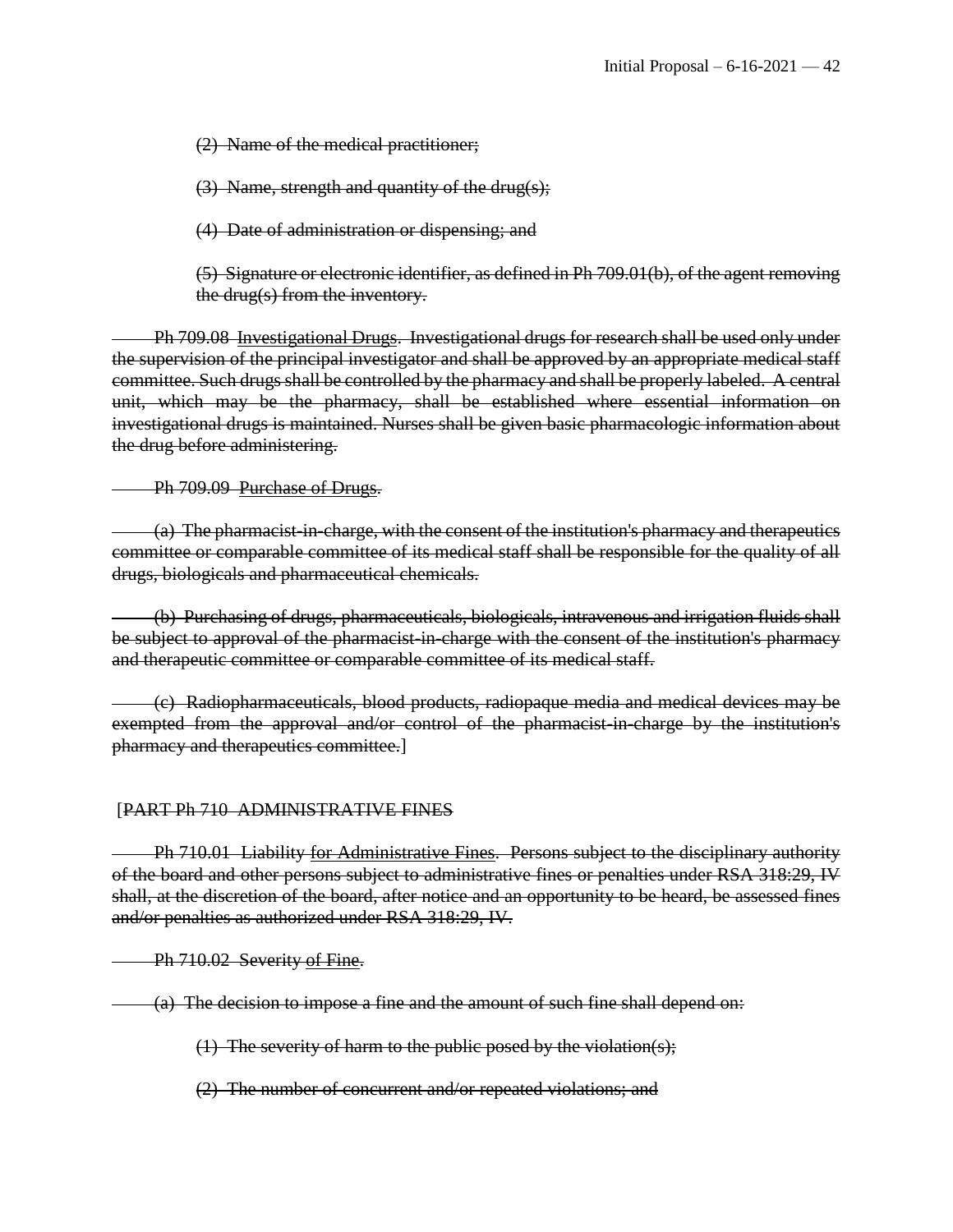(3) The frequency of violations committed by the particular licensee, permit holder, or other person.

(b) When no violation of the same type has occurred within the 5 years preceding the board's notice to the respondent, the fine assessed shall not exceed \$1,000 per violation upon the licensee and/or \$2,000 per violation upon the permit holder.

(c) When a single disciplinary infraction of the same type has occurred within the 5 years preceding the board's notice to the licensee, the fine assessed shall not exceed \$2,000 per violation upon the licensee and/or \$3,000 per violation upon the permit holder.

(d) When more than one disciplinary infraction of the same type has occurred within the 5 years preceding the board's notice to the licensee, the fine assessed shall not exceed \$3,000 per violation upon the licensee and/or \$5,000 per violation upon the permit holder.

(e) In the case of continuing violations, a separate fine shall be assessed for each day the violation continues, but the total amount of the fine and the licensee's promptness and cooperativeness in ceasing the prohibited conduct in question shall be considered in assessing the daily fines.

(f) In all cases, the board shall consider:

- (1) The nature of the offense;
- (2) The purpose of the rule or statute violated;
- (3) The licensee's state of mind at the time the offense occurred;
- (4) The potential harm to the public health;
- (5) The deterrent effect upon other practitioners;
- (6) The licensee's willingness to cooperate with the board;
- (7) The cost to the board of any formal disciplinary hearings which were necessary;
- (8) The licensee's acknowledgment of his or her wrongdoing; and

(9) The nature of any other disciplinary sanctions imposed as a result of the offense in question.]